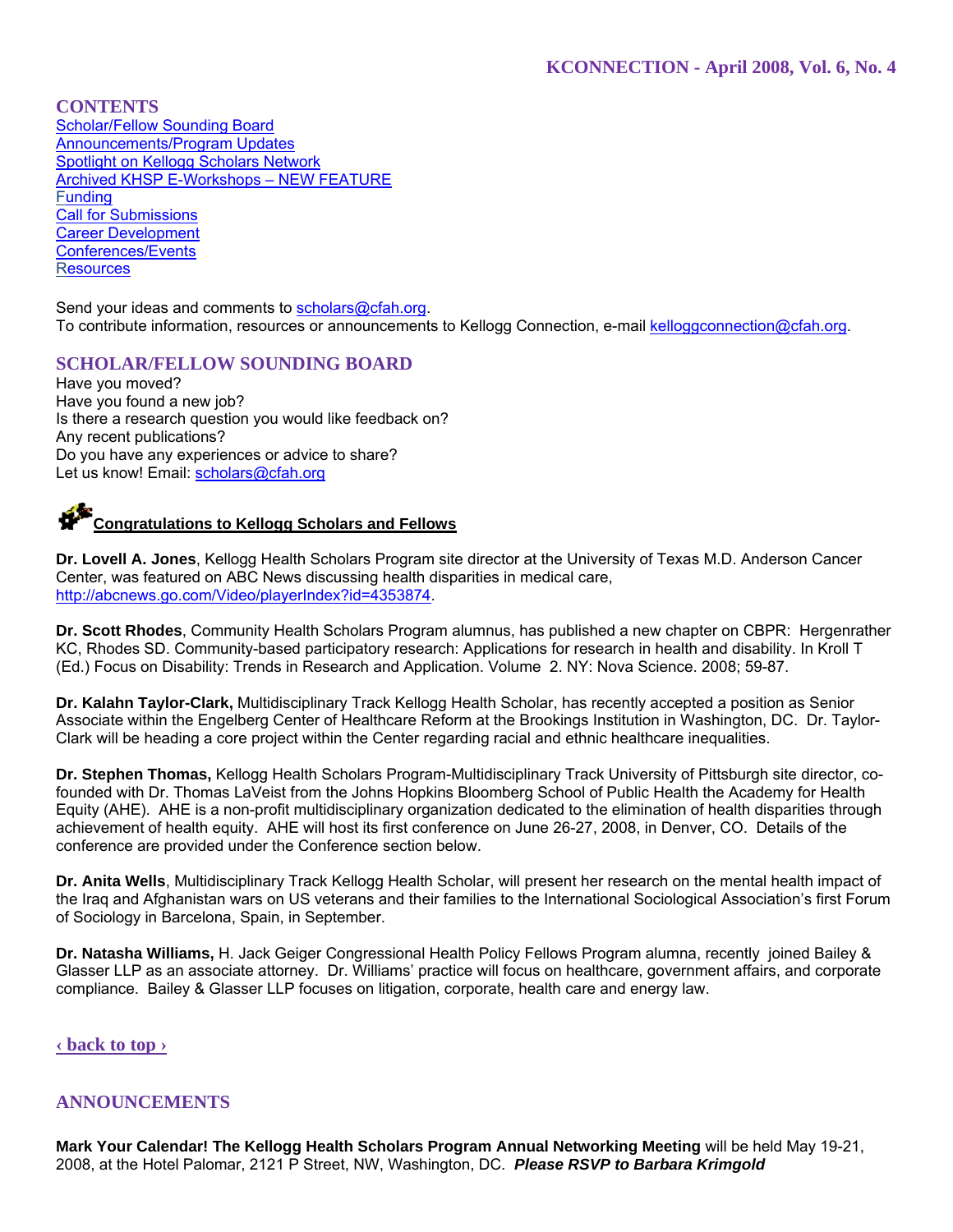*(bkrimgold@cfah.org) or Marie Briones-Jones (mbjones@cfah.org) by Wednesday, April 16***,** *if you are attending the meeting.* Make your reservations at the Hotel Palomar on or before *Wednesday, April 16*, as well to avail of the discounted rate. To make an online reservation, please go to http://www.hotelpalomar-dc.com/ and select "Reservations." Be sure to enter the letters KHS under "Rate Code" to avail of the discounted rate. To reserve by phone, call 877-866- 3070 or 703-842-2770 and reference "Kellogg Health Scholars Program" to avail of the discounted rate.

**Mark Your Calendar! The Kellogg Fellows in Health Policy Research Program Annual Meeting** will be held June 9- 10, 2008, at the Hotel Palomar, 2121 P Street, NW, Washington, DC. *Please RSVP to Barbara Krimgold (bkrimgold@cfah.org) or Marie Briones-Jones (mbjones@cfah.org) by Friday, April 25***,** *if you are attending the meeting.* Make your reservation at the Hotel Palomar on or before *May 7.* To reserve a room, please call 877-866-3070 or 202-448-1800 and reference "Kellogg Fellows in Health Policy Research" to avail of the discounted rate.

Call for Presentation Abstracts for Kellogg Health Scholars and alumni for the 6<sup>th</sup> Annual Disparities in Health in **America: Working Toward Social Justice Summer Workshop!** The deadline for receipt of application and abstract is **Wednesday, April 30, 2008** at 6:00 p.m. (CST). No submitted abstract will be accepted for presentation without a signed application form with fax date stamp or post mark of Wednesday, April 30, 2008 or earlier. In addition to signed copy, please send an electronic copy of your abstract in MS Word. OVERVIEW: This workshop should be of interest to physicians, nurses and other health care professionals; social workers; students, fellows and other health educators: community members; and civic and governmental leaders. ORAL AND POSTER PRESENTATIONS: Abstracts should address the special needs of racial and ethnic minorities and medically underserved populations and should reflect the results of scientific inquiry. **Focus:** 1) Basic, clinical, and behavioral research; 2) Community-based program research and evaluation; 3) Health services research; and 4) Health policy research. For more information regarding the summer workshop, please visit http://www.mdanderson.org/departments/crmh/display.cfm?id=4241ba16‐e078‐480b‐ b8409de35b9ef532&method=displayfull&pn=fe9b4275‐3144‐42a6‐ac8fefe85921d2d5.

### *Do We Have Your Most Updated Contact Information?*

*Please update our files if your email or mailing address has changed or will change. We want to keep our Scholars network as up-to-date and well-connected as possible! Please send any changes to dtorresen@cfah.org or mbjones@cfah.org.* 

**‹ back to top ›**

# **SPOTLIGHT ON KELLOGG SCHOLARS NETWORK**

Meet Multidisciplinary Track Kellogg Health Scholar, **Kalahn Taylor-Clark, Ph.D.** 

Dr. Kalahn Taylor-Clark, 2006 Multidisciplinary Track Kellogg Health Scholar at the Harvard School of Public Health, is interested in producing research that has direct policy relevance.

In doing so, Dr. Taylor-Clark has recently accepted a Senior Associate position at the Engelberg Center for Healthcare Reform in the Brookings Institution. Inspired by the recommendations laid out by the Institute of Medicine report, Unequal Treatment, she will lead an RWJF funded initiative, which goes one step beyond research to begin addressing racial and ethnic healthcare equity issues. This initiative will help health plans, hospitals, and states to standardize racial and ethnic data collection, through both indirect estimation and direct data collection methods.

As a Kellogg Scholar, Dr. Taylor-Clark felt very fortunate to be exposed to experts in the field (through the yearly national conferences held by Kellogg) who are doing work 'on the ground.' She was given the tremendous opportunity to work with Dr. Brian Smedley, research director at The Opportunity Agenda, who helped to shape her interests outside of the Academy. Her work with The Opportunity Agenda highlighted her interest in bridging research and policy. In November 2006, Dr. Taylor-Clark led the research effort in conducting a public opinion poll in New York State to get a better understanding of residents' perspectives of impending hospital closures in the State. These data were used by advocacy and policy coalitions seeking to ensure that medically underserved communities were not disproportionately and adversely affected by closures. In 2007, Dr. Taylor-Clark was given the opportunity to lead a major research effort in Connecticut to assist the Connecticut Health Foundation in developing a 10-year agenda to address health inequalities in the State. For this, she led three research efforts, including: a media content analysis of news coverage on the issues, a state-wide representative public opinion poll on health inequalities, and a set of six focus groups to disentangle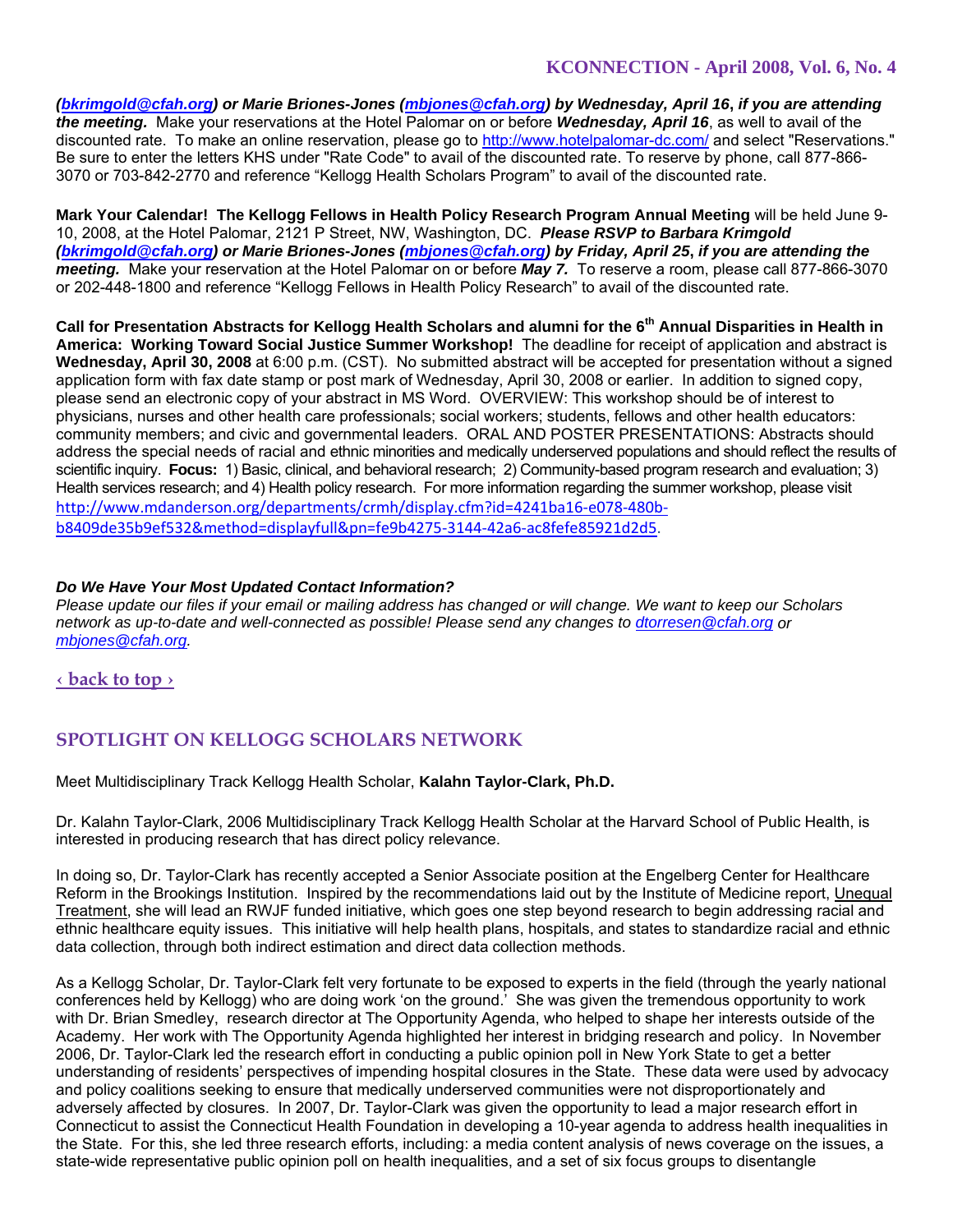Connecticut residents' views of health inequalities in their state. The results of this work were collated into a strategic planning report for the State's efforts.

Dr. Taylor-Clark looks forward to discussing her own individual research as well as her research partnership with The Opportunity Agenda at the May 19-21 Kellogg Health Scholars annual meeting. She will also be discussing her new work with the Brookings Institution at the June 9-10 Kellogg Fellows meeting for finishing Fellows and Fellow Alumni.

**‹ back to top ›**

# **ARCHIVED KHSP E-WORKSHOPS**

The archived KHSP e-workshops are taped from the live e-workshops of the Kellogg Health Scholars. These live electronic workshops are intended to bring Kellogg Health Scholars together between face-to-face networking meetings to explore topics of mutual interest. Its purpose is to form closer networks between the Kellogg Health Scholars and to provide to them and the Kellogg Community of Scholars support and resources for career development.

The first e-workshop, held on March 12, focused on "Academic Job Search." The workshop was facilitated by KHSP-Community Track site director Kim Sydnor, Ph.D., Assistant Professor, Morgan State University, School of Community Health and Policy, Behavioral Health Department. The panelists included: \* Olivia Carter-Pokras, Ph.D KHSP-Multidisciplinary Track Scientific Advisory Committee member, Associate Professor, University of Maryland, College Park, School of Public Health, Epidemiology and Biostatistics; \* Scott D. Rhodes, Ph.D, CHSP alumnus and CHSP-National Advisory Committee Member., Associate Professor, Department of Social Sciences and Health Policy; and Maya Angelou Research Center on Minority Health, Wake Forest University School of Medicine; and \* Kevin Robinson, Ph.D., CHSP alumnus, Assistant Professor of Social Work, Graduate School of Social Work and Social Research, Bryn Mawr College. KHSP-Multidisciplinary Track site director Stephen Thomas, Ph.D., FAAHB, Director, Center for Minority Health and Philip Hallen Professor of Community Health and Social Justice, Graduate School of Public Health, University of Pittsburgh was the discussant.

Access to archived e-workshops is **limited** to Kellogg Health Scholars, Kellogg Fellows in Health Policy Research (current and alumni), Scholars in Health Disparities and Community Health Scholars program alumni and H. Jack Geiger Congressional Health Policy Fellows program alumni. Login and passcode information are provided under a separate email. Please refer to that email before you access the archived presentations and download the materials. To listen to the March 12 archived presentation and download materials, click http://www.cfah.org/workshops/login.asp**.**

# **‹ back to top ›**

# **FUNDING**

### **Bill & Melinda Gates Foundation Grant Challenges Exploration (first funding round) Register intent to submit proposal deadline: May 15, 2008 Grant Proposal Deadline: May 30, 2008**

The Bill & Melinda Gates Foundation announced today that beginning March 31, 2008, it will accept grant proposals for the first funding round of Grand Challenges Explorations, a new \$100 million initiative to help scientists across the globe pursue ideas that have never before been tested for solving major health problems. The four topics for the first funding round were also announced. Initial grants through the Explorations initiative will be \$100,000 each, and projects showing success will have the opportunity to receive additional funding of \$1 million or more. The initiative will use an agile, accelerated grant-making process--applications will be two pages, and preliminary data are not required. The foundation will select and award grants within approximately three months from the proposal submission deadline of May 30, 2008. "Breakthrough ideas can come from anywhere, and we hope this new process will encourage a broad range of scientists from around the world to bring their ideas to the table," said Dr. Tachi Yamada, president of the Gates Foundation's Global Health Program. "We're especially interested in reaching people who work outside the field of global health, innovators in the developing world, and young investigators." Grand Challenges Explorations is an expansion of the Grand Challenges in Global Health initiative, which was launched in 2003 to spur the discovery of new technologies to improve global health. The Explorations initiative focuses on research areas where creative, unorthodox thinking is most urgently needed. Topics for First Funding Round -- The first funding round of Grand Challenges Explorations will consider proposals in four topic areas: \*Creating new ways to protect against infectious diseases: Untried or unproven approaches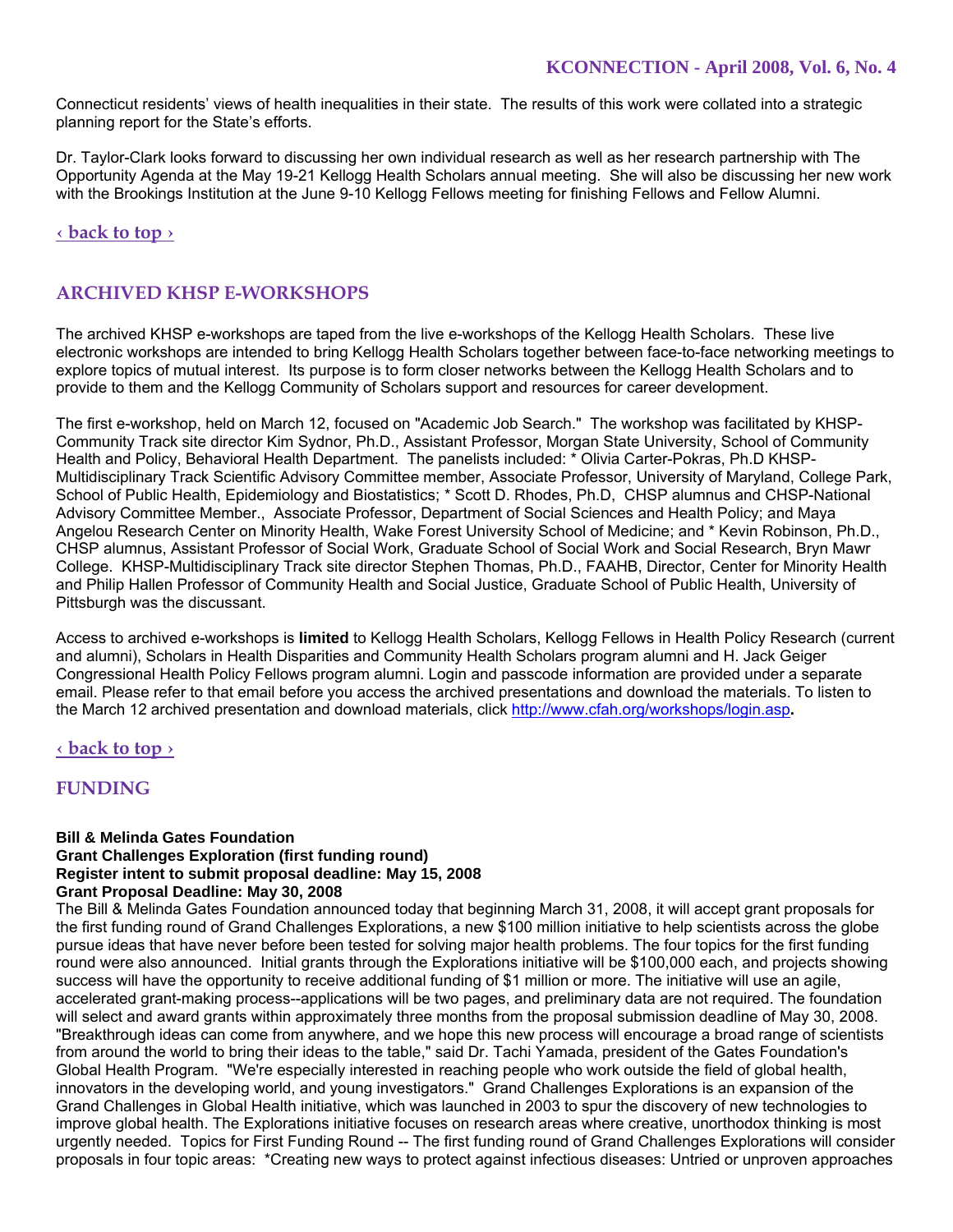to protect against infectious diseases, including harnessing natural or synthetic immune responses, or eliminating the need for an effective immune response. \*Creating drugs or delivery systems that limit the emergence of resistance: Innovative ideas for discovering or delivering drugs that are less likely to lose effectiveness because of resistance developing in the disease-causing agent. \*Creating new ways to prevent or cure HIV infection: Innovative ideas for HIV prevention or treatment methods that fall outside current research on vaccines, antiretroviral drugs, and other biomedical and behavior-change strategies. \*Exploring the basis for latency in TB: Unconventional approaches to understanding latent TB infection, with the goal of discovering new ways to identify and eliminate latent infection, and break the cycle of TB transmission. Grant proposals for the first Explorations funding round will be accepted online at www.gcgh.org/explorations from March 31 through May 30, 2008; applicants must register intent to submit a proposal by May 15, 2008. Once the first Explorations funding round is complete, the foundation will announce subsequent funding rounds. Topics may vary over time, to cover a range of priorities in global health research. Full descriptions of the initial topic areas and application instructions are available at www.gcgh.org/explorations.

# **Centers for Disease Control and Prevention Elimination of Health Disparities through Translation Research (R18) (RFA-CD-08-001)**

### **Deadline: May 2, 2008**

Purpose. This funding opportunity announcement (FOA) encourages applicants to submit research grant applications that accelerate the translation of research findings into public health practice through implementation, dissemination, and diffusion research within health disparity populations. Mechanism of Support. This FOA will use the Research Demonstration and Dissemination Projects (R18) award mechanism. "Proposed health disparity translation research studies should identify one or more of the following: 1) factors that inhibit or facilitate the translation of evidence-based public health interventions, policies, recommendations, etc.; 2) methods and tools for the successful translation of evidence-based programs, practices, or policies that retain fidelity, and achieve positive outcomes for target populations; and 3) optimal strategies to enhance the widespread adoption and institutionalization of effective public health intervention programs, including the adaptability of interventions to other and larger health disparity populations. Applicants should focus on the translation of existing evidenced-based programs, practices, policies, recommendations, tools, and/or strategies and are encouraged to use existing resources of proven effective interventions such as "The Guide to Community Preventive Services (The Community Guide)" and the "Guide to Clinical Preventive Services". Wherever possible, studies that are interdisciplinary and include collaborations with traditional and non-traditional stakeholders that serve health disparity populations as a primary component of their mission are encouraged." "The CDC intends to commit approximately \$4.5 million in total cost dollars in FY2008 to fund approximately 9 applications. The average award amount will be approximately \$350,000-\$450,000 including direct and indirect costs per 12 month budget period (e.g., direct and indirect costs). An applicant may request a project period of up to 3 years. An applicant may request up to \$450,000 including direct and indirect costs for each budget year. The approximate range for total project period (3 years) is \$1,050,000 to \$1,350,000 including direct and indirect costs. The anticipated start date for new awards is September 2008. All estimated funding amounts are subject to availability of funds." Announcement details at http://grants.nih.gov/grants/guide/rfa-files/RFA-CD-08-001.html.

‹ back to top ›

# **CALL FOR SUBMISSIONS**

**Call for Abstracts -- Black Women's Health Imperative "Black Women's Health Omni Shoreham Hotel Washington, DC June 20, 2008, 9:00 a.m. – 5:30 p.m. Deadline for abstract submission: April 11, 2008 Deadline for conference registration: May 1, 2008**

The Black Women's Health Imperative (Imperative) is celebrating 25 years of promoting health and well-being for Black Women with a one-day conference on the state of "Black Women's Health," on Friday, June 20, 2008, in Washington, D.C., at the Omni Shoreham Hotel, 9 a.m. - 5:30 p.m. Join more than 1,500 Black women, government officials and health and health care professionals, including practitioners, advocates, educators, researchers and funders, in the debate and discussion on the unequal health burdens borne by Black women in three health areas that impact them disproportionately: mental health, HIV/AIDS and overweight and obesity. The Black Women's Health Conference is a key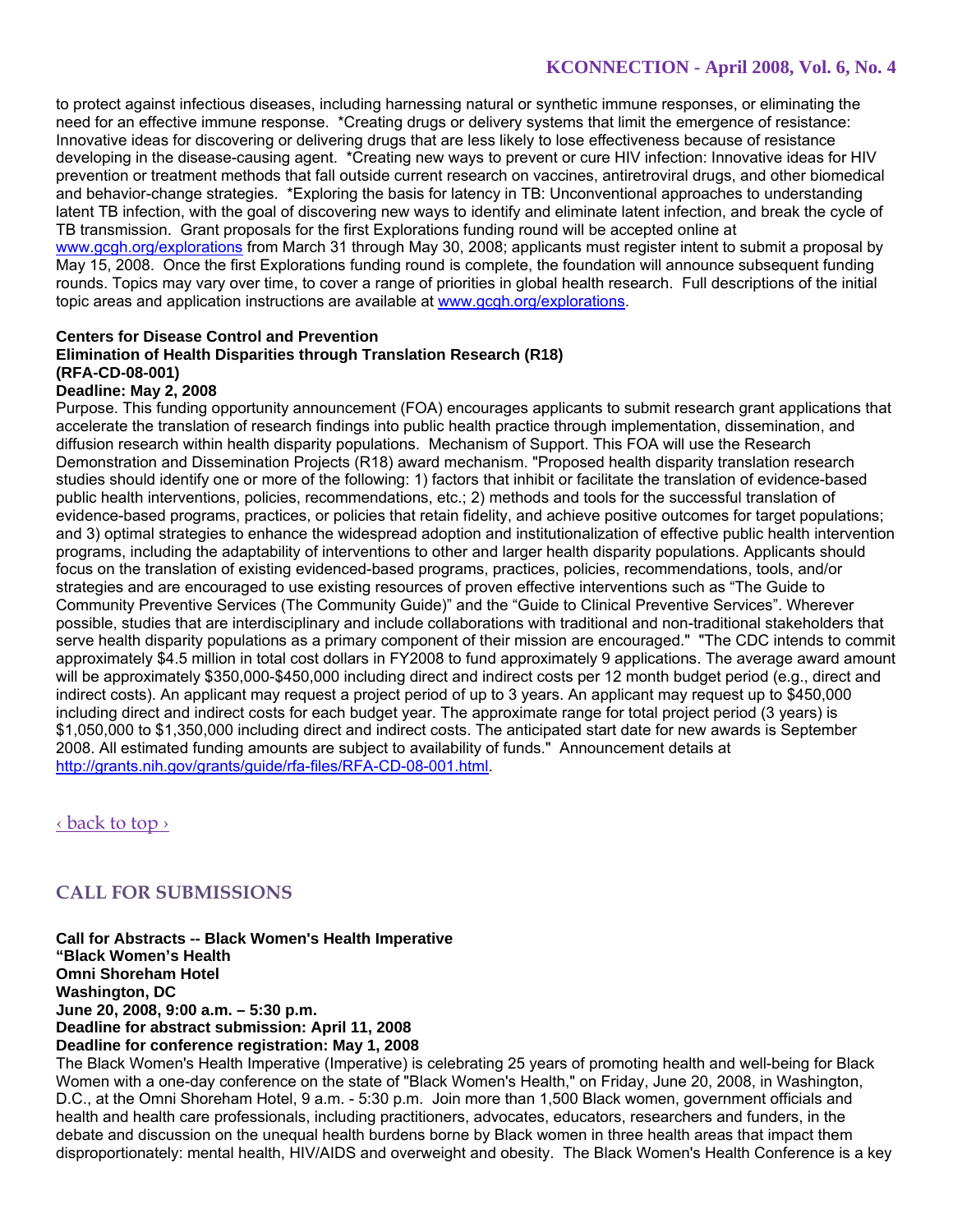attraction of our three-day, 25th Anniversary Celebration that begins on Thursday, June 19, with a fundraising gala and concludes on Saturday, June 21, with a "free" Walking for Wellness(tm) 5K on the National Mall. Full registration to enjoy the entire celebration is available. For more information about this milestone event, please visit

http://www.BlackWomensHealth.ORG/25thAnniversary where you can register, become an Imperative member, review our abstract submission guidelines, become a corporate sponsor and much more. Conference Registration Deadline: Thursday, May 1, 2008. Registration includes all plenary sessions and workshops, continental breakfast, a luncheon to honor community health advocates and "Dancing with the Imperative's Stars." The cost is \$150 for Imperative members and \$175 for non-members. Register Now!

https://www.kintera.org/faf/reg\_new/register.asp?ievent=255852&lis=1&kntae255852=45296F02E28D4E598DE3B865A9 7F72A5&teamAction=none&tr=y&auid=3506862, Receive A Discount By Becoming a Member . As a member of the Black Women's Health Imperative, you'll receive a special discount on your conference registration. Don't forget to add your annual (\$25) or founder's (\$250) membership fee to your conference registration! Read more about our member benefits. Action Steps to Attending the Black Women's Health Conference. The Imperative is accepting abstract submissions on mental health, HIV/AIDS and overweight and obesity! The deadline for abstract submissions is Friday, April 11, 2008. To learn more about our "Call for Abstracts," including the submission guidelines, please click here http://www.blackwomenshealth.org/faf/home/ccp.asp?ievent=255852&lis=1&kntae255852=A48FABED1285404D811ABA 53B1C8742C&ccp=77628. 1. Register right here, right now! http://www.BlackWomensHealth.ORG/25thAnniversary. 2. Book your hotel accommodations by May 19 and save!

http://www.omnihotels.com/FindAHotel/WashingtonDCShoreham/MeetingFacilities/BlackWomensHealthImperative6.aspx. 3. Help us spread the word! Tell your friends, family and co-workers to join you at the gala, conference and/or walk! http://www.blackwomenshealth.org/faf/email/emailFriend.asp?ievent=255852&lis=1&kntae255852=A48FABED1285404D 811ABA53B1C8742C. 4. Mark your calendar: "Attending the Imperative's 25th Anniversary Celebration on June 19-21, 2008, 9 a.m. - 5:30 p.m.!" 5. Come ready to learn as we gather to "Reflect, Rejoice, Renew: Celebrating 25 Years of Promoting Health and Well-Being for Black Women!"

### **Call for Applications – National Cancer Institute**

#### **Six new members of the NCI Director's Consumer Liaison Group Deadline: Applications must be postmarked by April 15, 2008**

The National Cancer Institute is now accepting applications for up to six (6) new members of the NCI Director's Consumer Liaison Group <http://dclg.cancer.gov/membership/nominations> (DCLG). BACKGROUND: The DCLG is a federally chartered advisory committee of the NCI. It consists of 16 consumer advocates who are involved in cancer advocacy and who reflect the diversity among those whose lives are affected by cancer. The mission of the DCLG is to advise, assist, consult with, and make recommendations to the NCI Director, from the perspective and viewpoint of cancer consumer advocates on a wide variety of issues, programs, and research priorities. The DCLG serves as a channel for consumer advocates to voice their views and concerns. ELIGIBILITY CRITERIA – To serve on the DCLG, a member must: \* Be involved in the cancer experience as a cancer survivor, or a care-giver to someone who has cancer, or a professional or volunteer who works with survivors or those affected by cancer. \* Represent a constituency with whom you communicate regularly on cancer issues and be able to serve as a conduit for information both to and from your constituency. \* Be committed to participate fully in all activities of the DCLG, including at least two meetings per year in the Bethesda, MD area, conference calls, and working group activities. Applicants who meet the minimum eligibility requirements will be further assessed based on the following criteria: \*Cancer advocacy experience; \*Possession of strong leadership skills; \*Communication and collaboration skills; \*Ability to represent/advise on broad, cross-cutting cancer issues, including those NCI priorities identified by the NCI Director; \* Ability to facilitate dialogue between NCI and the cancer advocacy community. All applicants are screened for eligibility and then according to criteria for evaluating individual candidates. A list of highly qualified candidates who reflect balance and diversity of representation is forwarded to the NCI Director, who selects the DCLG members. NCI encourages applications from candidates reflecting the diversity of the cancer advocacy community. APPLICATION PROCESS -- In order to apply for membership on the DCLG, send: 1. a resume or curriculum vitae, 2. two letters of reference\* from individuals who are familiar with your advocacy work, and 3. a cover letter that includes: \* your advocacy or voluntary organization affiliation; \* your mailing address; \* your daytime phone number; \* your email address; \* a discussion of your interest in participating in the DCLG by mail, electronic mail, or fax. All mailed materials must be postmarked by April 15, 2008 and emails and faxes must be received by 11:59 pm ET on April 15, 2008. \*Letters of reference should be sent by postal mail only and must be postmarked by April 15, 2008. Only complete applications will be considered. Mail -- By Mail send to: DCLG 2008 Member Nomination, c/o Ms. Barbara Guest, National Cancer Institute, Building 31, Room 10A28, 31 Center Drive, MSC 2580, Bethesda, MD 20892-2580. Email -- By Electronic Mail (email) send to: guestb@mail.nih.gov. Fax -- By Fax send to: 301-480-7558, Attn: DCLG 2008 Member Nomination.

**Call for Proposals – Center for Urban Pedagogy (CUP) Making Policy Public, An Educational Poster Fellowship Deadline: April 21, 2008**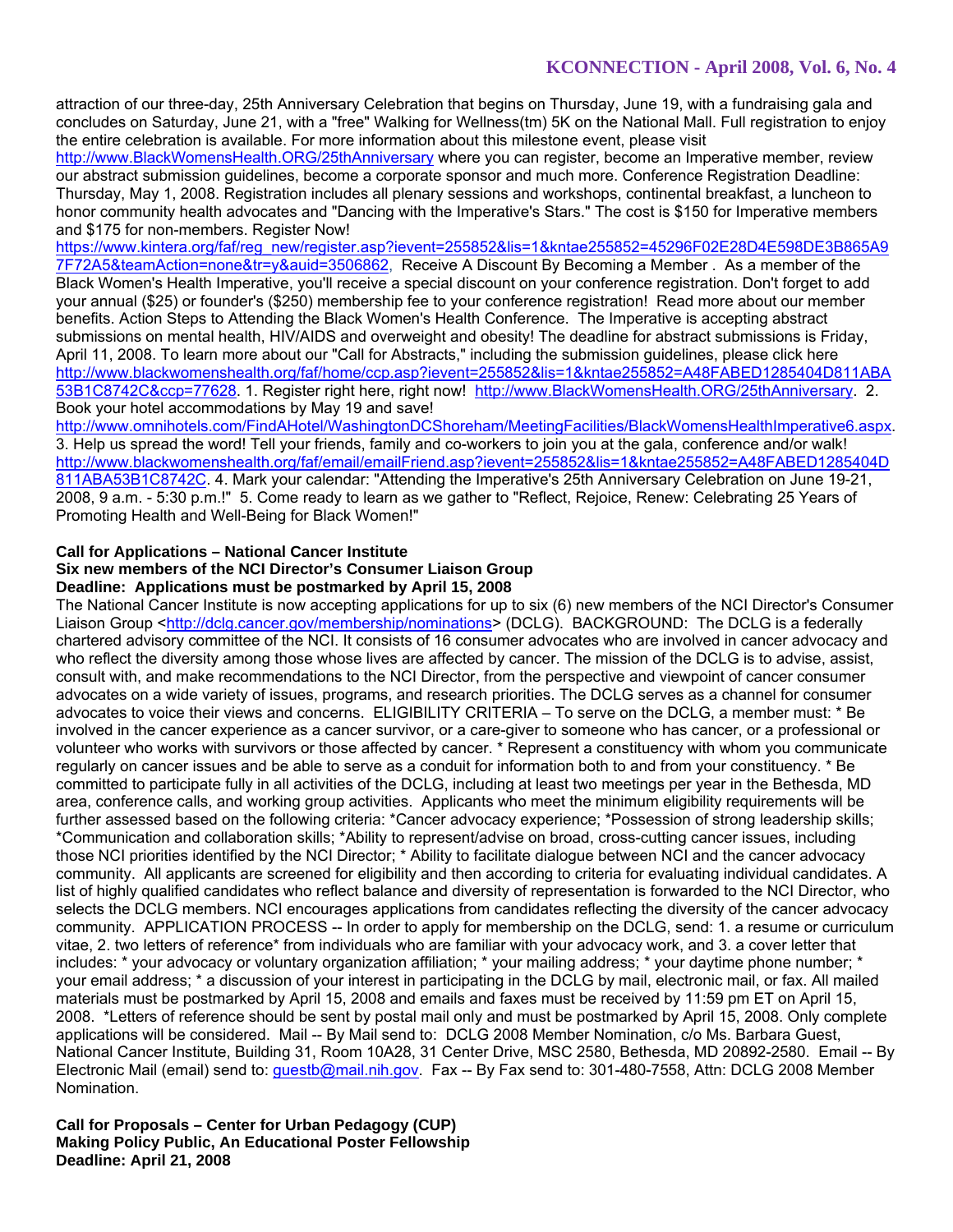The Center for Urban Pedagogy (CUP), a Brooklyn-based non-profit, is seeking proposals for the next issues of Making Policy Public, CUP's series of fold-out posters that brings advocates and designers together to create visual explanations of public policy issues. They are looking for advocates, organizations, and researchers with complex policy issues that need visual explanation. Advocates chosen through the juried submission process will receive 1000 copies of the color publication to distribute directly to their constituents and an honorarium of \$1000. CUP will manage the research, editing, and production processes and will provide additional staffing. Making Policy Public uses innovative graphic design to explore and explain public policy. Each publication is the product of a commissioned collaboration between a designer and an advocate. This series aims to make information on public policy truly public: accessible, meaningful, and shared. Organizations can reach and expand their constituency through design. Applicants should be interested in engaging in a collaborative design process and, most of all, interested in explaining an aspect of public policy. The series defines public policy broadly. Topics could range from the barriers to re-entry for formerly incarcerated people in Upstate New York to the social implications of the private equity boom. Although CUP is a New York City-based organization, submissions need not address New York specifically. Topics could range in scope from the governmental to the informal, and in scale from the local to the international. Applicants from any discipline, professional status, or age are eligible, but you must be able to attend meetings in New York City. Proposals must be received by April 21, 2008, no later than 5 pm. To apply, visit www.makingpolicypublic.net. The Center for Urban Pedagogy (CUP) is a nonprofit organization that helps people understand and change the places they live. To learn more about CUP visit www.anothercupdevelopment.org. Making Policy Public is funded in part by New York State Council on the Arts, the New York City Department of Cultural Affairs, the Diane Middleton Foundation, and the Brooklyn Arts Council. For more information, contact: Valeria Mogilevich The Center for Urban Pedagogy (CUP), (718) 596-7721, valeria@anothercupdevelopment.org.

# **Call for Papers – Reproductive Health Matters 16(32) November 2008 Theme: Reproductive cancers: personal perspectives**

**Deadline: May 1, 2008** 

Reproductive cancers − including cervical cancer, breast cancer and ovarian cancer in women and to a lesser extent anogenital cancers in women and men − are major killers globally. Breast cancer has been described as an epidemic in the developed world. And although the means to detect, prevent and treat precursors of cervical cancer have been available for decades in developed countries, cervical cancer remains a major killer of women in developing countries who have no access to screening, let alone treatment. New technology, including screening and a vaccine for human papillomavirus (HPV), are going to greatly affect how prevention of cervical cancer is handled. Ovarian cancer is a quiet killer; it often does not announce itself until disease is advanced and no screening modalities have yet been shown to be effective for prevention or early treatment. Penile and prostate cancer in men can be life changing and fatal but get little attention from the sexual and reproductive health field. Anogenital cancers in both men and women have only just begun to get attention due to their detection in association with both HPV and HIV. RHM has contained summaries of articles about all these aspects of reproductive cancers in the journal Round Up sections, especially the research and service delivery sections, for many years. We have never had a journal issue devoted to cancer, however, and we would like this journal issue to deal with these cancers in a way appropriate to RHM. In other words, RHM is not a clinical journal, and we are not looking for clinical research papers on reproductive cancers. Instead, we are interested in: - policy and programmatic issues in countries, for example, screening policies in theory vs. practice; effectiveness of screening for prevention; human resources and quality and types of services available for different types of cancer; - epidemiology; extent and quality of data ; - who does and does not have access to screening and treatment; - qualitative studies of experiences of treatment and care, and what it is like to live with cancer and its aftermath ; - availability and type of counselling and support for people with reproductive cancer both before, during and after diagnosis and treatment; - qualitative studies of the working conditions and experiences of health professionals who are dealing with patients with reproductive cancers; consequences of reproductive cancers for fertility and effects on having children; - effects of cancer on body image and sexuality, e.g. after breast reconstruction; - personal diaries and histories. RHM Author and Submission Guidelines are at: www.rhmjournal.org.uk.

# Call for Abstracts -- 20<sup>th</sup> Annual Native Health Research Conference **Exploring the Interface Between Science & Tradition in Native Health Research Red Lion Hotel on the River – Jantzen Beach Portland, Oregon August 25-28, 2008**

# **Deadline: May 15, 2008, 5:00 p.m. (Pacific Standard Time)**

The 20<sup>th</sup> Annual Native Health Research Conference (co-sponsored this year by the Indian Health Service, the Northwest Portland Area Indian Health Board, and the Native Research Network, Inc.) will bring together many different stakeholders involved in the conception, production, translation, and use of health research in American Indian/Alaska Native/Native Hawaiian (AI/AN/NH) communities from across the continent. Conference participants will include health care providers, administrators, educators, policy-makers, and tribal leaders, as well as researchers. It is anticipated that the conference will enhance our collective ability to advance biomedical, psychosocial, and health services research for the benefit of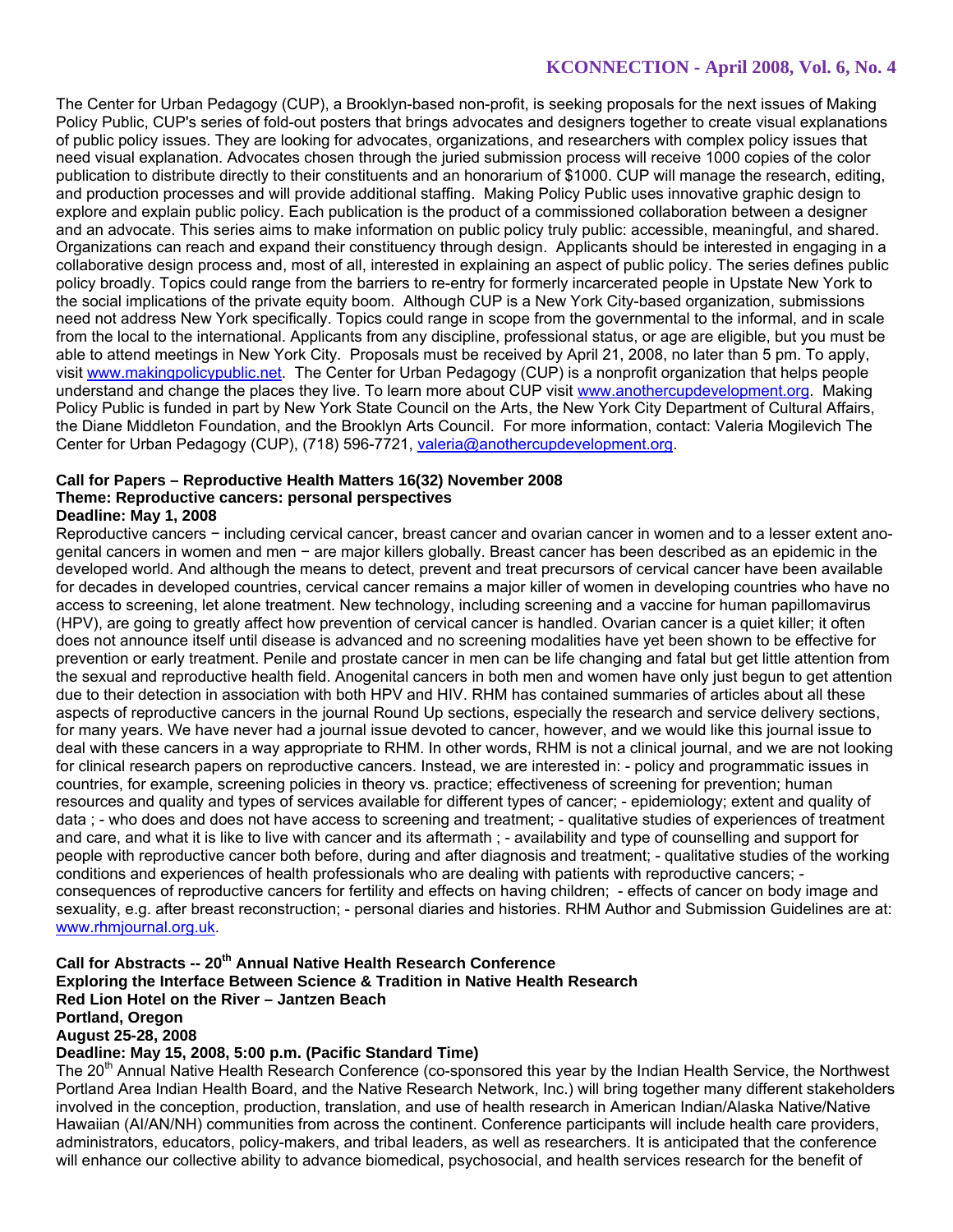Native communities, as well as to showcase recent health research projects and efforts undertaken in Indian Country. There is opportunity in the conference program for pre-coordinated panel presentations, oral presentations, and poster presentations concerning AI/AN/NH research projects. We are especially interested in proposals that will address this year's conference theme on the *Interface of Science and Tradition*, as well as presenters who might address *Community-Based Participatory Research* from the community's perspective and *Native Hawaiian Health Issues*. Beyond this, proposals regarding any area of AI/AN/NH health research will receive full consideration. Abstracts must be received by 5:00 pm (Pacific Standard Time) on **May 15, 2008**, in order to be reviewed by the Scientific Program Committee of the Native Research Network. We anticipate notifying all potential presenters of the selection outcome via email by June 15, 2008. Instructions for preparing abstracts and other required forms are attached to this Call and are available for download from the Northwest Portland Area Indian Health Board website at

http://www.npaihb.org/epicenter/project/northwest\_native\_american\_research\_center\_for\_health\_nw\_narch/ or at the IHS Research Program website at www.ihs.gov/MedicalPrograms/Research/conferences.cfm#national.

### **Call for Papers -- A Special Issue of the American Journal of Community Psychology and Presentations at the 2009 Biennial Conference of the Society for Community Research and Action (SCRA; Division 27 of the American Psychological Association)**

#### **"Social Ecological Approaches to Community Health Research and Action"**

# **Guest Editors: David Lounsbury, PhD, Memorial Sloan-Kettering Cancer Center, New York, NY and Shannon Gwin Mitchell, PhD, Friends Research Institute, Inc., Baltimore, MD**

### **Deadline: July 1 2008**

There is a growing recognition in many of the social science disciplines that our research methods are ill-equipped to capture and make sense of the dynamic complexity and full contextual reality that characterizes our contemporary circumstance. As a community of scientists, we must continue to test new ways of working together, new ways of fostering collaborative investigation. This need is self-evident to those who see that many of the problems we now face developed as unanticipated outcomes of our own past actions. We need research strategies that move us beyond our distinct disciplines or areas of specialization so that we can more clearly see "the big picture" and create and deliver systemic interventions. For research in community health, a social ecological approach can address this need. A social ecological approach, by our definition, requires us to examine an issue from multiple disciplines (e.g., political, social, anthropological, historical, economic, etc.) and multiple levels (e.g., persons, families, communities, etc.). Studies that embrace multidisciplinary, interdisciplinary or transdisciplinary research efforts are often complementary of the social ecological approach. Health research that identifies underlying processes that can explain how to effectively promote health and wellbeing within diverse communities is of particular interest. In a special issue of the American Journal of Community Psychology (AJCP), we seek to highlight the work of community health researchers and practitioners who have applied a social ecological framework. We invite community health researchers and practitioners to submit full articles for a special issue of the AJCP. Those selected will also be invited to present their research at the 2009 Biennial Conference of the Society for Community Research and Action, to be held at Montclair State University in Montclair, New Jersey, USA, in June 2009. Please send submissions via e-mail to Guest Editor Shannon Gwin Mitchell at sgwinmitchell@gmail.com no later than 7/01/2008. All works must be original and previously unpublished. Manuscript preparation instructions for authors can be found on the AJCP website:

http://www.springer.com/psychology/community+&+environmental+psychology/journal/10464.

### **Call for Submissions – Health and Human Rights journal**

New Format and Focus for Health and Human Rights Under the new editorship of Paul Farmer, the François-Xavier Bagnoud Center's Health and Human Rights journal is taking on a different format and expanded focus as an on-line, open-access (freely available to anyone with internet access) publication starting with Volume 10, Issue Number 1, this Spring of 2008 (http://www.hhrjournal.org/). In addition to critical scholarship, the new Health and Human Rights will provide a vibrant forum for action-oriented dialogue among human rights practitioners. The new format includes two sections: Critical Concepts (focusing on global human rights debates) and Health and Human Rights in Practice (highlighting innovative work of groups and individuals in direct engagement with human rights struggles). The journal will be published twice a year, with plans for more frequent publication in the future, and each issue will have a theme. A regularly-updated "perspectives" section will offer space for contributors to share information and express their views on a broad range of topics; a blog feature on the site will allow authors to provide additional insight and background into their articles and readers to post their comments. Health and Human Rights is currently seeking submissions for both the Critical Concepts section (5,000-7,000 words) and for the Health and Human Rights in Practice section (500-7,000 words); see http://www.hsph.harvard.edu/fxbcenter/. Accepted contributions will be published in the journal's open-access electronic and print versions. Due dates for upcoming themes are as follows: Vol. 10, issue 2 on Accountability, due July 1, 2008; Vol. 11, issue 1 on Participation, due September 15, 2008. However, submissions on various topics are welcome at any time.

### **Call for Nominations – Health Improvement Institute**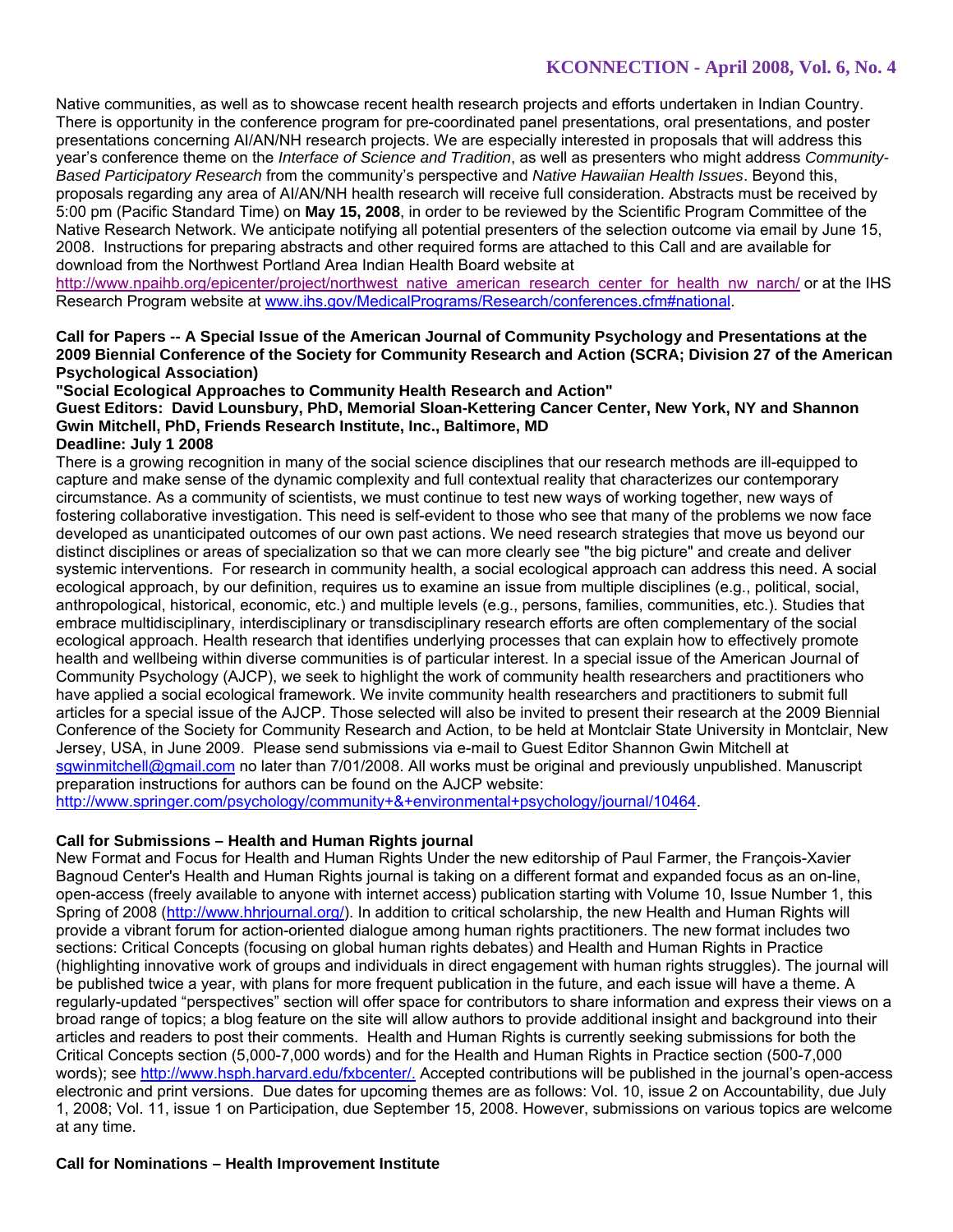#### **2008 Award for Excellence in Human Research Protection Deadline: September 29, 2008**

The Award encourages and recognizes excellence and innovation in human research protection. The Office for Human Research Protections of Department of Health and Human Services was the founding sponsor of the Award program. Applications for the *2008 Award for Excellence in Human Research Protection* must be received by *September 29, 2008*. Any individual or institution that conducts research involving human beings, including medical and social science research, or that contributes to human research protection, is eligible to apply; self-nomination is also acceptable. In addition to applying for an Award, other opportunities to be part of the Award program include participation as committee members, judges, and/or sponsors. We welcome applications at any time! The Institute has Best established the following 3 Award categories: Practice research – given to a institution, a unit, or an individual that has the best way, one of the best ways, or a proven way to achieve, or to contribute toward achieving, Innovation the protection that is the specified purpose of the practice; individual (or a team) who has – developed given to an introduced an innovation in or has Life-time a novel approach to the protection of human research subjects; Achievement – given to an individual who has made significant contributions to the protection of human subjects of research over a continuous period of at least 20 years. Individuals or institutions may submit applications for one or more of the above Award categories. There is no fee for applying for an Award. Health Improvement Institute is a non-profit, 501(c) (3) tax exempt, organization dedicated to improving the quality and productivity of America's health care. If you have any questions or would like more information about the Award program, please call Awards Coordinator at 301-320-0965, or send an email to hii@hii.org. You may also visit our website, www.hii.org. Please forward this information to colleagues!

#### **Call for Papers – Temple University Press Volume on Social Inequalities and Health Deadline: October 15, 2008**

Temple University Press plans a volume devoted to Social Inequalities and Health. In many nations the economic and political changes associated with increasing economic globalization have been seen as heightening social inequalities with potential negative effects on health outcomes. This has led to a flurry of research and policy activity concerned with reducing these social and health inequalities. Such activity has taken two separate but related forms. The first is an increased interest in what is termed the social determinants of health. These factors are identified as the economic and social factors that shape health. Much of this work has been concerned with specifying the parameters by which these social determinants of health come to shape health. It has been less concerned with identifying the political, economic, and social forces that shape the quality of these social determinants of health. The second form of work specifies the political, economic, and social forces that shape these social determinants of health and how these forces represent systematic inequalities in power and influence within a society. This work is explicitly concerned with the political economy of health and devotes attention to issues of public policy and its development, the sources of public policy development, and the means by which these forces can be influenced in the service of health. Papers are invited that will draw upon these two areas of research activity and should focus on various aspects of how social inequalities come about and how they are linked to health outcomes. These papers must incorporate a concern with each of the following: - social inequalities and differing living conditions and how these result in health inequalities (a social determinants of health perspective); - public policies and how these shape the presence of social inequalities and health inequalities (a public policy point of view); - the roles the State, market economy, and civil society play in shaping the distribution of political, economic, and social resources (a political economy analysis); and - an examination of these issues within a framework that considers the political, economic, and social forces that lead to jurisdictional differences in health outcomes (a comparative perspective). Manuscripts should not exceed 30 double-spaced pages of text plus notes and should follow the American Sociological Association guidelines. Papers should be submitted via email to Dennis Raphael at draphael@yorku.ca. Deadline for submission is October 1, 2008. Estimated publication date: August 2010.

# **‹ back to top ›**

# **CAREER DEVELOPMENT**

**American Psychological Association Senior Legislative & Federal Affairs Officer Government Relations Office Public Interest Directorate Requisition Number 924** 

Required Qualifications: ·Masters degree in psychology or related field (doctoral degree preferred); ·Five-seven years of direct federal advocacy or policy experience (doctoral degree in psychology or related field may substitute for up to 2 years of experience); ·Thorough knowledge of the federal legislative and regulatory process; ·Excellent communication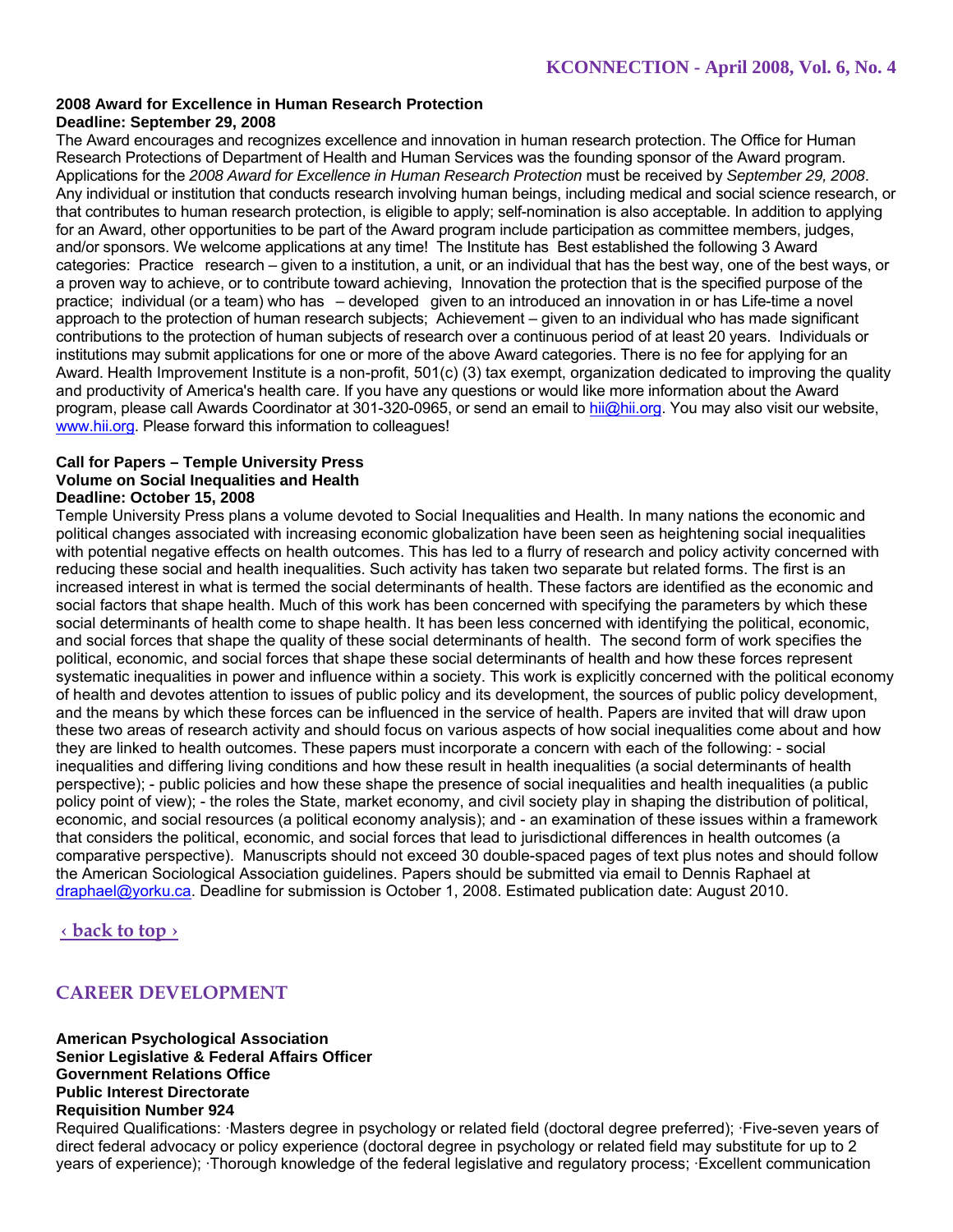skills (interpersonal, written, and verbal), including public speaking; ·Ability to understand psychological research and present complex concepts to audiences with little scientific background. Description: ·Manages APA's legislative and regulatory activities related to public interest policy, including issues impacting women and their families; and socioeconomic status. Each staff member is responsible for primary policy areas of importance to psychology in the public interest. ·Develops and implements strategies for enhancing the utilization of psychological research by Congress and federal agencies to represent APA policy and advance public interest issues. ·Researches and writes legislative proposals, congressional testimony, legislative summaries, APA briefing papers, grassroots e-mail notices, and newsletter articles, official comments to federal agencies on proposed regulatory action, and correspondence to key policymakers. ·Initiates and maintains relationships with members of Congress and their staff and executive branch officials to provide psychology's input into research priorities and public service programs, and to monitor federal policies for their impact on public interest constituencies. ·Establishes and maintains a network of contacts with other professional, consumer, scientific, provider, and government-related health, education, social service, and civil rights organizations and coalitions. ·Establishes and maintains contact with APA members and governance groups with expertise and/or interest in public interest issues, utilizes their expertise in the development of APA's policy agenda and actions, and keeps them informed of APA public policy activities. Qualified applicants please forward your resume and cover letter, including requisition number and salary requirement to: APA Human Resources, 750 First Street, NE, Washington, DC, Email: jobs@apa.org, Fax: 202-336-5501.

### **City University of New York (CUNY)**

#### **Assistant Professor of Public Health – Biostatistics (tenure track) Department of Health and Nutrition Sciences Notice Number: FY 13818**

We seek a colleague to teach our undergraduate biostatistics course and other public health courses in areas of expertise for our diverse BA/BS and MPH students. In addition, our new faculty member may join with others from the CUNY Health Collaborative and teach in our newly established Doctor of Public Health Program and work on developing the CUNY School of Public Health. Teaching and/or research experience with urban communities and interest in community-based research is a plus. Position Description and Duties: The Department of Health and Nutrition Sciences seeks applications for an Assistant Professor to teach in the undergraduate health (e.g., biostatistics) and master of public health programs; develop and maintain funded research program; serve department (e.g., student advisement and faculty governance) and profession. Qualifications and Requirements: Ph.D. or equivalent; expertise in inferential statistics and experimental design with applications to health and nutrition issues required. College teaching with experience incorporating active learning strategies and communications skills; research experience specific to public health issues; and interest in collaborative faculty and student research highly preferred. This position is contingent upon financial availability. Compensation: Commensurate with experience and credentials Closing Date: Open until filled. FSLA Status: Exempt. To apply: PLEASE SEND COVER LETTER, CURRICULUM VITAE, A WRITING SAMPLE AND THREE (3) LETTERS OF RECOMMENDATION AS A SINGLE PACKAGE TO: Michael T. Hewitt, Assistant Vice President for Human Resource Services, Brooklyn College/CUNY, 2900 Bedford Avenue, Brooklyn, New York 11210-2889.

### **Columbia University**

### **Mailman School of Public Health**

### **Heilbrunn Department for Population and Family Health (HDPFH)**

#### **Assistant or Associate Professor of Clinical Public Health (full-time)**

The Heilbrunn Department of Population and Family Health at the Mailman School of Public Health of Columbia University is seeking candidates for an assistant or associate professor to lead a new initiative on Global Justice and Health. The initiative will include developing a new course teaching human rights frameworks and advocacy skills, conducting research, and developing and overseeing service programs that will advance the field of human rights and health. The initiative will begin in Fall, 2008. The HDPFH is a vibrant department of approximately 30 full-time faculty from a variety of professional backgrounds whose work focuses on domestic and global issues related to sexual/reproductive, adolescent, child and refugee health. Faculty in this largely grant-funded department engage in a unique combination of research, teaching and service activities. Specific responsibilities include: - developing a new course teaching contemporary human rights frameworks and their applicability to health issues as well as advocacy tools that can be utilized in domestic and global settings and exploring potential experiential learning opportunities that will provide students with unique opportunities to develop their skills; - conducting research that will advance the field of human rights and health; developing and overseeing service projects that will advance the field of human rights and health. The incumbent will also help secure new sources of funding; advise students and serve in various capacities as a member of the teaching faculty in the Heilbrunn Department of Population and Family Health. The academic level of the appointment will be determined by scholarly research in the field, including first authored peer reviewed publications. How to apply: Interested candidates should submit their materials via e-mail to Yolanda Roman at yr4@columbia.edu. Qualifications: Successful applicants must have: - A JD or equivalent legal experience and expertise; - A demonstrated commitment to health and human rights; - Expertise in advocacy either in a domestic or global context-experience in both settings, preferred; -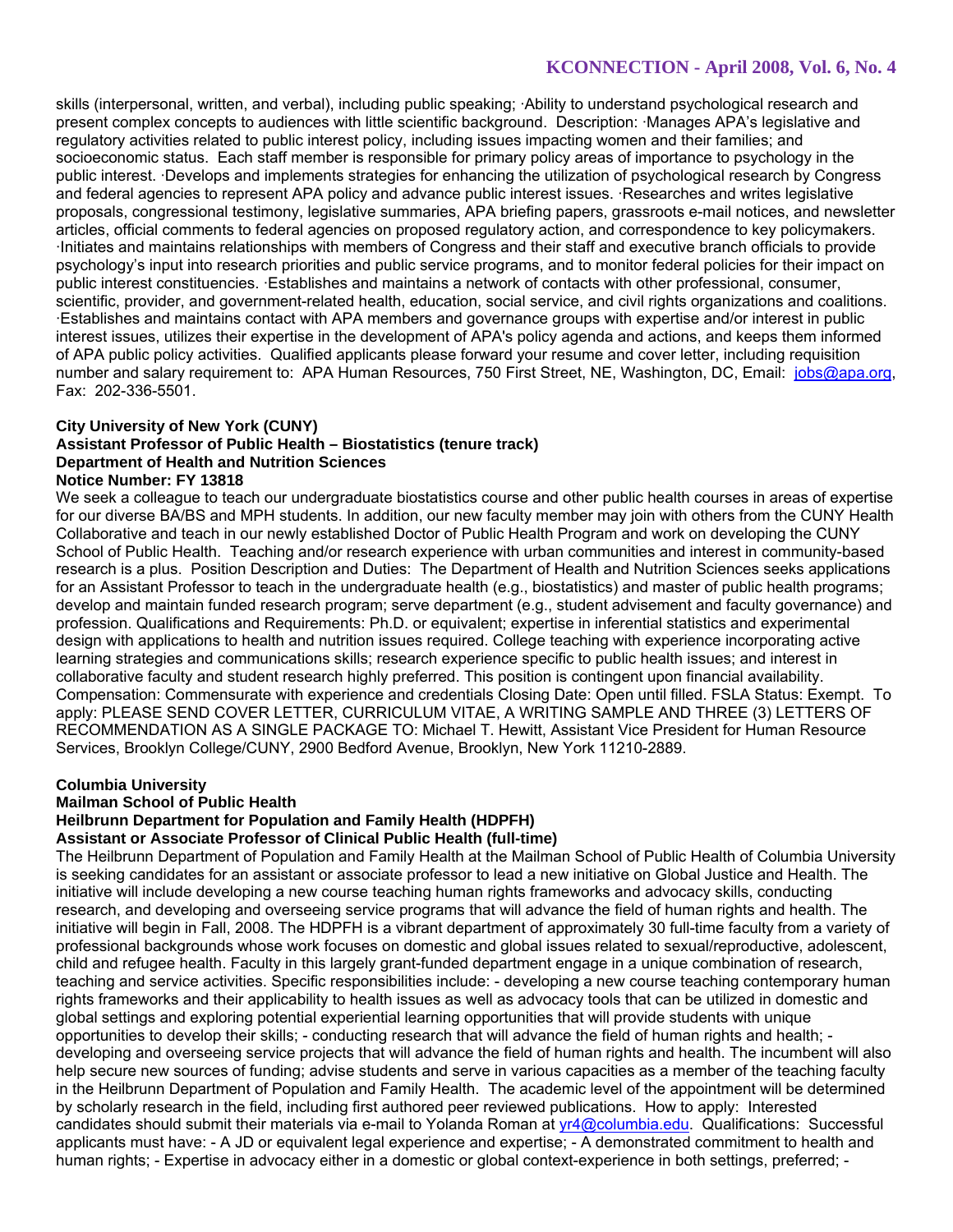Comprehensive knowledge of human rights frameworks and the field of human rights; - Success obtaining public and private funding preferred; - University teaching experience preferred.

# **Duke University, Durham, NC**

**Program Associate, Program on Global Health and Technology Access, Terry Sanford Institute of Public Policy**  This position provides an opportunity to help build the Program on Global Health and Technology Access (GHTA). The Program supports research, policy meetings, and teaching on issues in global health, particularly related to the ownership and control of knowledge and how it is harnessed to improve the health of the poor. The Program's research and policy work focuses on how to improve innovation and ensure greater affordability of essential medicines, particularly in developing countries. GHTA also recently has extended its work on another issue of globalization and health equity—the political economy of tobacco control in Southeast Asia. The Program serves as the Strategic Policy Unit for ReAct, an emerging global coalition to combat antibiotic resistance. The Program has developed several exciting fellowship and training programs along with classroom courses. These include the teaching of a public policy graduate seminar on "Globalization and Health Equity"; the Global Health Fellows Program (part of the Sanford Institute's Program on Global Policy and Governance) that places graduate students in health policy internships in Geneva and co-organizes a course on "Health Policy in a Globalizing World" with the World Health Organization each summer; and the Pharmaceutical Policy Leaders in Medicine Institute held in partnership with the American Medical Student Association Foundation. We are also exploring the possibility of developing a new course on "Designing Innovation for Global Health." Alongside our research projects, the Program hosts policy convenings at Duke and elsewhere. Your help in disseminating the posting to interested folks would be most appreciated. The position is also listed on the web at: http://cfusion.sph.emory.edu/PHEC/JobDetails.cfm?JobID=23027.

### **Health and Aging Policy Fellows Program 2008-2009 Application Deadline: May 1, 2008**

I am pleased to announce an important new professional fellowship opportunity, entitled the Health and Aging Policy Fellows Program. Supported by The Atlantic Philanthropies and administered by Columbia University, this national program seeks to provide professionals in health and aging with the experience and skills necessary to make a positive contribution to the development and implementation of health policies that affect older Americans. The program offers two different tracks for individual placement: (1) a residential track that includes a nine-to-12-month placement in Washington, D.C. or at a state agency (as a legislative assistant in Congress, a professional staff member in an executive agency or in a policy organization); and (2) a non-residential track that includes a health policy project and brief placement(s) throughout the year at relevant sites. Core program components focused on career development and professional enrichment are provided for fellows in both tracks. The program is open to physicians, nurses and social workers at all career stages (early, mid, and late) with a demonstrated commitment to health and aging issues and a desire to be involved in health policy at the federal, state or local level. Other professionals with clinical backgrounds (e.g., pharmacists, dentists, clinical psychologists) working in the field of health and aging are also eligible to apply. Under special circumstances, exceptions may be made for non-clinicians who are in positions that can impact health policy for older Americans at a clinical level. Our goal is to create a cadre of professional leaders who will serve as positive change agents in health and aging policy, helping to shape a healthy and productive future for older Americans. To this end, we seek your assistance in informing potential candidates of this opportunity. Please feel free to forward this notification to prospective applicants or others in the field who may know of such individuals, or to suggest other methods and/or venues for marketing the program. For further information, please visit our website at www.healthandagingpolicy.org or contact me or Phuong Huynh, Deputy Director of the program (huynhpt@pi.cpmc.columbia.edu or 212-543-6213) directly.

#### **Kaiser Permanente Colorado, Denver, CO Senior Director, Institute for Health Research**  www.KPCO-IHR.org

Kaiser Permanente Colorado (KPCO) is seeking a Senior Director for the Institute for Health Research (IHR). KPCO is a not-for-profit group model integrated health system, consisting of the Colorado Permanente Medical Group with approximately 800 physicians and the Kaiser Foundation Health Plan of Colorado with 485,000 members. KPCO has an outstanding record of innovation and excellence in clinical care and research. The mission of the IHR is to conduct research that can be translated into clinical practice, health promotion, and policies to improve the health of individuals and populations. The IHR, with \$14.7 million total research funding in 2007, includes 12 investigators and a staff of over 100. Areas of focus include health services, behavioral, epidemiologic, translational, and clinical research including clinical trials. Primary funders include federal agencies, foundations, and industry. The IHR maintains extensive research collaborations with other health plans, academic medical centers, and community partners. The duties of the Senior Director include overseeing both research and the IHR budget in collaboration with Institute and KPCO leadership, supervising and ensuring mentorship for investigators, maintaining strong collaborative relationships with physicians and managers at KPCO, and national leaders. Personal scholarly work is expected, however administrative responsibilities are a priority. Applicants must possess an advanced degree in a health related area (MD, PhD, or equivalent) and 10+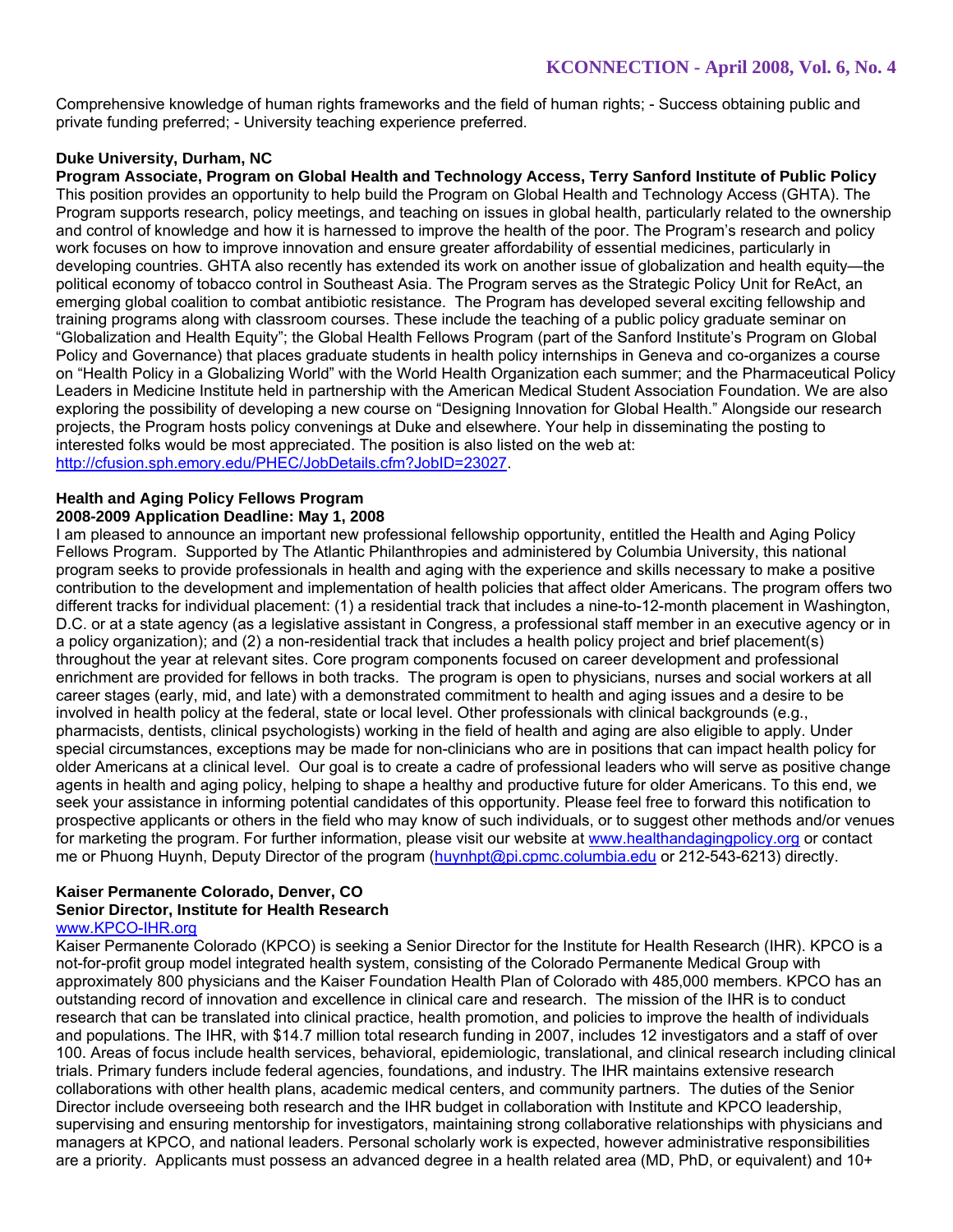years leadership experience that demonstrates the ability to build a cohesive and collaborative culture. In addition the position requires a shared commitment to the IHR?s strategic vision for research, substantial research experience, including a strong publication record, successful attainment of federal funding, and experience supervising large and multi-institutional grants. Please contact: Kathy.X.Brown@kp.org. EOE, M/F, V/H.

### **National Association of County and City Health Officials (NACCHO), Washington, DC Executive Director**

NACCHO is the national membership organization representing local health departments. NACCHO supports efforts that protect and improve the health of all people and all communities by promoting national policy, developing resources and programs, seeking health equity, and supporting effective local public health practice and systems. The Executive Director will be responsible for the overall management and operation of the association, implementation of Board directives and policies, and financial and personnel management. S/he will assure that NACCHO takes a leadership role in the advancement of the practice of local public health and maintains a high quality organization that effectively addresses the needs of local health departments (LHDs). Ideal candidates will have five (5) to ten (10) years experience managing a state, regional or local department of health, a nonprofit membership organization, and/or association with responsibility for program management, administrative supervision, staff and program oversight, and Board of Directors interaction preferred. NACCHO's website can be accessed at: www.naccho.org. Contact: Cheri Griffin, Senior Associate, Korn/Ferry International, Washington, DC 202-955-0913 or Cheri.Griffin@KornFerry.com.

### **National Institutes of Health**

### **2008 NIH Social Work Research Working Group Summer Institute Bethesda, MD**

### **July 27-August 1, 2008**

The NIH Social Work Research Working Group is pleased to announce that the website for its 2008 Summer Institute now live. The site describes the Institute, the background on this activity, and has the materials and instructions on how to apply. TOPIC: Health Services Research: Cross-Systems Research to Improve Health Outcomes. Link: http://conferences.thehillgroup.com/obssr/summerinstitute2008/index.html.

### **Pennsylvania State University**

# **Associate Director, University Health Services/ Director Health Promotion and Wellness**

Penn State's University Health Services is seeking a senior health promotion professional to provide creative, energetic and strategic leadership for all prevention and wellness services, including community development, public health promotion and wellness and advocacy. The associate director will have the exciting opportunity to assume this key role in a newly constructed (May 2008) state-of-the-art 64,000 sq. ft. student health center. Building on a long history of health promotion excellence, she/he will have the opportunity for innovative program and service development and strategic, campus-wide health planning at the University Park campus, home to 42,000 students, in the bucolic "Happy Valley" of central Pennsylvania. The associate director oversees the Department of Health Promotion and Wellness and serves on UHS senior leadership team. The Health Promotion and Wellness Department is staffed by four health educators, a parttime dietitian, several graduate students, two administrative support staff and over 100 student volunteers She/he will be responsible for establishing and maintaining high standards for educational and prevention practice within parameters set by relevant professional groups, state and federal agencies and accreditation bodies. Additionally, the Associate Director provides health promotion and education leadership, consultation and support to the 23 Penn State campuses throughout the state and provides oversight for UHS staff professional development. We are seeking a professional with a record of accomplishment who is creative and values innovation along with excellence. Knowledge of and experience with evaluation, assessment and outcomes measurement is important as is commitment to and experience working with college students and diverse populations. Experience with technology is essential, as is outstanding interpersonal communication and dynamic leadership abilities. Interest in alternative/complementary prevention approaches with novel ideas about service and program delivery strategies is a plus. A Master's degree in health promotion, public health or equivalent knowledge plus a minimum of three years experience as a college health promotion director/manager is required. CHES recommended. A PhD or equivalent terminal degree is desirable. Position available effective July 1, 2008. Electronically submit a cover letter, salary requirements and resume at www.psu.jobs or mail to The Pennsylvania State University, Employment and Compensation Division, Job #D-26923, Fifth Floor, James M. Elliott Building, University Park, PA 16802 or fax to 814-865-3750.

### **University of North Carolina – Chapel Hill, School of Public Health, Department of Health Behavior & Health Education**

### **Tenure-track position in health behavior and health education with focus on global health. Appointment at Assistant Professor; other ranks may be considered.**

DEPARTMENT OVERVIEW: Faculty address prevention, health promotion, disease management across a variety of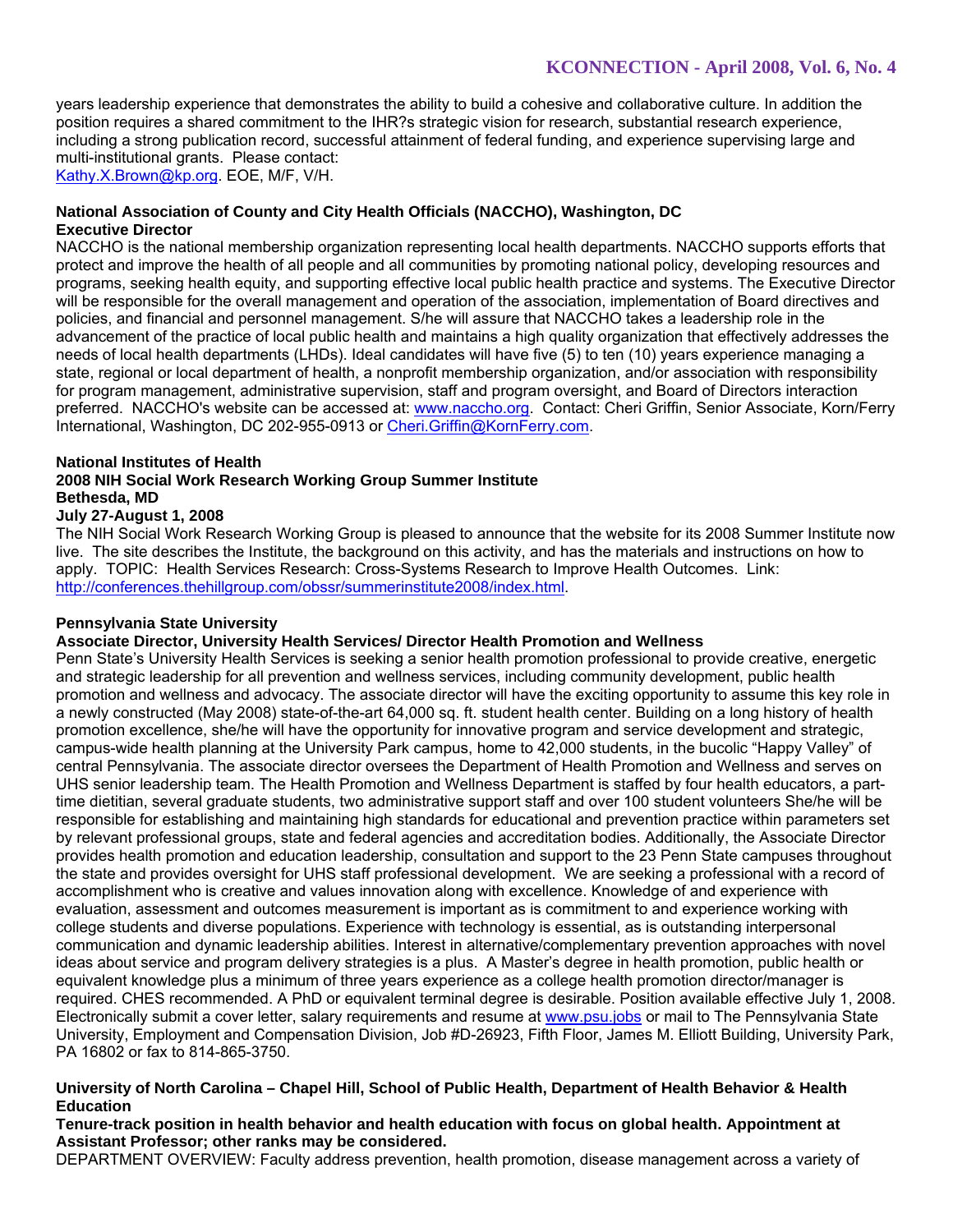health problems in diverse populations domestically and internationally, emphasizing three areas: health communication, interpersonal and social processes, and community engagement. The department is committed to research and practice that advances social justice. RESPONSIBILITIES include funded research, graduate level teaching, and advising. Scholarship should include application of health behavior principles to preventing or reducing global health problems and bring a global perspective to an understanding of health behavior and health promotion topic areas. Research should focus on health priorities in low-resource settings, addressing infectious or chronic diseases or other global health issues. QUALIFICATIONS: Doctorate in international health, behavioral or social sciences, medicine or public health, or related disciplines. Research experience pertinent to global health and health behavior. Demonstrated ability to establish and collaborate in multidisciplinary, funded research programs. Peer-reviewed publications required; some graduate-level teaching experience preferred. DATES: Screening of applications will begin on April 1, 2008. TO APPLY: email PDF versions of curriculum vitae, cover letter and contact information for three references to Jo Anne Earp, ScD, Search Committee Chair, at global health\_search@unc.edu. SEE Detailed Instructions for Application at: www.sph.unc.edu/hbhe.

#### **Urban Institute, Washington, DC Principal Research Associate**

OVERVIEW: The Labor, Human Services, and Population Center at the Urban Institute is seeking a Principal Research Associate to lead research efforts on children's policy. The successful candidate will be an expert who links the worlds of research and policy, brings a history of distinguished policy-related research, and is eager to multiply his or her impact through partnership with Urban's strong research team. Given the changing demographics of the United States and the attention likely to be paid to various aspects of children's and early childhood policy by a newly elected President and Congress in the coming year (as well as by state and local elected and appointed officials across the country), the successful candidate will be in a position to contribute substantially to the Urban Institute's mission of promoting sound social policy and public debate on national priorities. For this role, UI is looking for a nationally recognized leader who can take an already strong research and policy program to the next level. In particular, the successful candidate will identify strategic opportunities to leverage the Urban Institute's breadth across several different centers that currently conduct research on children: the Education Policy Center, the Health Policy Center, and the ongoing research on child care and child welfare within the Labor, Human Services, and Population Center. The successful candidate will combine a strong research interest and record in one or more aspects of children's policy with an equally strong interest in stimulating and carrying out collaborations with others who have complementary interests. REPONSIBILITIES: Major responsibilities include intellectual leadership in project development, identifying and securing funding sources for projects, mentoring and managing research staff, and representing the Institute and its work to clients, policymakers and professional audiences. Individual would work as part of interdisciplinary research teams that conduct studies related to children's policy, including but not limited to, early childhood programs and results, child welfare systems, systems serving at-risk youth, mental health systems, and services for children with disabilities. Proven ability to conduct high level analysis, fundraise from federal and philanthropic sources, prepare reports and publishable papers, communicate effectively with policy experts and decision-makers, and provide team leadership. Areas of particular expertise might include child development, child outcomes and wellbeing, special populations of children, or particular service systems with policy relevance. A Ph.D. in a social science field and 10+ years of policy research experience or an equivalent combination of education and research experience is required. Successful candidates with these qualifications could have career experience in one or more of the arenas where rigorous research and policy impact come together, including academia, research and policy institutions, research contractors, the public sector, advocacy or law. Strong candidates from all of these settings are urged to apply. QUALIFICATIONS: Doctoral degree (Ph.D.) in social sciences, particularly in Economics, Demography, or Sociology with specialization in immigration studies; and ten or more years related experience and/or training; or equivalent combination of education and experience. Proven ability to conduct high level analysis, fundraise from federal and philanthropic sources, prepare reports and publishable papers, communicate effectively with policy experts and decision-makers, and provide team leadership. Areas of particular expertise might include child development, child outcomes and wellbeing, special populations of children, or particular service systems with policy relevance. Successful candidates with these qualifications could have career experience in one or more of the arenas where rigorous research and policy impact come together, including academia, research and policy institutions, research contractors, the public sector, advocacy or law. Strong candidates from all of these settings are urged to apply. http://jobsurban.icims.com/urban\_jobs/jobs/candidate/job.jsp?jobid=1387&mode=view

# **Urban Institute, Washington, DC**

# **Principal Research Associate**

OVERVIEW: The Labor, Human Services, and Population Center at the Urban Institute is seeking a Principal Research Associate to lead research efforts on immigration policy and immigrant integration. The successful candidate will be an expert who links the worlds of research and policy, brings a history of distinguished policy-related research, and is eager to multiply his or her impact through partnership with Urban's strong research team. Given the importance of immigration and the attention likely to be paid to it by a newly elected President and Congress in the coming year (as well as by state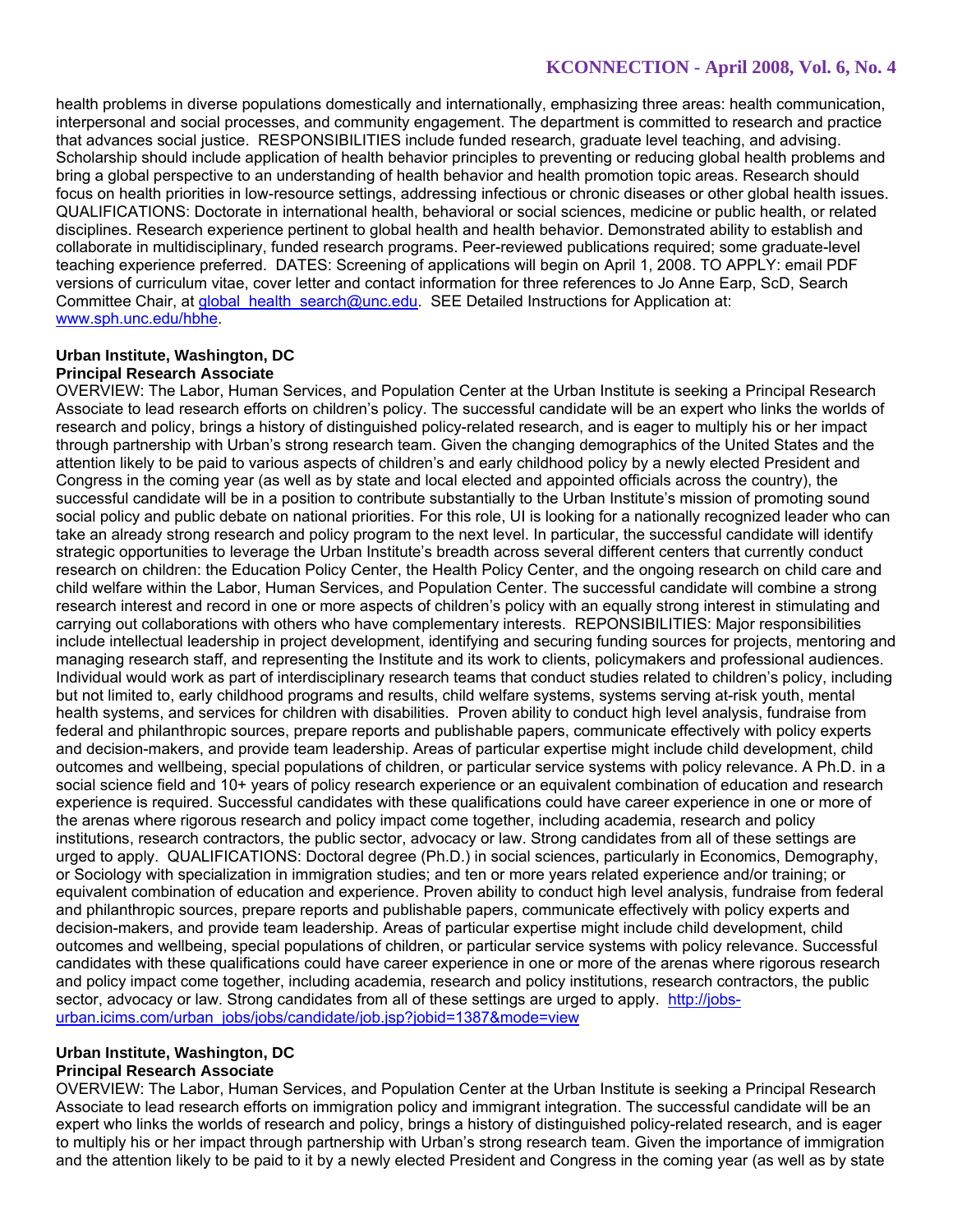and local elected and appointed officials across the country), the successful candidate will be in a position to contribute substantially to the Urban Institute's mission of promoting sound social policy and public debate on national priorities. The Urban Institute is prepared to make a substantial commitment to the successful candidate, in order to attract a nationally recognized leader who can take an already strong research and policy program to the next level. In particular, the successful candidate will identify strategic opportunities to leverage the Urban Institute's breadth across national (and international) social policy issues for a stronger contribution to immigration issues. For example, the Institute brings nationally recognized expertise in health care policy and financing, education, and employment, as well as an international activities center with expertise in many developing, migrant-sending countries. RESPONSIBILITIES: The Labor, Human Services, and Population Center at the Urban Institute is seeking a Principal Research Associate to lead research efforts on immigration policy and immigrant integration. The successful candidate will be an expert who links the worlds of research and policy, brings a history of distinguished policy-related research, and is eager to multiply his or her impact through partnership with Urban's strong research team. Given the importance of immigration and the attention likely to be paid to it by a newly elected President and Congress in the coming year (as well as by state and local elected and appointed officials across the country), the successful candidate will be in a position to contribute substantially to the Urban Institute's mission of promoting sound social policy and public debate on national priorities.The Urban Institute is prepared to make a substantial commitment to the successful candidate, in order to attract a nationally recognized leader who can take an already strong research and policy program to the next level. In particular, the successful candidate will identify strategic opportunities to leverage the Urban Institute's breadth across national (and international) social policy issues for a stronger contribution to immigration issues. For example, the Institute brings nationally recognized expertise in health care policy and financing, education, and employment, as well as an international activities center with expertise in many developing, migrant-sending countries. QUALIFICATIONS: Doctoral degree (Ph. D.) or equivalent; and ten or more years related experience and/or training; or equivalent combination of education and experience. Proven ability to conduct high level analysis, fundraise from federal and philanthropic sources, prepare reports and publishable papers, communicate effectively with policy experts and decision-makers, and provide team leadership. Specifically, candidate must be a strong communicator and published writer on immigration policy or related demographic topics. Given the study populations, the candidate should have expertise on culturally appropriate methods for research with diverse communities. Successful candidates with these qualifications could have career experience in one or more of the arenas where rigorous research and policy impact come together, including academia, research and policy institutions, research contractors, the public sector, advocacy or immigration law. Strong candidates from all of these settings are urged to apply. http://jobs-urban.icims.com/urban\_jobs/jobs/candidate/job.jsp?jobid=1386&mode=view

# **Urban Institute, Washington, DC**

# **Research Associate I**

OVERVIEW: The Labor, Human Services and Population Center seeks a Research Associate to conduct empirical studies on children's well being and the role of services and policies to support their development. RESPONSIBILITIES: Include developing conceptual models, conducting empirical studies, and writing and presenting reports orally to academic and policy audiences. QUALIFICATIONS: A PhD or equivalent in developmental psychology. Candidate should have training in econometrics and statistics, and experience using micro-level databases and statistical packages. Candidate should demonstrate the ability to conduct policy-relevant empirical analyses and to present material to lay audiences in writing and orally. Strong quantitative skills, an ability to think strategically about research agendas, skill interacting with staff at all levels and a willingness to work both independently and on team projects is necessary. http://jobs-urban.icims.com/urban\_jobs/jobs/candidate/job.jsp?jobid=1416&mode=view

# **Urban Institute, Washington, DC**

### **Research Associate I**

OVERVIEW: Conduct empirical studies related to employment and social services for low-income populations- could include analyses of welfare program participation, poverty, asset building, immigration, and child well-being. RESPONSIBILITIES: Responsibilities include developing conceptual models, conducting empirical studies, and writing and presenting reports orally to academic and policy audiences. QUALIFICATIONS: Ph.D. or equivalent in economics, public policy, or related social science field. Training in econometrics and statistics, and experience using micro-level databases and statistical packages. Demonstration of the ability to conduct policy-relevant empirical analyses and to present material to lay audiences in writing and orally. Strong quantitative skills, ability to think strategically about research agenda, ability to interact with staff at all levels, and to work both independently and on team projects. http://jobsurban.icims.com/urban\_jobs/jobs/candidate/job.jsp?jobid=1398&mode=view

# **Wichita State University**

# **Community & Organizational Researcher**

JOB SUMMARY: The duties of the position include conceptualizing, designing, implementing and conducting community based research initiatives including writing grants to secure external research funding. This Community & Organizational Researcher position will operate as part of the Center's Research team which takes a self-directed work team approach.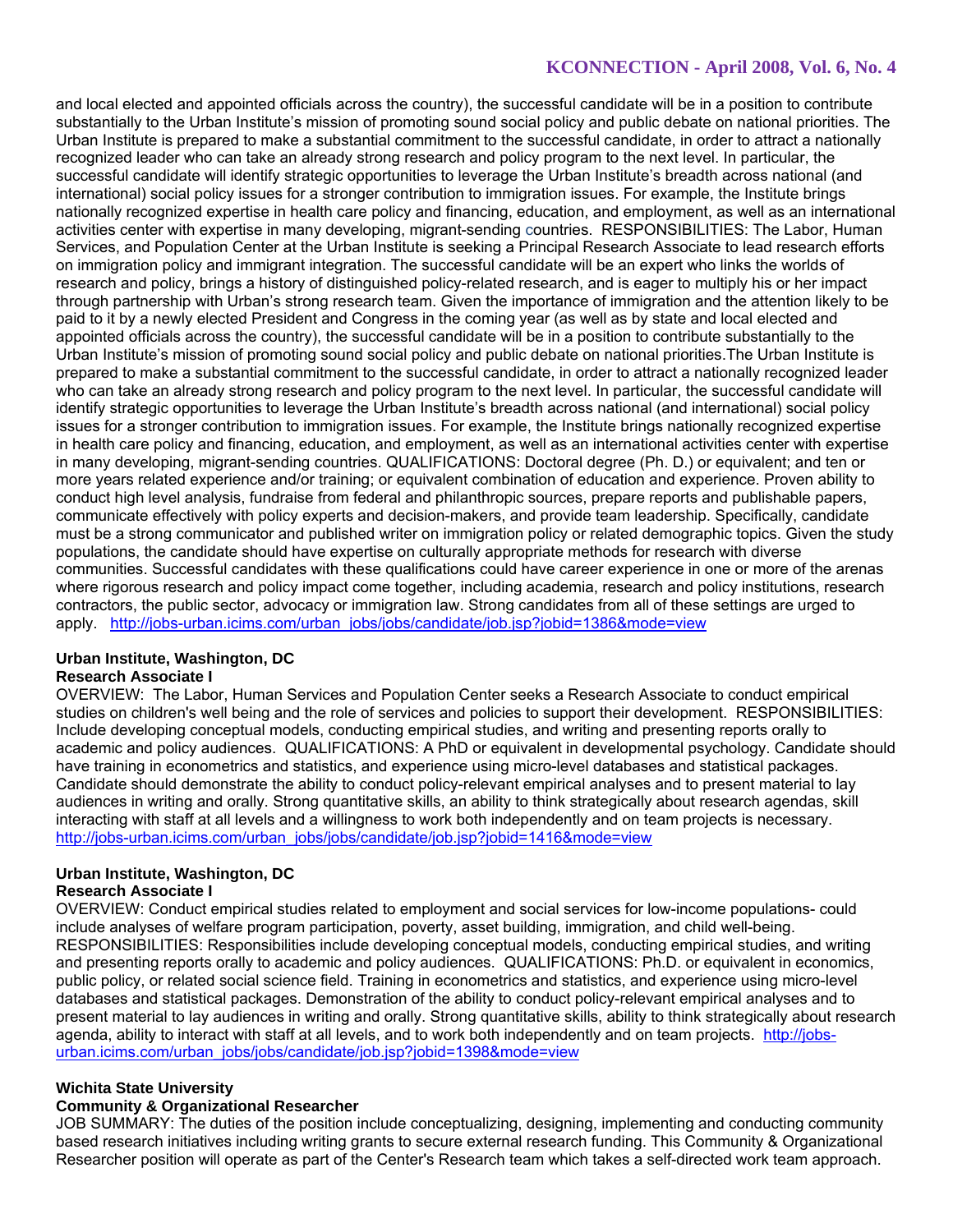This team includes experienced doctoral level researchers, master s level research associates, and doctoral students in community psychology. This is a full-time, benefits eligible twelve month position, June 1, 2008, or at the earliest possible date. Salary is commensurate with experience. RESPONSIBILITIES: - Develop working relationships with community research partners and colleagues on the Research team and other work groups within the Center for Community Support & Research. - Conceptualize, design, implement and conduct community-based research on ongoing Center research initiatives and new research projects consistent with the vision and mission of the Center for Community Support & Research. -Develop grant and contract proposals for external funding to conduct community based participatory research and related activities. - Analyze existing and new data. - Write research articles to be submitted to peer reviewed journals and conferences. - Other duties as assigned. This Wichita-based position requires: - PhD in the social sciences from accredited university or doctoral student all done but dissertation with degree completion in 2008; - Experience working on community based research preferably with mental health consumers or similar community based groups; - Demonstrated technical writing ability including writing peer reviewed journal articles; - Ability to assist and/or take the lead in writing research grants and research proposals; - Ability to collaboratively work with external and internal partners; - Demonstrated success independently working in project leadership roles; - Ability to work with diverse populations; - Willingness to travel 3-5 days per month; - Demonstrated ability to use and understand statistics and statistical packages including SPSSx. Application Process: For full consideration, applicants must complete the on-line application and cut and paste the following items: 1. cover letter describing abilities to meet required and/or preferred qualifications, 2. resume, and 3. name, address & telephone number of 3 persons you have asked to serve as professional references. Review of applications will begin April 1, 2008. The consideration of applications will continue until the position is filled. Wichita State University is an EEO/AA employer. VN: UAA4563028 \$/ Close Date: 04/01/2008. To apply: **https://www.hrepartners.com/jobs/PositionDetail.cfm?JobNum=11765&PartnerCode=WP&LeoFlag=N**

**‹ back to top ›**

# **CONFERENCES AND EVENTS**

**Asian Pacific American Community Research Roundtable 2008 Research Summit: Turning Data into Action Loyola Marymount University Los Angeles, CA April 11, 2008** 

The Asian Pacific American Community Research Roundtable is hosting its 2008 Research Summit, entitled Turning Data into Action, on Friday, April 11, 2008 at Loyola Marymount University in Los Angeles. The Summit's objective is to create a venue for academic and community partners of shared research interests to come together to build relationships, share data and resources, and coordinate research and policy efforts. Registration fee is \$25, which includes materials, lunch and parking (\$15 for students). Interested individuals should register online at:

http://www.surveymonkey.com/s.aspx?sm=71nFQY27O78yupfesrUd8w\_3d\_3d. Registration deadline is Thursday, 4/3/08. Directions and other details of the event will be sent to you after your registration. In order to foster intimate and productive dialogues that day, we're limiting participation of the Summit to no more than 100 people. The Asian Pacific American Community Research Roundtable is a committee of the Asian Pacific Policy and Planning Council (A3PCON). The Research Summit is co-sponsored by the Association of Asian American Studies (AAAS) and other local communitybased organizations and universities. For more information, please don't hesitate to call or email Eric Wat at 213-553- 1820 or ewat@ssgmain.org.

**Race, Sex, Power: New Movements in Black and Latina/o Sexualities University of Illinois at Chicago 725 W. Roosevelt Road Chicago, Illinois April 11 - 12, 2008** 

Conference registration website: http://condor.depaul.edu/~rsp2008/info.html

Faculty from nine universities and colleges will hold the largest ever conference on black and Latina/o sexuality on April 11-12 at the University of Illinois at Chicago. "Race, Sex, Power: New Movements in Black and Latina/o Sexualities," the culmination of more than two years of planning, will bring together academics, activists, and artists to address topics ranging from intimacy and desire to HIV/AIDS and teen pregnancy to humor and Hip Hop. Organizer Cathy Cohen, Professor of Political Science at the University of Chicago, calls the conference "a bold effort to rethink what sexuality means for the two largest racial minorities in the US." Dr. Jocelyn Elders, the former United States Surgeon General appointed by President Clinton, will open the conference on Friday morning, April 11. Sponsored by the participating universities with major funding from the Ford and Arcus Foundations, "Race, Sex, Power" aims to set a new agenda for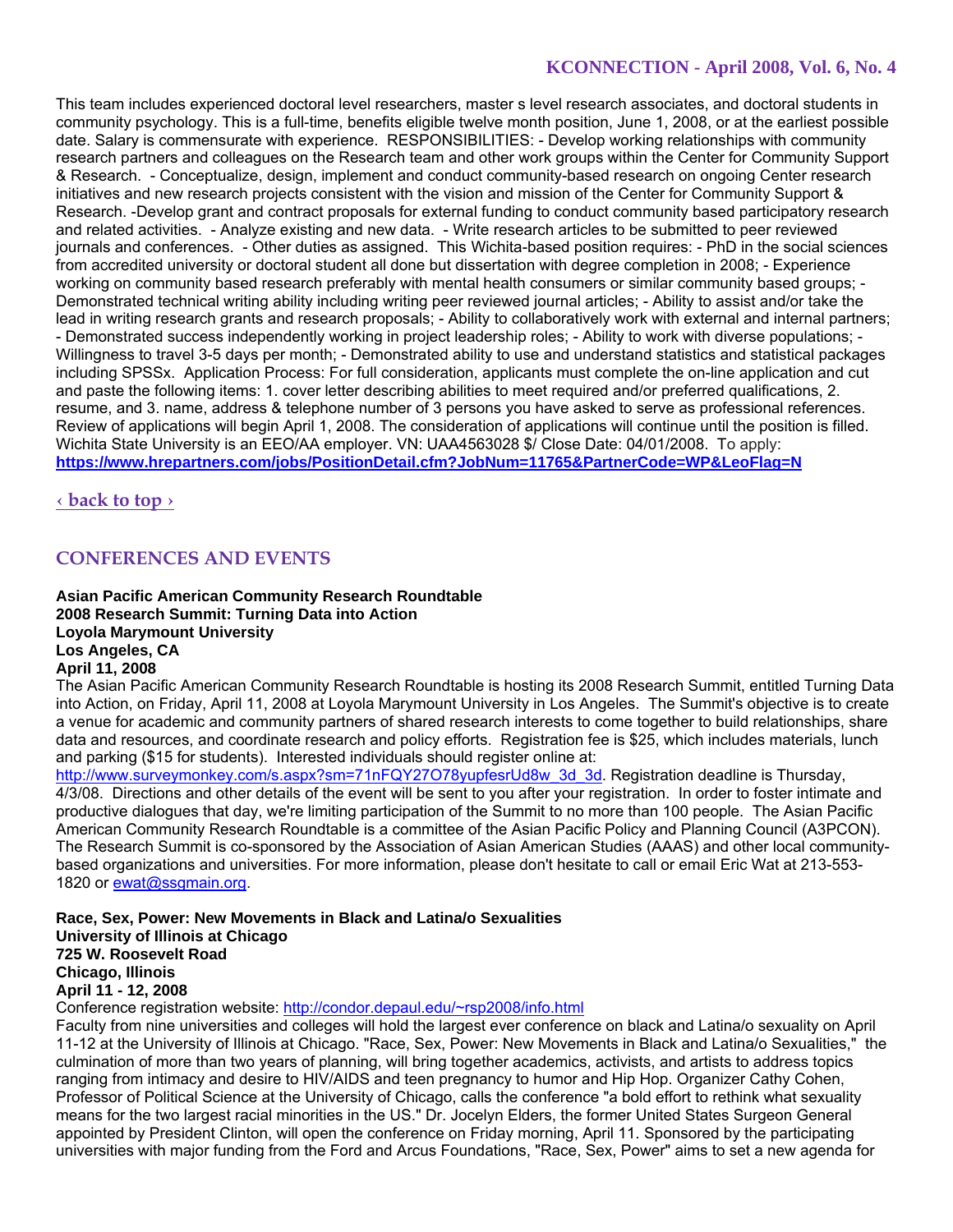studying, organizing, writing, and developing policy about sexuality. Juan Battle, professor of Sociology at the CUNY Graduate Center, argues that the conference is not only ambitious, but timely, as sexuality is central to current political debates. "Same-sex marriage, abstinence education, and abortion rights are all at the forefront." Marysol Asencio, associate professor of Family Studies/Puerto Rican and Latino/a Studies from the University of Connecticut at Storrs, adds that the demographic shifts in the US mean that "sexuality has to be confronted from the perspective of race, not merely to challenge the pathologies historically assigned to Latina/o and Black Americans, but to explore the dynamism and heterogeneity within these populations as well." The conference program takes sexuality and race in all their complexity. Panels and speakers selected from hundreds of submissions will cover, among other things: media, migration and immigration, religion and spirituality, sexual tourism, reproductive rights, transgender, community organizing, gay and lesbian civil rights, poverty, social class, age, and the sex industry. Within the wide variety of approaches in both method and topic, a key idea emerges. Sexuality can only be imagined in the context of communities that are embedded in a national and international context of changing sexual mores and deeply entrenched habits of thought and representation. One of the hallmarks of this conference, Cohen stresses, is its emphasis on collaboration and inclusiveness. The complex coordination of nine institutions permitted organizers to draw

on a pool of expertise that no one college or university could hope to contain. The unusual blend of research, activism, and art encourages all participants to think outside their personal assumptions and the conventions of their fields. Finally, the organizers hope to draw an audience of specialists and non-specialists alike. Asencio reminds us that knowledge about sexuality is hardly confined to those who make a profession of its study. Everyone, Asencio argues, is engaged in a critique of current sexual conventions. The conference is simply the space where such knowledge can be shared, rethought, and transformed. SPONSORING UNIVERSITIES AND COLLEGES: Chicago State University, Columbia College Chicago, DePaul University, The Graduate Center, CUNY, Northwestern University, Roosevelt University, University of Chicago, University of Connecticut at Storrs, University of Illinois, Chicago. Conference website www.colum.edu/institutewomengender. For more information, contact: racesexpower08@gmail.com.

### **Maryland's Fifth Annual Health Disparities Conference "Promising Practices Across Maryland" Martins West Baltimore, MD April 24, 2008**

To register, please visit the MHHD Webpage at www.mdhealthdisparities.org .

The conference will be taking place on Thursday, April 24, 2008 from 8:00am - 4:00pm at Martins West in Baltimore. The purpose of the conference is to provide participants with examples of successful models that have been used to eliminate disparities and improve health care for minorities. Greetings and welcome will be provided by Maryland's Lt. Governor, Anthony G. Brown. The keynote speaker is Dr. Stephen B. Thomas, Director of the Center for Minority Health and Philip Hallen Professor of Community Health and Social Justice at the University of Pittsburgh Graduate School of Public Health. Additional presentations and workshops will highlight initiatives at the state, local, and community level. Conference registration is expected to reach capacity, please register early to ensure your space . See attached flyer or visit www.mdhealthdisparities.org for more details.

# **Center for the Study of Diversity in Science, Technology, and Medicine Massachusetts Institute of Technology-MIT What's the Use of Race? MIT Faculty Club**

**Cambridge, Massachusetts April 25-26, 2008** 

Website: http://web.mit.edu/csd/WUR/Program.html

"…..Race continues to thrive as a category of analysis among state and federal institutions and in medical, scientific, and social research. Despite concerns that race is a hollow and misleading concept, studies of race have produced overwhelming documentation of inequalities from birth to education, income, crime, punishment, disease, treatment, and death. Can race and ethnicity be objects of analysis and targets of policy, to alleviate inequalities, without causing harm by reifying invidious distinctions? This conference probes these quandaries by bringing together researchers and journal editors in medicine, science, law, and social science to explore the competing interests that make studies of race both feared and desired...." The conference is free and open to the public. Pre-registration is requested. Please email your name and affiliation to Ian Whitmarsh at whitmars@mit.edu.

**Committee on National Statistics Workshop on Vital Data for National Needs Lecture Room, Main NAS Building 2100 C St., NW, Washington DC Wednesday, April 30, 2008, 8:00 am - 5:30 pm Please RSVP to Michael Siri (msiri@nas.edu or 202-334-3113) by April 25.**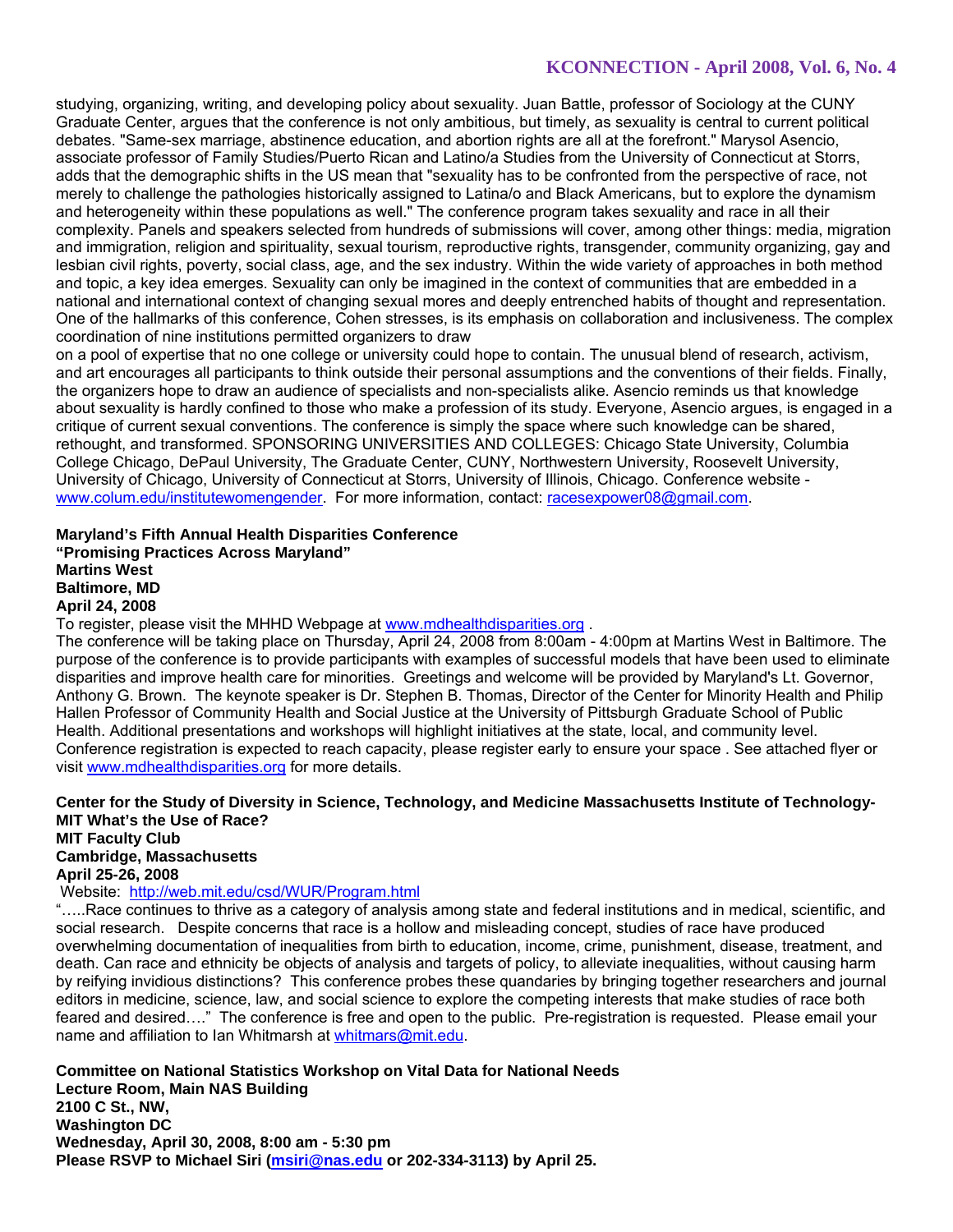The U.S. Vital Statistics System provides information of national importance on births, deaths, and other vital events for the U.S. population. The system is a cooperative undertaking of the National Center for Health Statistics working with the responsible registration agencies in the 50 states, the territories, the District of Columbia, and New York City. The CNSTAT "Workshop on Vital Data for National Needs" (see attached working agenda) will highlight the wide range of important and growing uses of vital statistics, which include: -- monitoring and understanding changes in fertility by population group and geographic area; -- analyzing socioeconomic and geographic disparities in infant and adult mortality; -- public health policy and program planning and evaluation; -- infectious disease surveillance and other national securityrelated uses; -- small-area estimates and projections for local planning; -- predicting life expectancy for population groups; and -- assessing and projecting the fiscal health of the Social Security system. A second purpose of the workshop is to identify needed improvements to the Vital Statistics System from the perspective of federal agencies, state agencies, health researchers, and others. The workshop will include sessions on: -- Health Policy and Health Research Uses of Vital Statistics ; -- Growing and Emerging Uses; -- Understanding the Future ; -- Role of the States and Recent Innovations ; --Methodological Issues; -- Federal-State Cooperative Systems ; -- Where Do We Go from Here? Bandaid to Cadillac Solutions. Steven Murdock, director of the U.S. Census and former Texas state demographer, will be the luncheon speaker. The planning committee-Louise Ryan, chair, Harvard School of Public Health; Janet Norwood, BLS retired; Edward Perrin, University of Washington School of Public Health, Samuel Preston, University of Pennsylvania Population Studies Center, and Kenneth Prewitt, Columbia University School of International and Public Affairs-thanks the National Center for Health Statistics, Social Security Administration, and U.S. Census Bureau for funding support. AGENDA:

*Welcome and Introductory Comments* 

8:00 am Continental breakfast available

8:30 Background, Workshop Goals, and Agenda

Constance Citro, Director, CNSTAT

Edward Sondik - Director, National Center for Health Statistics

Louise Ryan, CNSTAT Member and Planning Committee Chair

*Uses of Vital Statistics Data and Increasing Demands on the System* 

8:45 Health Policy and Health Research Uses of Vital Statistics: Data Driven Policy; Health Risk Assessments; Health Surveillance; Health Disparities

Moderator: Louise Ryan, Department of Biostatistics, Harvard University Presenters:

- Nancy Krieger Department of Society, Human Development, and Health, Harvard School of Public Health
- Richard Rogers Department of Sociology and Program on Population Processes, University of Colorado, Boulder
- Peter van Dyck Associate Administrator, Maternal and Child Health, Health Resources and Services Administration, U.S. Department of Health and Human Services 10:00 Break

10:15 Understanding the Future: Life Expectancy, Population and Fiscal Projections Moderator: Samuel Preston, Population Studies Center, University of Pennsylvania Presenters:

- Stephen Goss Chief Actuary, U.S. Security Administration
- Fred Hollmann Population Projections, U.S. Census Bureau

11:00 Growing and Emerging Uses: National Security, Infectious Disease Surveillance,

Small-Area Estimates for Local Planning

Moderator: Kenneth Prewitt, School of International and Public Affairs, Columbia University Presenters:

- Michael A. Stoto School of Nursing and Health Studies, Georgetown University
- Ed Hunter Deputy Director, Washington Office, Centers for Disease Control and Prevention
- Victoria Velkoff Assistant Division Chief, Population Estimates and Projections, U.S. Census Bureau
- 12:00 Lunch (in the meeting room)

*Reflections on Current Uses & Future Needs for Vital Statistics* 

Steven Murdock - Director, U.S. Census Bureau

*Where are We Now: Challenges and Needs* 

1:00 pm Role of the States and Recent Innovations

Moderator: Edward Perrin, School of Public Health and Community Medicine, University of Washington Presenters:

● Steven Schwartz - Registrar and Assistant Commissioner, Office of Vital Statistics, New York City Department of Health and Mental Hygiene

● Garland Land - Executive Director, National Association for Public Health Statistics and Information Systems (NAPHSIS)

2:00 Methodological Issues: Race, Variations in Certificates, Timeliness, Etc.

Moderator: Sharon Arnold, Vice President, AcademyHealth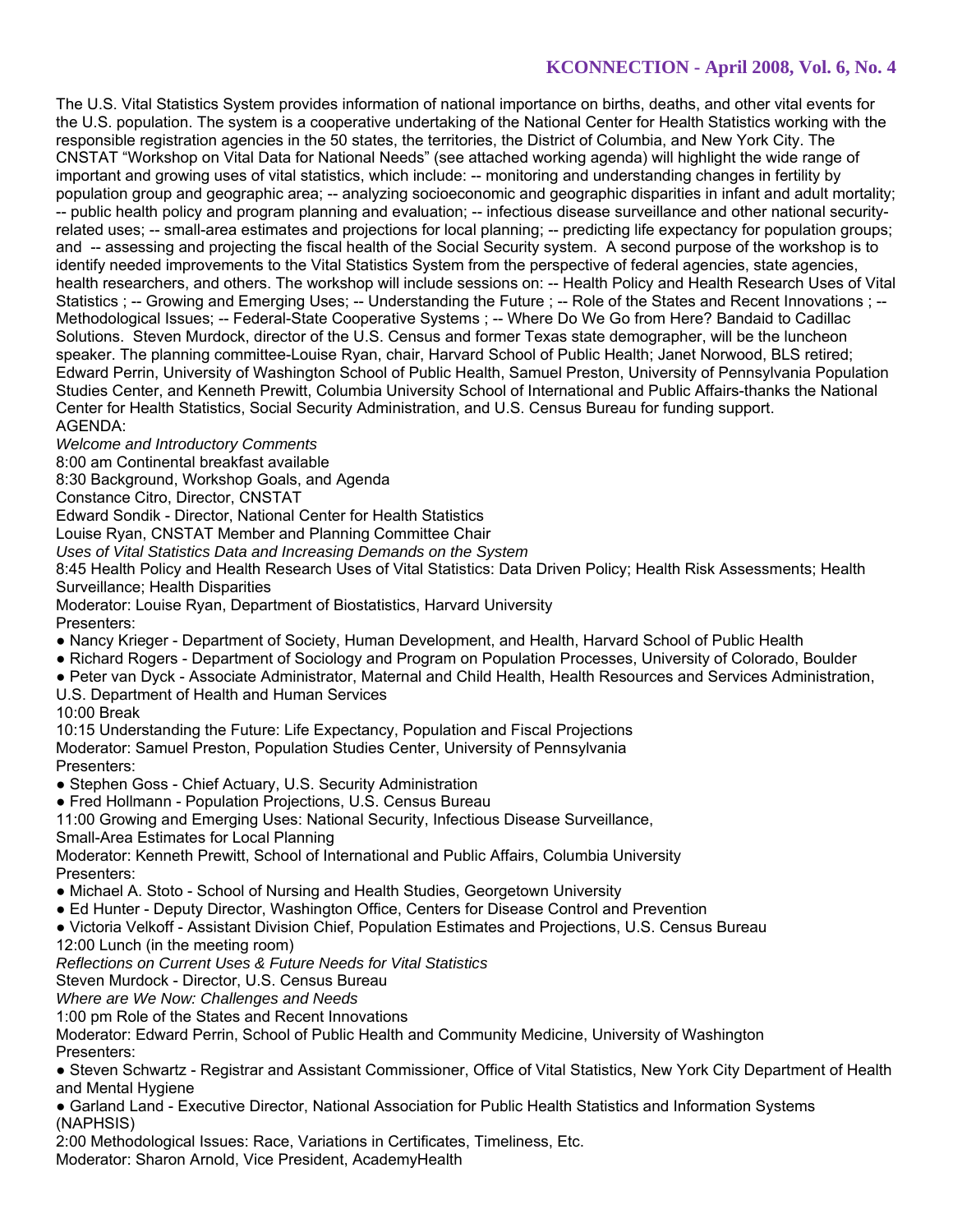Presenters:

● David Williams - Department of Society, Human Development, and Health, Harvard School of Public Health [to be confirmed]

- Stephanie Ventura Chief, Reproductive Statistics Branch, National Center for Health Statistics
- Robert Anderson Chief, Mortality Statistics Branch, National Center for Health Statistics 2:45 Break

*Options for Building a Vital Statistics System for the 21st Century* 

3:00 Federal-State Cooperative Systems: Examples of Successes from within

the Federal Statistical System

Moderator: Janet Norwood, Consultant

Presenters:

- John Galvin Associate Commissioner for Employment Statistics, Bureau of Labor Statistics
- Andrew White Special Assistant to the Commissioner, National Center for Education Statistics
- Harry Rosenberg NCHS, retired

4:00 Where Do We Go from Here? Bandaid to Cadillac Solutions

Moderator: Kenneth Prewitt, Columbia University

Presenter: Jennifer Madans - Associate Director for Science, National Center for Health Statistics Discussants:

- Howard Hogan Associate Director for Demographic Programs, U.S. Census Bureau
- Steven Schwartz NYC Department of Health and Mental Hygiene
- Nancy Krieger Harvard School of Public Health

5:15 Concluding Remarks

Charles Rothwell, Director, Division of Vital Statistics, National Center for Health Statistics

Louise Ryan - CNSTAT Member and Planning Committee Chair

5:30 p.m. Adjourn

### **Association for Prevention Teaching and Research and the National Center for Research Resources, NIH First Workshop Theme: Partnering with community health care providers to translate research into practice Bethesda, MD**

### **May 9, 2008**

The Association for Prevention Teaching and Research (APTR) and the National Center for Research Resources, NIH, will host the first in a series of workshops focused on community based research on May 9 in Bethesda, MD. This workshop will bring together members of the prevention and public health community to help establish recommendations for academic community collaborations and partnerships with other community programs in translating science into community based practice. Theme: Partnering with community health care providers to translate research into practice. Outcomes: \*Identify key enablers of successful academic-community provider partnerships; \*Identify effective strategies for dissemination, diffusion, and adoption of research; \*Identify public and private-sector partners for collaborative translational research. For details, visit http://www.aptrweb.org/workshops/index.html.

#### **Justice Between Age Groups University of Essex 25-27 June, 2008 Deadline: May 15, 2008**

### The conference addresses the question: what is a fair distribution of important resources - for example, education, health care, and income support - between different age groups? This question is both of philosophical interest and of great political urgency given the demographic changes taking place within modern democratic states, where declining fertility rates and longer life-expectancy result in ageing populations, and new pressures on standard models of welfare provision. The conference papers will fall in two main areas. First, some papers will debate fundamental principles for distributing resources between different age groups. The main research questions in this area are the following. Should the state devote equal amounts of social resources to different age groups - say, on health care for the elderly and the young? Or, perhaps more plausibly, should the state devote unequal amounts of resources to different age-groups, so as to meet equally their unequal needs? The second set of papers will tackle questions of public policy from a principled point of view, including the following: What does a society owe to children with respect to educational provision? Is agediscrimination in the labour market morally defensible? How should the state support the institution of the family given the family's role in serving the interests of children, parents and third parties? How must the state adjust education and health policy, childcare support, and labour market regulations, so as to facilitate family life? The conference is supported by the British Academy, the Mind Association, the Society for Applied Philosophy, and the Human Rights Centre, University of Essex. SPEAKERS -- Richard Arneson, University of California, San Diego Paul Bou-Habib, University of Essex Harry Brighouse, University of Wisconsin-Madison Matthew Clayton, University of Warwick Norman Daniels, Harvard University Axel Gosseries, Université Catholique de Louvain Dennis McKerlie, University of Calgary Adam Swift, University of Oxford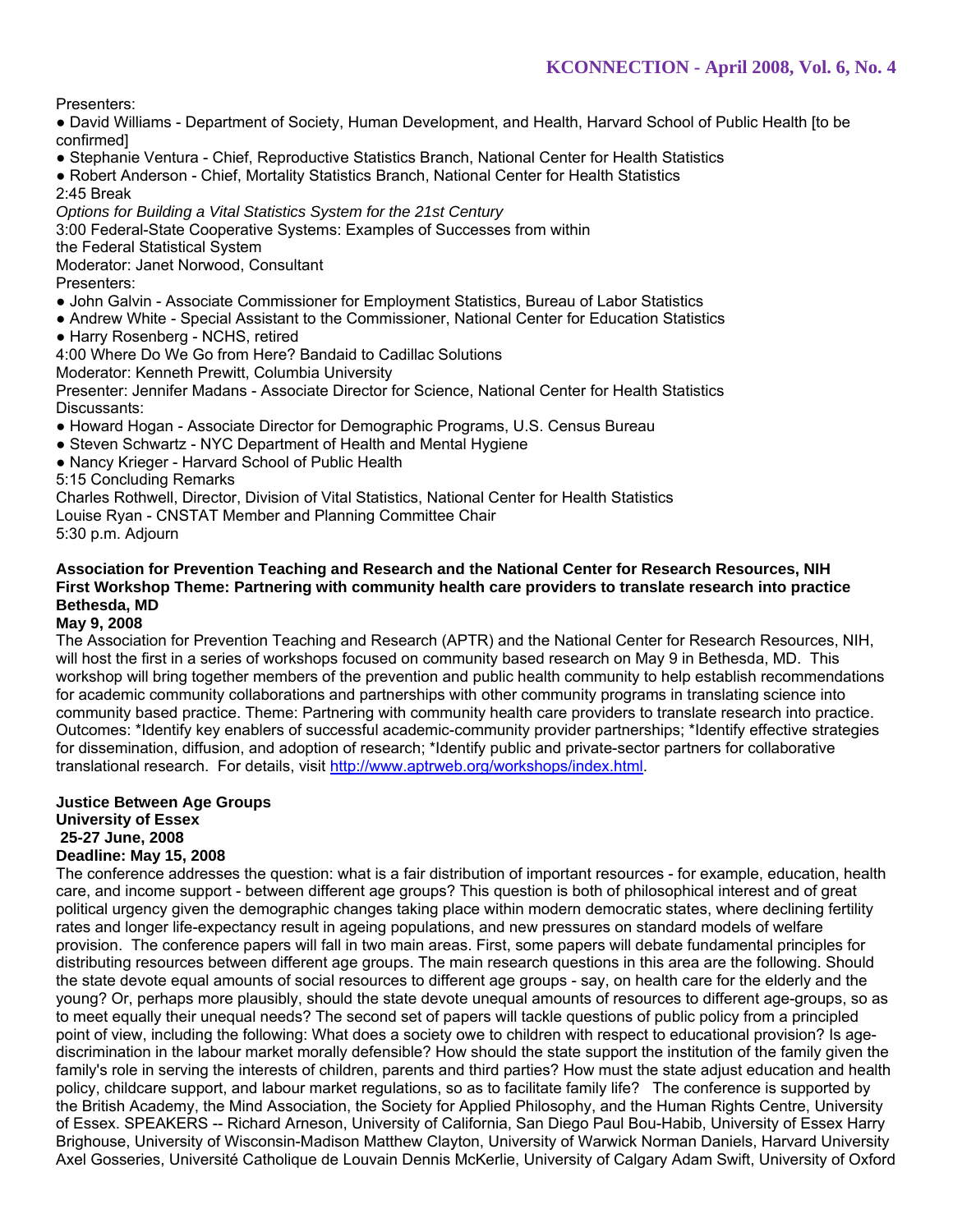Andrew Williams, University of Warwick. If you are interested in attending the conference, please contact Paul Bou-Habib (pbou@essex.ac.uk) for information about conference fees and booking arrangements. Places can be booked until 15 May 2008. Two graduate student bursaries, sponsored by the Analysis Trust, will be provided on a first-come-first-serve basis.

### **The Academy for Health Equity (AHE) Inaugural Founding Conference -- "Building Capacity to Eliminate Health Disparities - The Founding Meeting of the Academy for Health Equity" Hyatt Regency Denver at the Colorado Conference Center Denver, Colorado June 26-27, 2008**

The Academy for Health Equity (AHE) will host its Inaugural Conference on June 26-27, 2008 in Denver Colorado. The two-day meeting is expected to draw 500 attendees with interests in eliminating health disparities. The Conference will be a forum to exchange ideas, knowledge, and policy alternatives to address one of the nation's most pressing health issues. Dr. David Satcher, Director of the Center of Excellence on Health Disparities at the Morehouse School of Medicine in Atlanta, where he occupies the Poussaint-Satcher-Cosby Chair in Mental Health, is the invited keynote speaker. Dr. Satcher is the 16th U.S. Surgeon General and former Assistant Secretary for Health of the Department of Health and Human Services. AHE is a non-profit multidisciplinary organization dedicated to the elimination of health disparities through achievement of health equity. AHE's efforts focus on research, advocacy, education, and policy development. Its mission is "to utilize rigorous scientific research, policy development, and community advocacy to eliminate health disparities and create a social movement designed to ensure equal opportunity for health." Founding Co-chairs of the AHE Executive Committee are Thomas A. LaVeist, PhD, from the Johns Hopkins Bloomberg School of Public Health, and Stephen B. Thomas, PhD, from the University of Pittsburgh Graduate School of Public Health. The overarching theme of the Inaugural Conference is "Building Capacity to Eliminate Health Disparities - The Founding Meeting of the Academy for Health Equity." There will be scientific sessions, poster presentations, and panel discussions to explore causes of health disparities and develop solutions through achieving health equity. Session topics include the impact on health of poverty, discrimination and other social determinants, the environment, and access, delivery and utilization of medical care and public health services. Expected outcomes from the conference include: \* To establish a home to focus inter- and transdisciplinary efforts to eliminate health disparities through achieving health equity. \* To accelerate the progression of knowledge development and skills enhancement to eliminate racial and ethnic disparities. \* To identify and sustain a cadre of dedicated individuals and organizations committed to achieving equity in health for racial and ethnic minority populations. \* To create synergistic opportunities to promote adoption and implementation of evidenced-based strategies to eliminate racial and ethnic health disparities. \* To provide infrastructure needed to develop information systems and dissemination mechanisms to enhance health disparity efforts across the U.S. More information about the AHE's Inaugural Founding Conference can be found at www.academyforhealthequity.org.

### **National AHEC Organization 2008 Conference**

*Moving Mountains to Overcome Health Disparities* **Adam's Mark (soon-to-be Sheraton) Denver June 28-July 1, 2008 Registration is now open!** 

You can register online, download a registration form, and read complete session descriptions at https://www.nationalahec.org/Conference2008/default.asp. NOTE: NAO membership gives all staff within your organization a member registration rate. You will need your userid (organization number) and password (nao) to register online. Please send questions to NAO Headquarters at 888 412-7424 or info@nationalahec.org.

### **Mosaic July 2008 Summer Workshops**

**1) Stakeholder Participation in Planning, Needs Assessment, Monitoring and Evaluation using PRA/PLA Tools, Ottawa Canada, July 7-12, 2008** 

**2) Results-based Management, Appreciative Inquiry and Open Space Technology, Ottawa, Canada, July 14- 18, 2008** 

### **3) Participatory Monitoring and Evaluation, Ottawa, Canada, July 21-26, 2008**

Mosaic is pleased to announce the dates for the upcoming July 2008 Summer Workshops on: 1) Stakeholder Participation in: Planning, Needs Assessment, Monitoring and Evaluation; 2) Results-based Management, Appreciative Inquiry and Open Space Technology; and 3) Participatory Monitoring and Evaluation. Stakeholder Participation in Planning, Needs Assessment, Monitoring and Evaluation using PRA/PLA Tools Ottawa, Canada July 7-12, 2008. The Stakeholder Participation workshop focuses on core participatory concepts, tools and their application. This is an intensive six-day workshop set in the community to maximize learning, group interaction and networking. Topics include The Origins of Participatory Development, Learning and Application of PRA/PLA tools, the Application of Participation to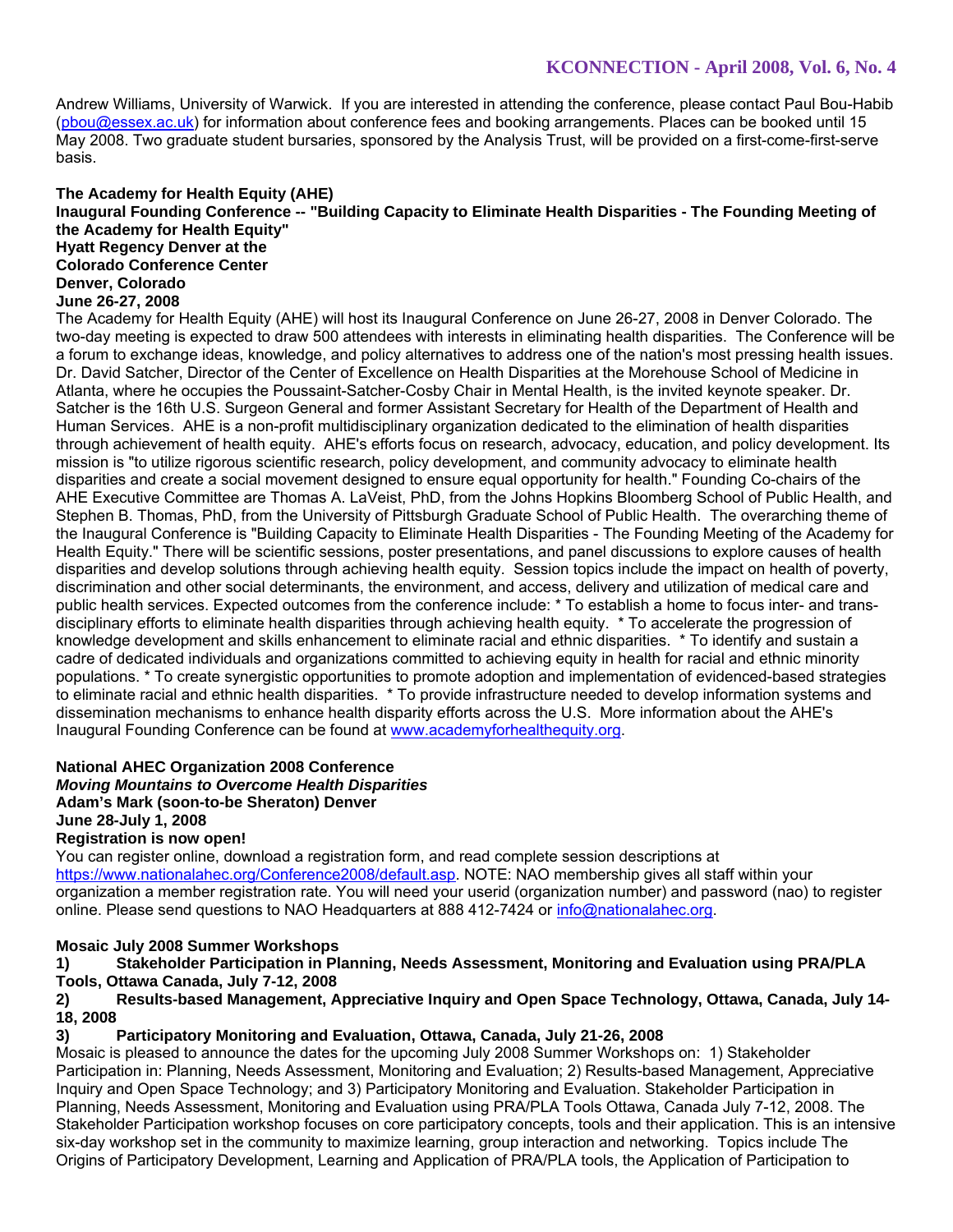Project Design, Monitoring and Evaluation, Developing Effective Facilitation Skills, Building Action Plans and Team-Building. Two-day community assignments proposed by community-based organizations in the Ottawa region will allow participants to apply tools learned in the workshop to real-life situations. This is also a great opportunity to network with other practitioners, NGOs, donors, and action researchers from all over the world. For further information, please refer to the web site at http//www.mosaic-net-intl.ca or by email at wkshop05@mosaic-net-intl.ca. Results-based Management, Appreciative Inquiry and Open Space Technology Ottawa, Canada July 14-18, 2008

This new workshop introduces participants to Results-based Management, Appreciative Inquiry and Open Space Technology. Demonstrate the effectiveness of your programmes with Results-based Management. Master what we mean by results, develop programme/organizational plans which are results-based and design performance monitoring systems based on indicators and participatory methods. You will also expand your repertoire of tools to also learn about Appreciative Inquiry and Open Space and how they can be applied to your organization, programme and/or project. These approaches are increasingly being used around the world to tap into new ways to do our work in ways that are more results-oriented, more appreciative and less problem-focused and more self-organized vs top down. For further information, please refer to the web site at http//www.mosaic-net-intl.ca or by email at wkshop05@mosaic-net-intl.ca. Participatory Monitoring and Evaluation, Ottawa, Canada, July 21-26,2008

Participatory Monitoring and Evaluation (PM & E) involves a different approach to project monitoring and evaluation by involving local people, project stakeholders, and development agencies deciding together about how to measure results and what actions should follow once this information has been collected and analyzed. This intensive six day experiential workshop is practically focused with daily excursions into the community and a three-day community assignment. Topics covered at the workshop include Origins of PM & E, Skills and Attributes of a PM & E facilitator, Learning PM & E Tools, Designing a Monitoring and Evaluation Framework, Quantitiative and Qualitative Indicators and Building Actions Plan and much more. All workshops organized by Mosaic are sensitive to issues of gender, ethnicity, race, and class and how these can influence outcomes and how we see the world if they are absent from our assumptions, direct participation, our analysis and conclusions. Can't attend the workshops? Contact us to custom design a workshop to suit the specific needs of your organization. For further information, please refer to the web site at http//:www.mosaic-net-intl.ca or by email at wkshop05@mosaic-net-intl.ca. Send us your full mailing address and we will send you a brochure.

#### **The Robert Wood Johnson Foundation New Connections Program New Connections Second Annual Symposium Washington, DC**

**June 7-8, 2008** 

### **Application period: March 24- April 11, 2008**

The Robert Wood Johnson Foundation New Connections program is pleased to announce the opportunity for diverse researchers to apply for the *New Connections Second Annual Symposium!* The Symposium is a two-day training at AcademyHealth on June 7 and 8, 2008 in DC. Workshop topics will include quantitative and qualitative methodology, grant writing, innovations in disparities research, a conceptual modeling panel, and grantee poster presentations. Confirmed Senior Scientists include Jose Escarce, Margarita Allegria, Benjamin Cook, Marshall Chin, Thomas Fisher, Thomas LaVeist, Alex Ortega, Catie Willging, Alan Zaslavsky, Pinka Chatterji, Jan Beals, Luisa Franzini, and Norma Ware. We will also have an RWJF evening reception, which will include "Speed Dating" where selected participants will be able to network with top experts in the field of research on Saturday. While the "Speed Dating" will only be open to *Symposium* participants, the reception will be open to other researchers interested in learning more about New Connections. Each "Speed Dating" session will be 15 minutes and each participant may have access up to 4 sessions. The goal of New Connections is to create a network of support for diverse researchers, including not only our grantees and alumni but also past, present, and potential applicants. This two-day training is one method in which New Connections is supporting our network. Eligible applicants include historically underrepresented Junior Investigators and Senior Consultants, including racial/ethnic minorities, first generation college graduates, and those from low-income communities. **Funding** is available to support travel reimbursement and optional attendance at AcademyHealth's Annual Research Meeting. It is a **competitive application process** and we expect to accept about **150 researchers** to participate and receive stipends. Please answer the questions fully. For our Research and Coaching Clinic, almost 200 researchers applied in two weeks for 75 spots. We have lengthened the application period to 3 weeks to allow applicants time to apply. The application period is March 24-April 11, 2008. **Applications will be accepted on a rolling basis.**  Please visit the website for more information about eligibility, meeting highlights, the agenda, reimbursement, and the application itself. Once you read through the posted information, if you have any questions, please do not hesitate to contact me. http://www.rwjf-newconnections.org/ Our top banner has a link to the application.

**University of Michigan School of Public Health, 43rd Graduate Summer Session in Epidemiology Methods in Community Based Participatory Research for Health Barbara Israel, Dr.P.H. July 14-18, 2008 8:30am-12:00pm**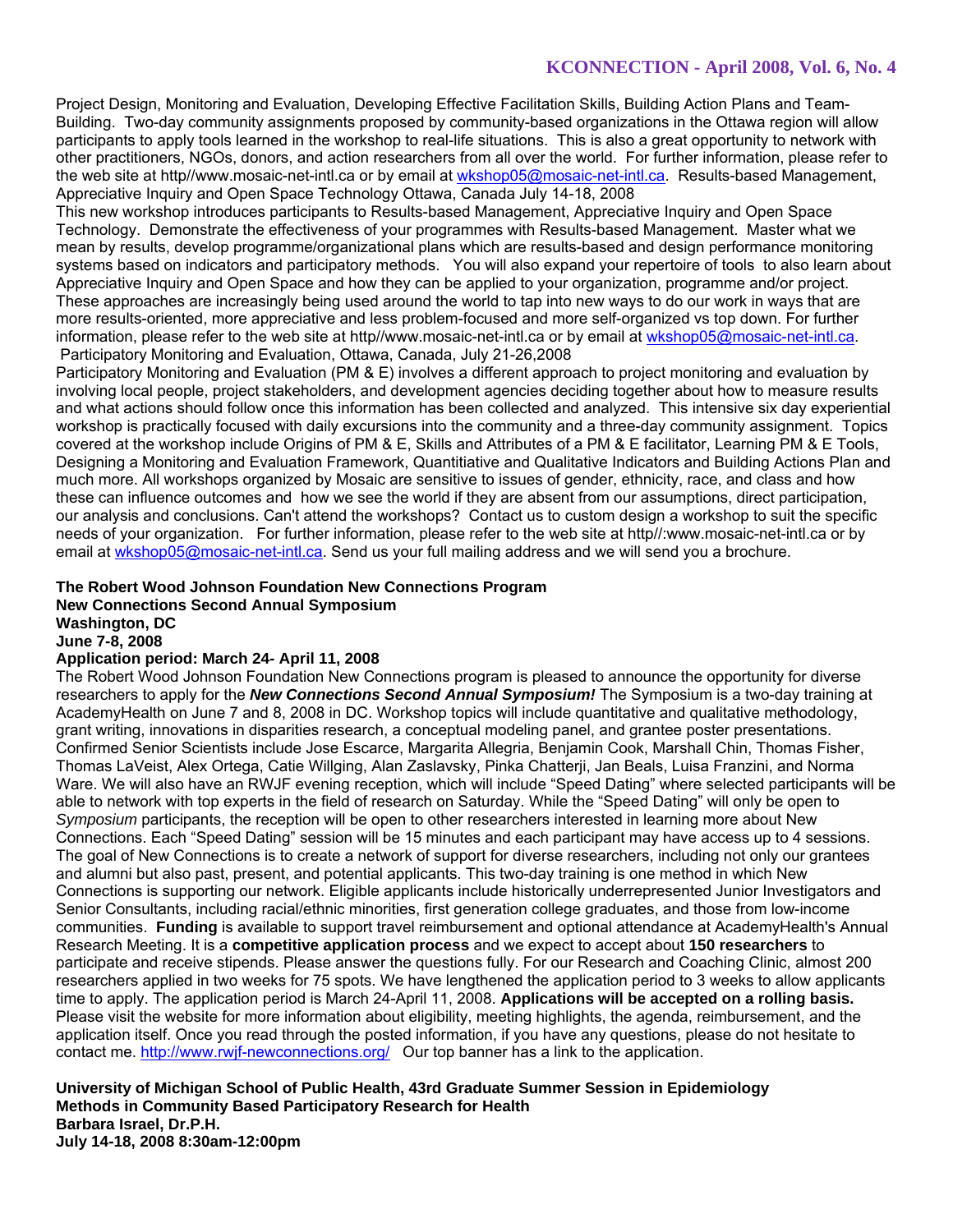There is increasing recognition and support for more comprehensive and participatory approaches to research and interventions in order to address the complex set of determinants associated with public health problems that affect populations generally, as well as those factors associated with racial and ethnic disparities in health more specifically."Methods in Community Based Participatory Research (CBPR) for Health" is a one-week course of 5 half days that will provide an introduction to some of the core principles, concepts and methods involved in using a CBPR approach. Organized along the phases of CBPR, this course will focus on describing and understanding partnership formation and maintenance; the use of quantitative and qualitative methods (i.e., survey questionnaire, focus group interview, in-depth interview) for the purposes of community assessment, examining basic research questions, and developing and evaluating interventions; and feedback, interpretation, dissemination and application of research results. The course will examine the rationale for, benefits of and challenges associated with using a community-academic partnership approach to research and interventions. Class format includes lectures, discussions, case studies, and small group exercises. Class sessions are co-taught by academic

and community partners. No prerequisite. Many other courses in epidemiology, biostatistics, and public-health practice are available during the three-week Summer Session; see our website at www.sph.umich.edu/epid/GSS. Contact Information: Jody Gray, Graduate Summer Session in Epidemiology, Department of Epidemiology, School of Public Health, 109 Observatory St., Ann Arbor, MI 48109-2029, Phone: 734-764-5454, Fax: 734-764-5521, E-mail: umichgss@umich.edu. Website: www.sph.umich.edu/epid/GSS.

**‹ back to top ›**

# **RESOURCES**

### **Publications**

# **Agency for Healthcare Research and Quality**

### **2007 National Healthcare Quality & Disparities Reports**

For the fifth year in a row, the Agency for Healthcare Research and Quality (AHRQ) has produced the National Healthcare Quality Report (NHQR) and the National Healthcare Disparities Report (NHDR). These reports measure trends in effectiveness of care, patient safety, timeliness of care, patient centeredness, and efficiency of care. The reports present, in chart form, the latest available findings on quality of and access to health care. The National Healthcare Quality Report tracks the health care system through quality measures, such as the percentage of heart attack patients who received recommended care when they reached the hospital or the percentage of children who received recommended vaccinations. The National Healthcare Disparities Report summarizes health care quality and access among various racial, ethnic, and income groups and other priority populations, such as children and older adults. Online Data Query Systems—\_NHQRnet\_ (http://nhqrnet.ahrq.gov/nhqr/jsp/nhqr.jsp) and \_NHDRnet

(http://nhdrnet.ahrq.gov/nhdr/jsp/nhdr.jsp) —are available for both reports. Go to the \_2007 State Snapshots\_ (http://statesnapshots.ahrq.gov/snaps07/index.jsp) site for State-specific health care quality information and comparisons. Select for Previous Reports (http://www.ahrq.gov/qual/qrdr07.htm#older).

**National Healthcare Quality Report** Full Report: (\_PDF File\_ (http://www.ahrq.gov/qual/nhqr07/nhqr07.pdf) , 3.4 MB.) PDF Help (http://www.ahrq.gov/pdfhelp.htm) .

**Contents** 

**National Healthcare Disparities Report** Full Report: (\_PDF File\_ (http://www.ahrq.gov/qual/nhdr07/nhdr07.pdf) , 6.3 MB.) PDF Help (http://www.ahrg.gov/pdfhelp.htm).

**Contents** 

\_Acknowledgments\_(http://www.ahrq.gov/qual/nhqr07/Ackno.htm)

\_2007 National Healthcare Quality Report—At A Glance\_ (http://www.ahrq.gov/qual/nhqr07/Glance.htm)

\_Key Themes and Highlights From the National Healthcare Quality Report\_ (http://www.ahrq.gov/qual/nhqr07/Key.htm) \_Chapter 1. Introduction and Methods\_ (http://www.ahrq.gov/qual/nhqr07/Chap1.htm)

\_Chapter 2. Effectiveness\_ (http://www.ahrq.gov/qual/nhqr07/Chap2.htm)

- \_Cancer\_ (http://www.ahrq.gov/qual/nhqr07/Chap2.htm#cancer)
- Diabetes (http://www.ahrq.gov/qual/nhqr07/Chap2.htm#diabetes)
- \_End Stage Renal Disease (ESRD)\_ (http://www.ahrq.gov/qual/nhqr07/Chap2a.htm#esrd)

\_Heart Disease\_ (http://www.ahrq.gov/qual/nhqr07/Chap2a.htm#heart)

\_HIV and AIDS\_ (http://www.ahrq.gov/qual/nhqr07/Chap2a.htm#hiv)

- Maternal and Child Health (http://www.ahrq.gov/qual/nhqr07/Chap2b.htm#maternal)
- \_Mental Health and Substance Abuse\_ (http://www.ahrq.gov/qual/nhqr07/Chap2b.htm#mental)
- \_Respiratory Diseases\_ (http://www.ahrq.gov/qual/nhqr07/Chap2c.htm#respir)
- Nursing Home, Home Health, and Hospice Care (http://www.ahrg.gov/gual/nhqr07/Chap2c.htm#nursing)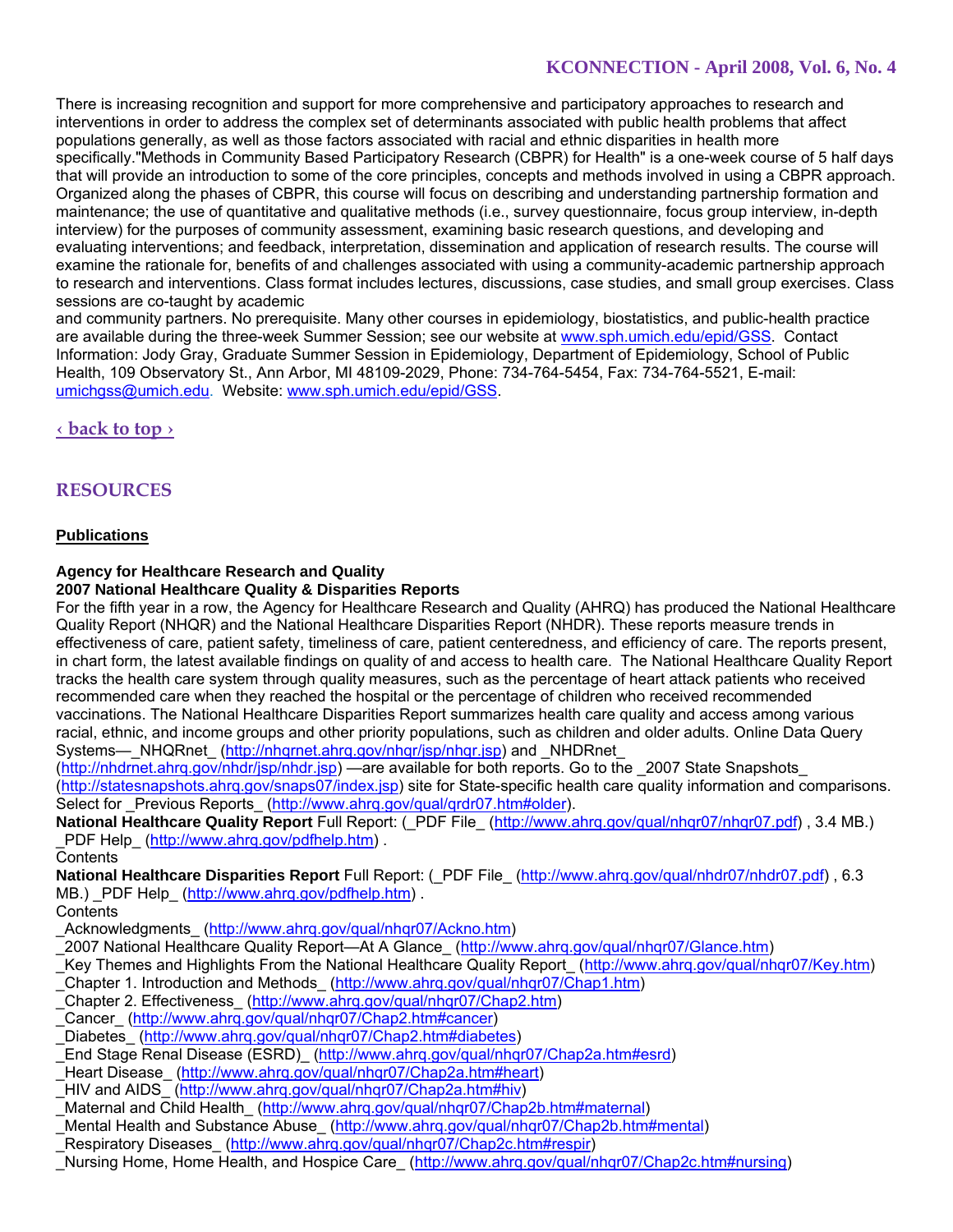\_Chapter 3. Patient Safety\_ (http://www.ahrq.gov/qual/nhqr07/Chap3.htm) \_Chapter 4. Timeliness\_ (http://www.ahrq.gov/qual/nhqr07/Chap4.htm) \_Chapter 5. Patient Centeredness\_ (http://www.ahrq.gov/qual/nhqr07/Chap5.htm) \_Chapter 6. Efficiency\_ (http://www.ahrq.gov/qual/nhqr07/Chap6.htm) List of Core Report Measures (http://www.ahrq.gov/qual/nhqr07/Core.htm) AHRQ Publication No. 08-0040 Current as of February 2008 \_2007 State Snapshots\_ (http://statesnapshots.ahrq.gov/snaps07/index.jsp) State-specific health care quality information \_Acknowledgments\_(http://www.ahrq.gov/qual/nhdr07/Ackno.htm) \_2007 National Healthcare Disparities Report—At A Glance\_ (http://www.ahrq.gov/qual/nhdr07/Glance.htm) Key Themes and Highlights From the National Healthcare Disparities Report (http://www.ahrq.gov/qual/nhdr07/Key.htm) \_Chapter 1. Introduction and Methods\_ (http://www.ahrq.gov/qual/nhdr07/Chap1.htm) Chapter 2. Quality of Health Care\_ (http://www.ahrq.gov/qual/nhdr07/Chap2.htm) Effectiveness (http://www.ahrq.gov/qual/nhdr07/Chap2.htm#effect) Patient Safety (http://www.ahrg.gov/gual/nhdr07/Chap2c.htm#safety) \_Timeliness\_ (http://www.ahrq.gov/qual/nhdr07/Chap2c.htm#time) Patient Centeredness (http://www.ahrq.gov/qual/nhdr07/Chap2c.htm#center) \_Summary Tables\_(http://www.ahrq.gov/qual/nhdr07/Chap2d.htm#tables) \_Chapter 3. Access to Health Care\_ (http://www.ahrq.gov/qual/nhdr07/Chap3.htm) Facilitators and Barriers to Health Care\_ (http://www.ahrq.gov/qual/nhdr07/Chap3.htm#barriers) Health Care Utilization (http://www.ahrq.gov/gual/nhdr07/Chap3a.htm#care) \_Summary Tables\_ (http://www.ahrq.gov/qual/nhdr07/Chap3a.htm#tables) \_Chapter 4. Priority Populations\_ (http://www.ahrq.gov/qual/nhdr07/Chap4.htm) Racial and Ethnic Minorities (http://www.ahrq.gov/qual/nhdr07/Chap4.htm#racial) Low Income Groups (http://www.ahrq.gov/qual/nhdr07/Chap4b.htm#low) Women (http://www.ahrq.gov/qual/nhdr07/Chap4c.htm#women) \_Children\_ (http://www.ahrq.gov/qual/nhdr07/Chap4c.htm#children) Elderly (http://www.ahrq.gov/qual/nhdr07/Chap4c.htm#elderly) \_Residents of Rural Areas\_ (http://www.ahrq.gov/qual/nhdr07/Chap4d.htm#rural) \_Individuals With Disabilities and Special Health Care Needs\_ (http://www.ahrq.gov/qual/nhdr07/Chap4d.htm#disable) Core Measures, Data Sources, and Availability for Select Groups (http://www.ahrq.gov/qual/nhdr07/Core.htm) AHRQ Publication No. 08-0041

Current as of February 2008

Previous Reports

Select for NHQR: \_2006\_ (http://www.ahrq.gov/qual/nhqr06/nhqr06.htm), \_2005\_

(http://www.ahrq.gov/qual/nhqr05/nhqr05.htm) , \_2004\_ (http://www.ahrq.gov/qual/nhqr04/nhqr04.htm) , \_2003\_

(http://www.ahrq.gov/qual/nhqr03/nhqr03.htm) ; NHDR: \_2006\_ (http://www.ahrq.gov/qual/nhdr06/nhdr06.htm) , \_2005\_ (http://www.ahrq.gov/qual/nhdr05/nhdr05.htm) , \_2004\_ (http://www.ahrq.gov/qual/nhdr04/nhdr04.htm) , \_2003\_ (http://www.ahrq.gov/qual/nhdr03/nhdr03.htm) .

\_Top of Page\_ (http://www.ahrq.gov/qual/qrdr07.htm#top) (http://www.ahrq.gov/qual/qrdr07.htm#top)

\_AHRQ Home\_ (http://www.ahrq.gov/) | \_Questions?\_ (http://info.ahrq.gov/cgi-bin/ahrq.cfg/php/enduser/std\_alp.php) |

\_Contact AHRQ\_ (http://www.ahrq.gov/info/customer.htm) | \_Site Map\_ (http://www.ahrq.gov/sitemap.htm) |

Accessibility (http://www.ahrq.gov/accessibility.htm) | \_Privacy Policy\_ (http://www.ahrq.gov/news/privacy.htm) | \_Freedom of Information Act\_

(http://www.ahrq.gov/news/foia.htm) | \_Disclaimers \_ (http://www.ahrq.gov/news/disclaim.htm)

U.S. Department of Health & Human Services (http://www.hhs.gov/) | The White House (http://www.whitehouse.gov/) | USA.gov: The U.S. Government's

Official Web Portal\_ (http://www.usa.gov/)

**A Report Card on Comprehensive Equity Racial Gaps in the Nation's Youth Outcomes**

**by** *Richard Rothstein***, Rebecca Jacobsen, and Tamara Wilder**

**Economic Policy Institute** 

# **This paper is available in PDF format.**

The "achievement gap" usually refers to the difference between black and white students' basic skills test scores. But education and youth development consists of more than basic skills -- it also includes critical thinking, social skills and a work ethic, citizenship and community responsibility, physical health, emotional health, appreciation of the arts and literature, and preparation for skilled work. Greater equity in outcomes requires narrowing the achievement gap in each of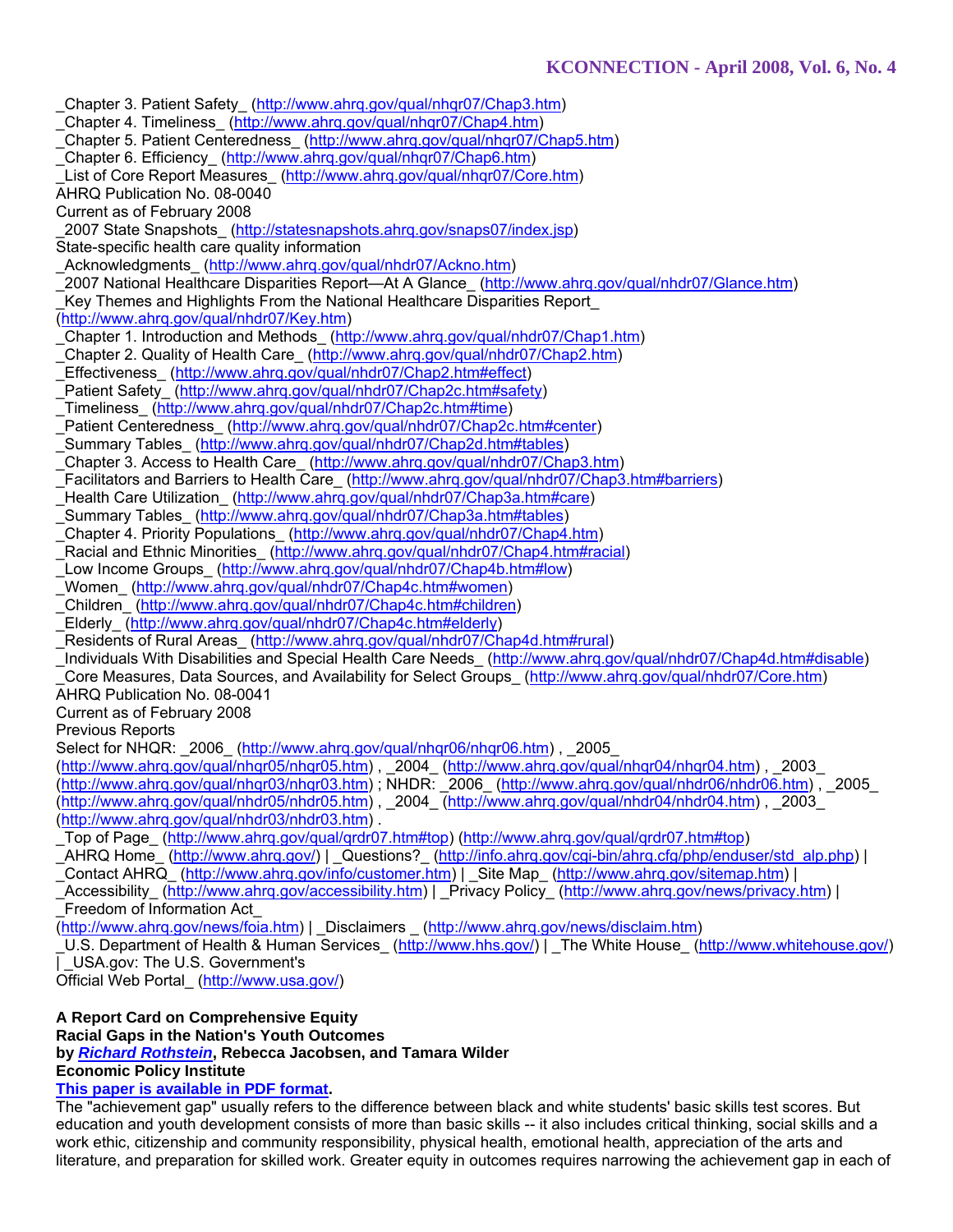these areas. In this "Report Card on Comprehensive Equity" (prepared for the Campaign for Educational Equity at Teachers College, Columbia University), Richard Rothstein, Rebecca Jacobsen, and Tamara Wilder estimate the blackwhite achievement gaps in each of these aspects of education and youth development, and illustrate the types of data gathering which should be undertaken for ongoing measurement of these gaps.

### **Centers for Disease Control and Prevention**

### *A Collective Voice for Well-Being: The Story of the National Community Committee*

The report, "A Collective Voice for Well-Being: The Story of the National Community Committee," chronicles how members of Prevention Research Centers communities have developed a national committee to support communitybased prevention research. Read about the history and mission of the committee, the outcomes of committee members' combined action, and the resources the members have brought home to improve health and well-being in their neighborhoods. The report highlights NCC projects, including our collaboration on the online CBPR curriculum, www.cbprcurriculum.info. The report can also be downloaded from the PRC website at http://www.cdc.gov/prc/

### **Corporate influences on epidemiology**

### **Neil Pearce.** *International Journal of Epidemiology* **2008 37(1):46-53.**

Abstract: Corporate influences on epidemiology have become stronger and more pervasive in the last few decades, particularly in the contentious fields of pharmacoepidemiology and occupational epidemiology. For every independent epidemiologist studying the side effects of medicines and the hazardous effects of industrial chemicals, there are several other epidemiologists hired by industry to attack the research and to debunk it as 'junk science'. In some instances these activities have gone as far as efforts to block publication. In many instances, academics have accepted industry funding which has not been acknowledged, and only the academic affiliations of the company-funded consultants have been listed. These activities are major threats to the integrity of the field, and its survival as a scientific discipline. There is no simple solution to these problems. However, for the last two decades there has been substantial discussion on ethics in epidemiology, partly in response to the unethical conduct of many industry-funded consultants. Professional organizations, such as the International Epidemiological Association, can play a major role in encouraging and supporting epidemiologists to assert positive principles of how science should work, and how it should be applied to public policy decisions, rather than simply having a list of what not to do. KEY MESSAGES: \* Corporate influences on epidemiology have become more pervasive in the last few decades. \* These influences are major threats to the integrity of the field. \* In response to this there has been substantial discussion on ethics in epidemiology. \*Professional organisations can play a major role in encouraging and supporting epidemiologists to assert positive principles of how science should work and how it can be applied to public policy.

http://ije.oxfordjournals.org/cgi/content/full/37/1/46 .

### **Fatherhood and health outcomes in Europe**

### **WHO Regional Office for Europe - Copenhagen, Denmark – 2008**

### **Available online as PDF file [40p.] at: http://www.euro.who.int/document/e91129.pdf**

"…….What is known about fatherhood and reproductive health? How can men, by being more involved in parenting, contribute to better health outcomes for themselves and their children and partners? What factors affect men's involvement in parenthood and reproductive health positively? The report Fatherhood and health outcomes explores these issues. The report is based on a literature review with a special focus on fatherhood in Europe. Examination of the research literature shows, generally speaking, that increased involvement by men in fatherhood can benefit men, as well as women and children, in the form of better health. For example, men can give important psychological and emotional support to the woman during pregnancy and delivery. This, in turn, can reduce pain, panic and exhaustion during delivery. Studies have also shown that men's involvement in maternal and child health programmes can reduce maternal and child mortality during pregnancy and labour by being prepared, for example, for obstetric emergencies. However, increased involvement in fatherhood can also benefit men's own health and well-being. ……The support for men's increased involvement in parenthood and reproductive health also depends on more multifaceted support from the welfare state and employment. For example, numerous studies have showed that a generous parental leave system, enabling longer paid parental leave, gives parents better opportunities to combine work and family life; several studies have found that this positively affects both gender equality and health outcomes. However, this support varies greatly between the different countries in Europe but generally is very poor. The same situation applies to employment, where fathers most often are not seen as parents and therefore get limited support for combining work and family life…."

**Content**  Executive Summary **Introduction Structure Fatherhood and reproductive health**

• Becoming a father and maternal and child health care

• Planning to become a parent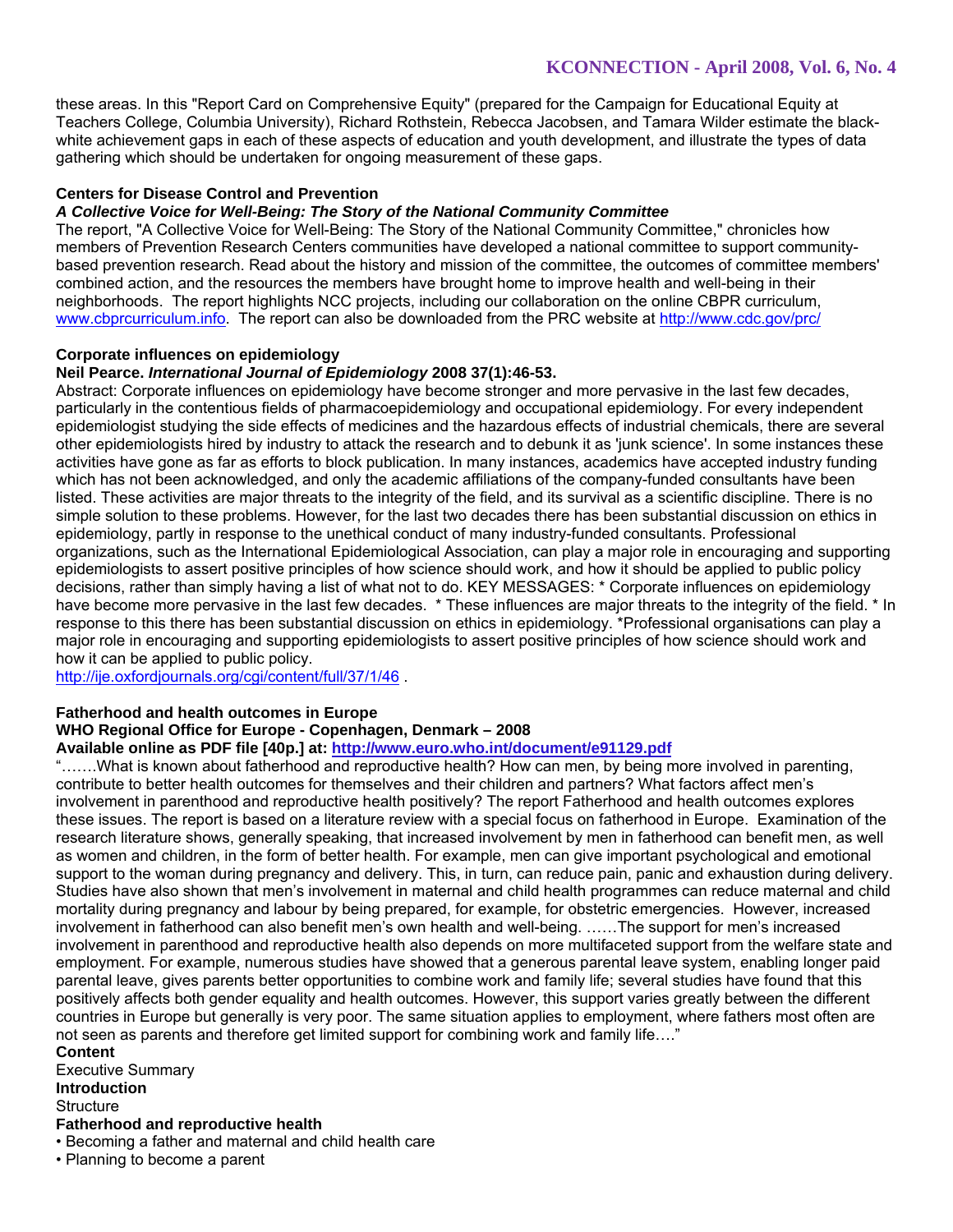- Men and antenatal care
- Men's presence during delivery
- Fatherhood and positive health outcomes for women
- Special groups special needs
- Parents who are immigrants
- Fatherhood, poor economic conditions and class
- Adolescent fathers

• Summary

### **Managing fathering: on fatherhood and health in everyday life**

• The meaning of fatherhood and how it affects men's health

# **Combining work and family life**

- Fatherhood and parental leave
- Gender differences in adapting work to family life
- Work family boundaries affecting well-being and health
- Fathers' influence on the health of their children
- Summary

# **Summary and Conclusions**

# **References**

# *Health Affairs***: March/April 2008 - Volume 27, Number 2 Disparities in Health: Expanding The Focus**

From the Editor, James C. Robinson [Extract], http://content.healthaffairs.org/cgi/content/extract/27/2/318 *Black, Latino Children More Than 12 Times As Likely As White Children To Both Be Poor And Live In Poor Neighborhoods, Say Researchers In Health Affairs* 

Almost 17 percent of black children and 20.5 percent of Latino children in the United States live in <sup>3</sup>double jeopardy.<sup>2</sup> meaning that they live in both poor families and poor neighborhoods, according to research released today in the March/April issue of the journal Health Affairs. In contrast, only 1.4 percent of white children live in double jeopardy. http://content.healthaffairs.org/cgi/content/abstract/27/2/321. In addition, poor white children are more likely than poor black or Latino children to live in better neighborhoods. A typical poor white child lives in a neighborhood where the poverty rate is 13.6 percent, while a typical poor black child lives in a neighborhood where the poverty level is nearly 30 percent. A typical poor Latino child lives in a neighborhood where the poverty rate is 26 percent. According to researchers Dolores Acevedo-Garcia, an associate professor at the Harvard School of Public Health, and colleagues, the type of neighborhood one lives in plays a significant role in racial and ethnic health disparities. The study is part of a thematic Health Affairs issue on disparities in health that examines the link between racial and ethnic disparities and health status and health care. http://content.healthaffairs.org/current.shtml. Other issue highlights include:

*Education Affects Life Expectancy*. Despite increased attention during the 1980s and 1990s to reducing disparities in life expectancy among the educationally disadvantaged, the educational gap in life expectancy is rising. Between the 1980s and 2000, life expectancy increases occurred nearly exclusively among highly educated groups, according to research from Ellen Meara, an assistant professor of health economics at Harvard Medical School, and colleagues. http://content.healthaffairs.org/cgi/content/abstract/27/2/350

*Policymakers Must View Oral Health As Essential*. Oral health is not given the same priority as general health in health care policy, despite research that shows links between oral health and overall health, say researchers Susan Fisher-Owens, an assistant clinical professor of pediatrics at the University of California, San Francisco, and colleagues. The researchers review disparities in oral health and call for more diversity within the dental workforce, incentives for providers to work in areas where there is a shortage of dentists, programs that address inequalities in dental services, and better public insurance coverage for dental care. http://content.healthaffairs.org/cgi/content/abstract/27/2/404 *Social Determinants* -- PROLOGUE: The Social Determinants Of Health

[Extract] http://content.healthaffairs.org/cgi/content/extract/27/2/320

*Toward A Policy-Relevant Analysis Of Geographic And Racial/Ethnic Disparities In Child Health* 

Dolores Acevedo-Garcia, Theresa L. Osypuk, Nancy McArdle, and David R. Williams

[Abstract] http://content.healthaffairs.org/cgi/content/abstract/27/2/321

*Targeting Health Disparities: A Model Linking Upstream Determinants To Downstream Interventions* Sarah Gehlert, Dana Sohmer, Tina Sacks, Charles Mininger, Martha McClintock, and Olufunmilayo Olopade, [Abstract] <http://content.healthaffairs.org/cgi/content/abstract/27/2/339>

*The Gap Gets Bigger: Changes In Mortality And Life Expectancy, By Education*, 1981-2000

Ellen R. Meara, Seth Richards, and David M. Cutler [Abstract]

<http://content.healthaffairs.org/cgi/content/abstract/27/2/350>

*Race, Ethnicity, And The Education Gradient In Health* 

Rachel Tolbert Kimbro, Sharon Bzostek, Noreen Goldman, and Germán Rodríguez [Abstract] <http://content.healthaffairs.org/cgi/content/abstract/27/2/361>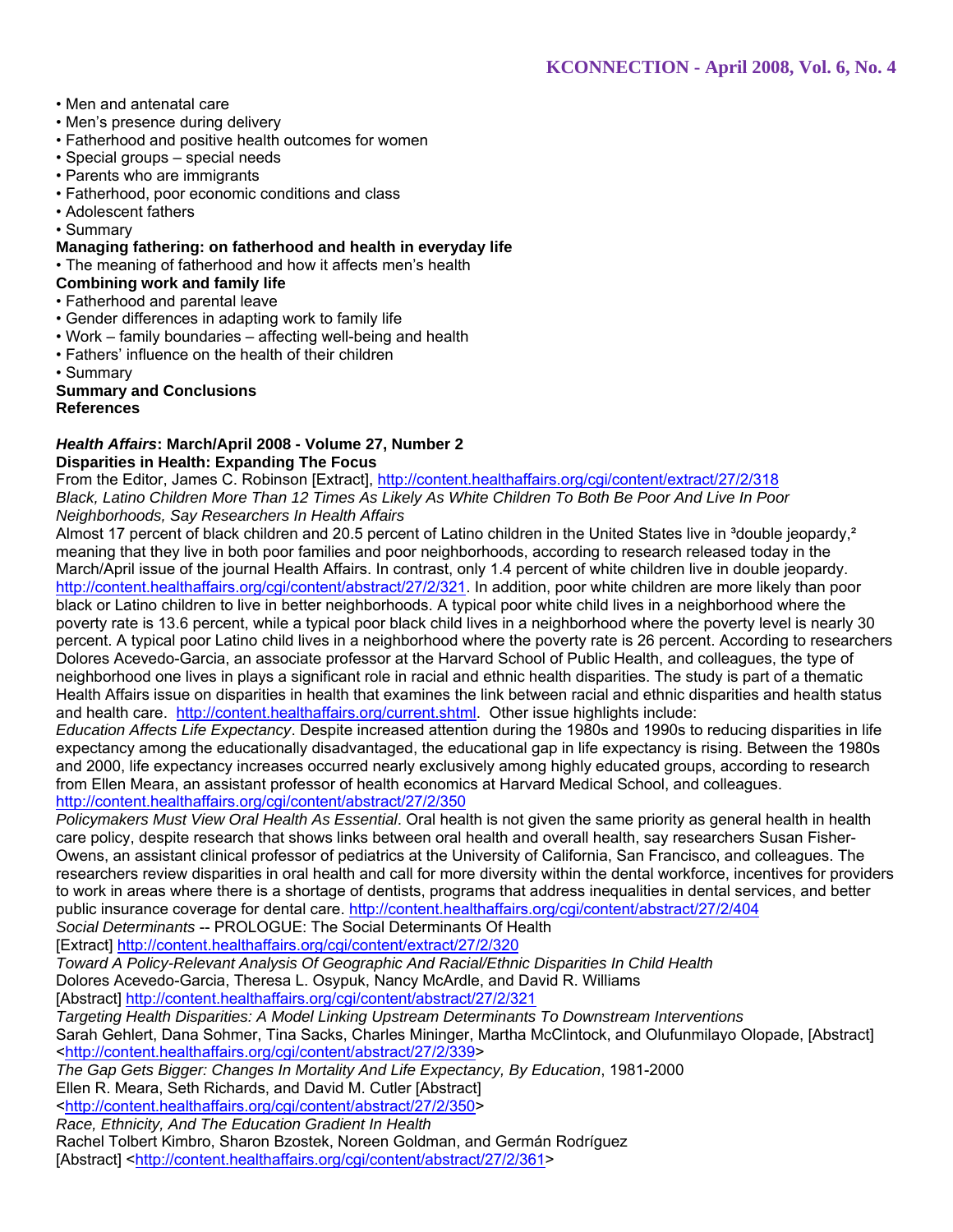**Perspective** PERSPECTIVE: Challenges To Using A Business Case For Addressing Health Disparities Nicole Lurie, Stephen A. Somers, Allen Fremont, January Angeles, Erin K. Murphy, and Allison Hamblin [Abstract] <http://content.healthaffairs.org/cgi/content/abstract/27/2/334> Definitions & Data PROLOGUE: Health Disparities: Definitions And Data [Extract] <http://content.healthaffairs.org/cgi/content/extract/27/2/373> *When Does A Difference Become A Disparity? Conceptualizing Racial And Ethnic Disparities In Health*  Paul L. Hebert, Jane E. Sisk, and Elizabeth A. Howell [Abstract] <http://content.healthaffairs.org/cgi/content/abstract/27/2/374> *Collecting Adequate Data On Racial And Ethnic Disparities In Health: The Challenges Continue*  Linda T. Bilheimer and Jane E. Sisk [Abstract] <http://content.healthaffairs.org/cgi/content/abstract/27/2/383> Specific Disparities PROLOGUE: Addressing Specific Disparities [Extract] <http://content.healthaffairs.org/cgi/content/extract/27/2/392> *New Evidence Regarding Racial And Ethnic Disparities In Mental Health: Policy Implications*  Thomas G. McGuire and Jeanne Miranda [Abstract] <http://content.healthaffairs.org/cgi/content/abstract/27/2/393> *Giving Policy Some Teeth: Routes To Reducing Disparities In Oral Health*  Susan A. Fisher-Owens, Judith C. Barker, Sally Adams, Lisa H. Chung, Stuart A. Gansky, Susan Hyde, and Jane A. **Weintraub** [Abstract] <http://content.healthaffairs.org/cgi/content/abstract/27/2/404> *Disparities In Human Resources: Addressing The Lack Of Diversity In The Health Professions*  Kevin Grumbach and Rosalia Mendoza [Abstract] <http://content.healthaffairs.org/cgi/content/abstract/27/2/413> States' Role PROLOGUE: States' Role In Addressing Disparities [Extract] <http://content.healthaffairs.org/cgi/content/extract/27/2/423> *The Medical Tongue: U.S. Laws And Policies On Language Access*  Mara K. Youdelman [Abstract] <http://content.healthaffairs.org/cgi/content/abstract/27/2/424> Role Of States *State Variation In Health Insurance Coverage For U.S. Citizen Children Of Immigrants*  Dolores Acevedo-Garcia and Lisa Cacari Stone [Abstract] <http://content.healthaffairs.org/cgi/content/abstract/27/2/434> *Moving Beyond Access: Achieving Equity In State Health Care Reform*  Brian D. Smedley [Abstract] <http://content.healthaffairs.org/cgi/content/abstract/27/2/447> **Commentary** *Reducing Racial And Social-Class Inequalities In Health: The Need For A New Approach*  S. Leonard Syme [Abstract] <http://content.healthaffairs.org/cgi/content/abstract/27/2/456> **HHS Office of Minority Health (OMH)** 

**A Strategic Framework for Improving Racial/Ethnic Minority Health and Eliminating Racial/Ethnic Health Disparities** 

**http://www.omhrc.gov/npa/templates/content.aspx?ID=78&lvl=1&lvlID=13**  Preface <http://www.omhrc.gov/npa/templates/content.aspx?lvl=1&lvlid=13&id=78>

Introduction <http://www.omhrc.gov/npa/templates/content.aspx?lvl=1&lvlid=13&id=79>

Background on the Framework <http://www.omhrc.gov/npa/templates/content.aspx?lvl=1&lvlid=13&id=80>

The Strategic Framework <http://www.omhrc.gov/npa/templates/content.aspx?lvl=1&lvlid=13&id=81>

Next Steps <http://www.omhrc.gov/npa/templates/content.aspx?lvl=1&lvlid=13&id=82>

Conclusions <http://www.omhrc.gov/npa/templates/content.aspx?lvl=1&lvlid=13&id=83>

References <http://www.omhrc.gov/npa/templates/content.aspx?lvl=1&lvlid=13&id=84> Complete Framework (print version) <http://www.omhrc.gov/npa/images/78/PrintFramework.html>

Preface: Although the health of all Americans has continued to improve over the more than two decades since the 1985 Task Force Report on Black and Minority Health was issued, racial and ethnic health disparities persist and, in some cases, are increasing. The persistence of such disparities suggests that current approaches and strategies are not producing the kinds of results needed to ensure that all Americans are able to achieve the same quality and years of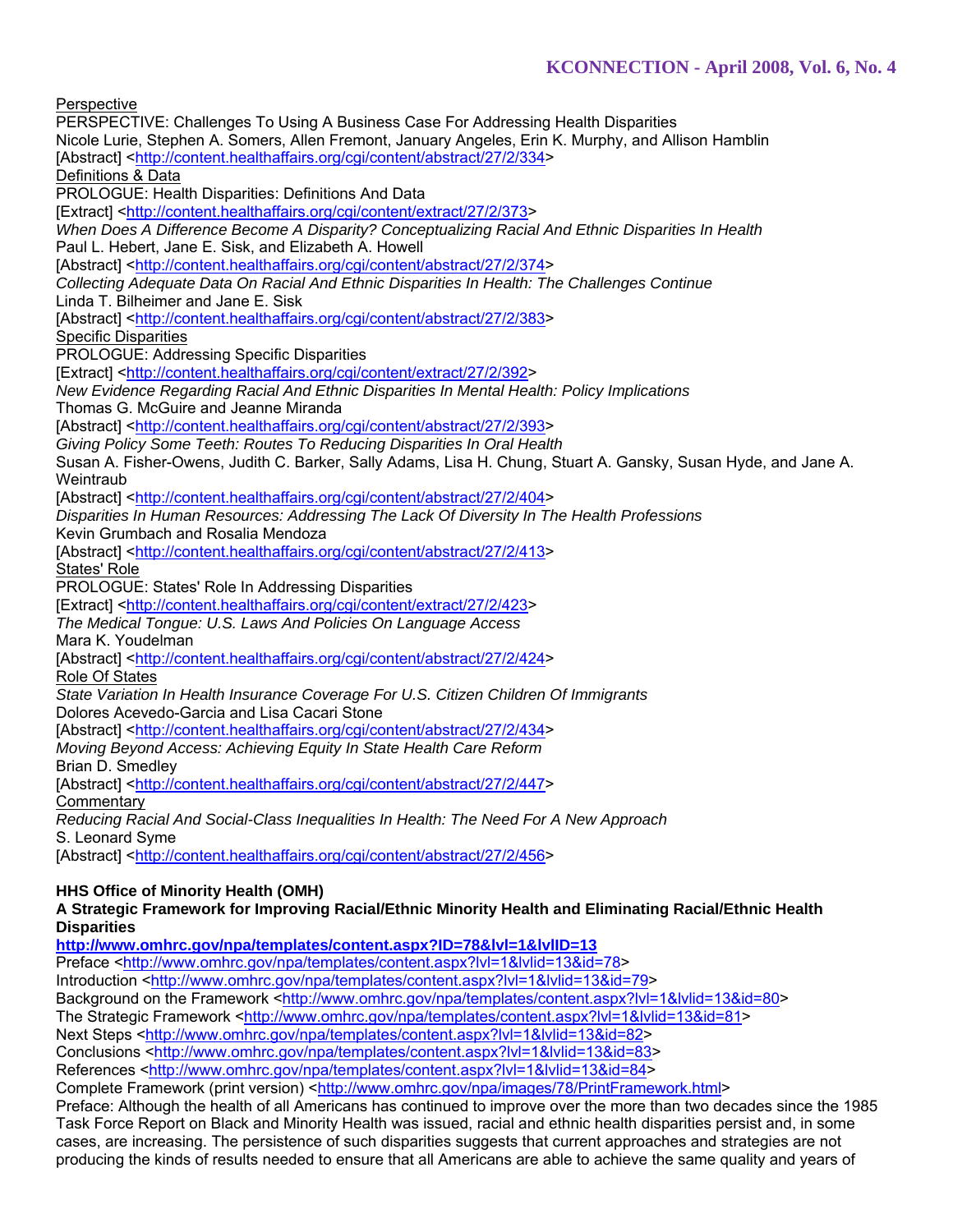healthy life, regardless of race/ethnicity, gender and other variables (as reflected in the two overarching goals of Healthy People 2010). The mission of the HHS Office of Minority Health (OMH) is to improve the health of racial and ethnic minority populations through the development of health policies and programs that will help eliminate disparities. OMH has a unique leadership and coordination role to play within the Department and across the nation, relative to this mission. However, such a mission cannot be accomplished by OMH alone. We need the active engagement and sustained efforts of all stakeholders working together with us and each other to effect the necessary changes at every level and across all sectors over time. These stakeholders include racial and ethnic minority communities and those who serve them, other HHS and Federal entities, academic and research institutions, State and Tribal governments, faith- and community-based organizations, private industry, philanthropies and many others. We also need to examine what we are doing, identify what must be done differently and determine how best to work together - within and across our respective disciplines, areas of interest, Organizational/institutional or geographic boundaries and spheres of influence - to enhance our individual and collective effectiveness and impacts. The Strategic Framework for Improving Racial and Ethnic Minority Health and Eliminating Racial and Ethnic Health Disparities (Framework) presented here is intended to help guide, organize and coordinate the systematic planning, implementation and evaluation of efforts within OMH, HHS and across the nation to achieve better results relative to minority health improvements and health disparities reductions. The Framework reflects current knowledge and understanding of the nature and extent of health disparities, their causes or contributing factors, effective solutions and desired outcomes and impacts. It reinforces the importance of having and using science and knowledge as the basis for planning and implementing our program-, research-, or policy-oriented actions and activities. The Framework also suggests the need to adequately evaluate our efforts so that new knowledge can be used for continuous improvement. In addition, the Framework infers the need to fund our efforts accordingly, and to explore ways to enhance efficient use of programmatic and research funds as well as other resources and assets at our disposal. Several aspects of this Framework are worth highlighting: 1. By using a logic model approach, which builds upon current science and expert consensus about racial/ethnic minority health/health disparities and systems problems, contributing or causal factors and strategies that work, the Framework provides the rationale for efforts funded and conducted as well as for the kinds of outcomes and impacts needed. This approach can be used as a guide to move us toward a common set of objectives and goals. 2. In addition to identifying the usual determinants of health, the Framework emphasizes the role that "systems-level factors" play in promoting or inhibiting the effectiveness of strategies and practices aimed at improving racial and ethnic minority health or reducing racial and ethnic health disparities. These systems factors include: the nature and extent of available resources and how they are used, coordination and collaboration through partnerships and communication, leadership and commitment through strategic visioning and sustained attention, user-centered design in which the products and services of the system are conceived with the needs of their users in mind and the use of science and knowledge to inform programs and policies. 3. Ultimately, the Framework presents a vision - and provides the basis - for a "systems approach" to addressing racial/ethnic minority health problems within and outside of HHS. A systems approach implies that all parties engaged, in this case, in racial/ethnic minority health improvement and health disparities reduction are, themselves, part of a 'system' or 'nested' systems. As such, each party considers the causal or contributing factors and problems it is most likely to be able to impact with its particular strengths and talents. Resources and assets can then be coordinated and leveraged in more systematic and strategic ways, to achieve a range of outcomes and impacts needed so that, together, all parties can more effectively and efficiently contribute to and achieve long-term objectives and goals. This focus on systems applies as well to how various fields of research work together for greater effectiveness and efficiency to address weaknesses and gaps in scientific knowledge. A systems approach to working across diverse research disciplines may be better able to illuminate our understanding about the nature and extent of minority health and health disparities problems, especially for small population groups, the relative importance of and interrelationships between causal or contributing factors, more effective ways to break the causal chain that produces greater burdens of preventable disease and premature death among racial and ethnic minorities and the means for measuring desired outcomes and assessing progress. We believe that the structure and approach outlined in the Framework offers a rational and systematic, yet broad and flexible, way of viewing and informing our efforts to achieve the OMH and, in reality, the national mission. We hope that the Framework will provide context for the actions needed by OMH and its partners across HHS and the nation to better leverage resources, establish priorities for ensuring effectiveness of programs and activities funded and conducted, enable identification and promotion of best practices and concrete solutions at all levels and serve as the foundation for a national results-oriented culture on racial and ethnic minority health improvement and the elimination of racial and ethnic health disparities.

# **Institute for Alternative Futures**

**Using Healthy Eating and Active Living Initiatives to Reduce Health Disparities**

The Disparity Reducing Advances Project released a report, Using Healthy Eating and Active Living Initiatives to Reduce Health Disparities, that provides an overview of eight national healthy eating and physical activity initiatives and explains how these initiatives are actively reducing health disparities.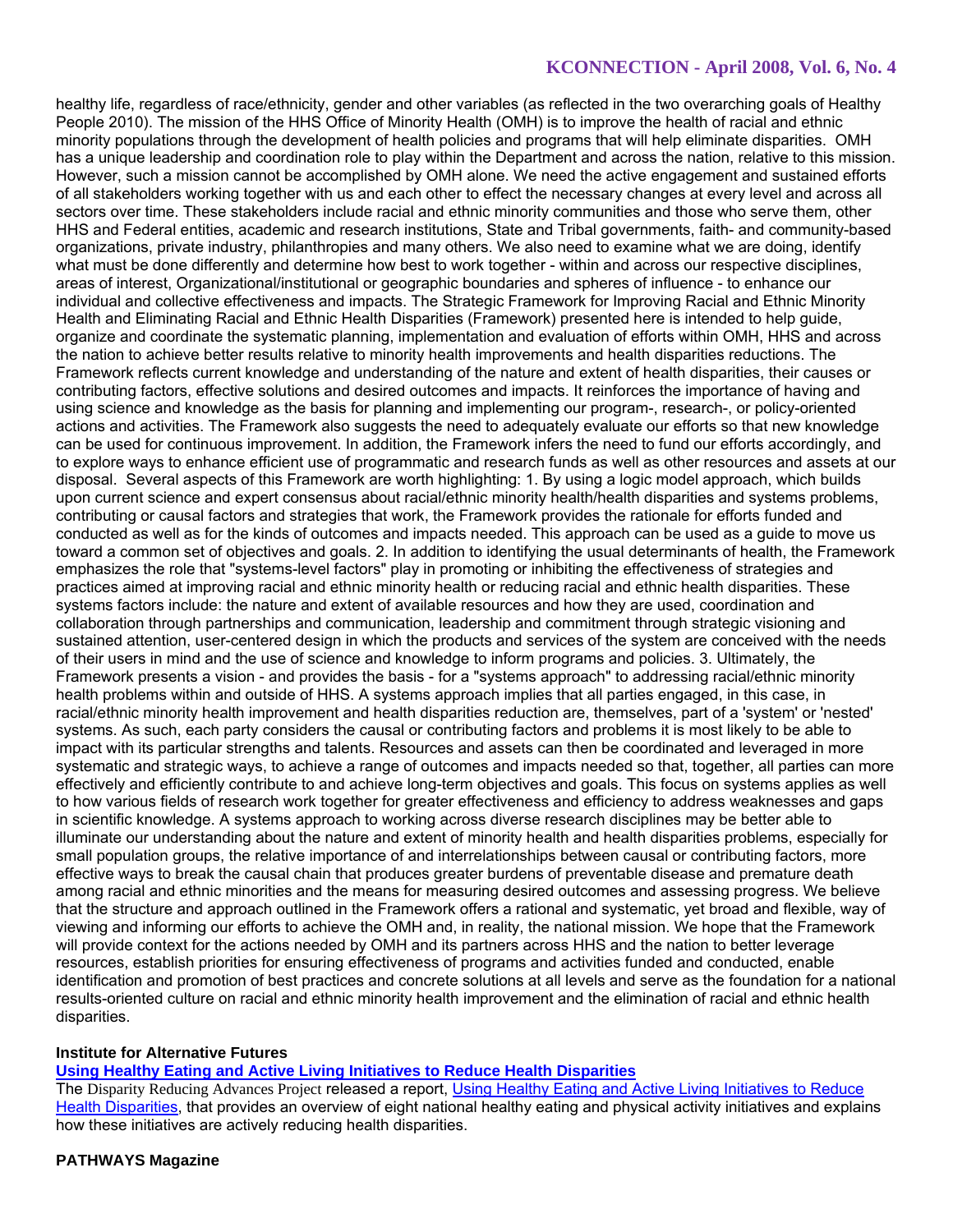Introducing PATHWAYS Magazine. A magazine on poverty, inequality, and social policy. Trends in poverty and inequality: Periodic reports on key poverty and inequality indicators. Cutting-edge research: Concise summaries of research that is changing how we understand the sources and consequences of poverty and inequality. Bold new visions: Must-read discussions of how labor market, poverty, and inequality policy might be rethought and changed. Debates: Leading scholars and policymakers weigh in on the crucial poverty and inequality questions of our time. For the pdf of the complete current issue of Pathways, http://www.stanford.edu/group/scspi/pdfs/pathways/winter\_2008/winter\_2008.pdf. To subscribe to future free issues of Pathways, http://www.stanford.edu/group/scspi/cgi-bin/subscribe\_to\_pathways.php. TABLE OF CONTENTS (WINTER 2008 ISSUE)

http://www.stanford.edu/group/scspi/pdfs/pathways/winter\_2008/Editors\_Note.pdf -- Letter

from the Editors by David Grusky and Chris Wimer

TRENDS

http://www.stanford.edu/group/scspi/pdfs/pathways/winter\_2008/Smeeding.pdf -- Poorer by Comparison by Timothy M. Smeeding, The U.S. has much poverty, far more than comparable countries, like the U.K. Why?

http://www.stanford.edu/group/scspi/pdfs/pathways/winter\_2008/Saez.pdf -- Striking it Richer by Emmanuel Saez, A new analysis of tax data reveals an unprecedented rise at the top of the income distribution. Are capitalists or professionals the big winners?

A NEW WAR ON POVERTY? It is time for a new war on poverty? The presidential candidates and top commentators weigh in.

http://www.stanford.edu/group/scspi/pdfs/pathways/winter\_2008/Edwards.pdf -- Building One America by John Edwards http://www.stanford.edu/group/scspi/pdfs/pathways/winter\_2008/Clinton.pdf -- Pragmatic Solutions for Reducing Poverty and Inequality by Hillary Clinton

http://www.stanford.edu/group/scspi/pdfs/pathways/winter\_2008/Obama.pdf -- Tackling Poverty and Inequality in America by Barack Obama

http://www.stanford.edu/group/scspi/pdfs/pathways/winter\_2008/Blank.pdf -- How to Wage the New War on Poverty: Advising and Grading the Candidates by Rebecca Blank

http://www.stanford.edu/group/scspi/pdfs/pathways/winter\_2008/Murray.pdf -- Poverty and Marriage, Inequality and Brains by Charles Murray

http://www.stanford.edu/group/scspi/pdfs/pathways/winter\_2008/Frank.pdf -- The Pragmatic Case for Reducing Income Inequality by Robert Frank

RESEARCH IN BRIEF

http://www.stanford.edu/group/scspi/pdfs/pathways/winter\_2008/Research\_in\_Brief.pdf -- New

research developments. The gender gap in educational outcomes, debt reform and financial

risk, and the surprising decline in residential segregation.

INTERVENTIONS

http://www.stanford.edu/group/scspi/pdfs/pathways/winter\_2008/DeLucaRosenbaum.pdf -- Escaping Poverty: Can Housing Vouchers Help? by Stefanie DeLuca and James E. Rosenbaum. Should poverty policy be built around housing vouchers? Making sense of the evidence.

# **The Fall and Rise of US Inequities in Premature Mortality: 1960–2002**

**Nancy Krieger, David H. Rehkopf¤a, Jarvis T. Chen, Pamela D. Waterman, Enrico Marcelli¤b, Malinda Kennedy. PLos Medicine February 2008 | Volume 5 | Issue 2 |** 

**http://medicine.plosjournals.org/archive/1549-1676/5/2/pdf/10.1371\_journal.pmed.0050046-L.pdf**

Researchers at the Harvard School of Public Health have demonstrated that as the overall health of the U.S. population improved from 1960 to 2002, inequities in health both increased and decreased. The researchers believe that the rise and fall of health disparities is connected to changes in social programs.

# **The Commonwealth Fund**

# **Racial and Ethnic Disparities in U.S. Health Care: A Chartbook**

**March 13, 2008 | Volume 27** 

**Authors: Holly Mead, Ph.D., Lara Cartwright-Smith, J.** 

**http://www.commonwealthfund.org/usr\_doc/Mead\_racialethnicdisparities\_chartbook\_1111.pdf**

Introduction: Many Americans are in poor health and do not receive the best medical care. While these problems affect people of all groups and walks of life, the challenges are especially acute for racial and ethnic minorities. Myriad research studies and reports have documented that minorities are in poorer health, experience more significant problems accessing care, are more likely to be uninsured, and often receive lower quality health care than other Americans.<sup>1,2</sup> These differences may be caused in part by factors such as income, education, and insurance coverage. But even after adjusting for these determinants, disparities often persist. Given the rapidly growing diversity of this nation, an increasing number of minority Americans find themselves at risk of disease and not getting the care they need. The goal of this chartbook is to create an easily accessible resource that can help policy makers, teachers, researchers, and practitioners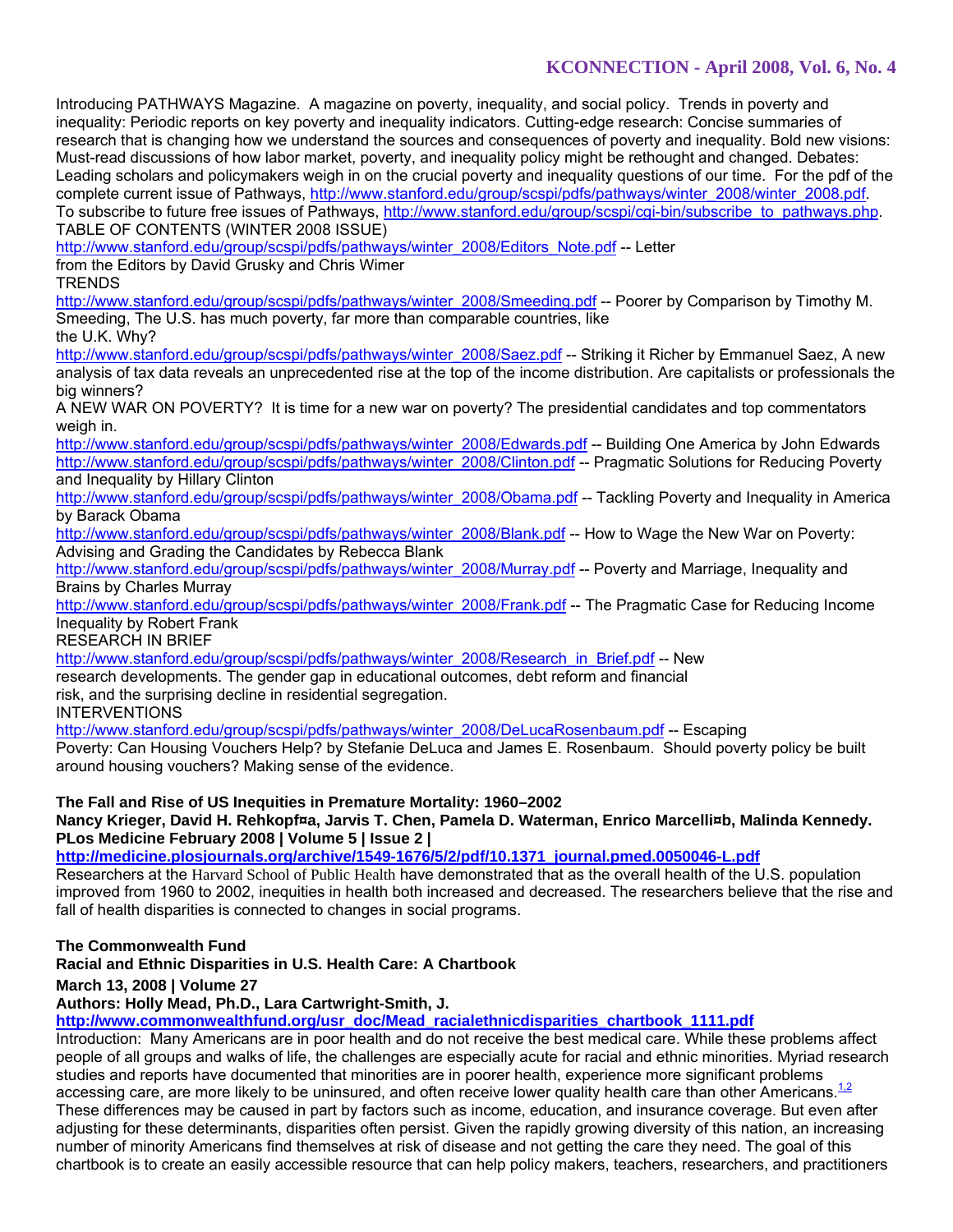begin to understand disparities in their communities and to formulate solutions. Given the magnitude of the body of disparities research, we do not intend to create an exhaustive report that simply presents existing data. Rather we seek to prompt thinking about why these disparities may exist, and more importantly, what may be done to eliminate these gaps. Our hope is to offer a systematic set of data coupled with a discussion that we hope can educate a broad audience about the challenges and opportunities to improve the health and health care of all Americans. This chartbook also incorporates an evolving understanding of the nature and etiology of disparities. Many studies have pointed to the role of bias, miscommunication, lack of trust, and financial and access barriers in allowing disparities to occur. This chartbook also reflects emerging evidence that disparities may be a function of the overall performance of the health system where one lives, or of the quality of providers that care for many minorities. Hence, some disparities observed in national analyses may be due to failures in the health care system that result in barriers to care for minorities. Other disparities may be due to minorities disproportionately living in regions where quality is suboptimal or receiving care from providers whose quality similarly needs improvement. Understanding these underlying dynamics will help policy makers and health professionals design the most effective strategies for reducing disparities. The chartbook is divided into the following chapters: **The Demographics of America** highlights the changes in the United States' population. It presents information on the

population by race/ethnicity, income, and language.

**Disparities in Health Status and Mortality** addresses disparities in a number of the focus areas of the Healthy People 2010 Initiative.

**Disparities in Access to Health Care** offers a picture of the challenges minority Americans face in receiving needed health care. This chapter includes information on access to primary care, as well as more specialized services.

**Disparities in Coverage** provides a snapshot of why insurance coverage varies by race and ethnicity.

**Disparities in Quality** documents that racial and ethnic disparities exist across all the domains of quality articulated by the Institute of Medicine.

**Strategies for Closing the Gap** includes a sample of the modest but growing body of knowledge on strategies that may lessen or eliminate disparities in health and health care.

The United States leads the world in health care spending, yet this has not translated into better health or assurances of access to high quality health care for all its residents. Conscious, thoughtful action will be needed to confront and address disparities with changes in policy, as well as a redesign of many parts of our health system. Disparities pose a major challenge to a diverse 21st century America. A first step in meeting this challenge will be ensuring we have the information we need.

**Notes** 

1. Agency for Healthcare Research and Quality, National Healthcare Disparities Report. 2003–2006.

2. Institute of Medicine, Unequal Treatment: Confronting Racial and Ethnic Disparities in Health Care (Washington, D.C.: National Academy of Sciences, 2003).

Citation: H. Mead, L. Cartwright-Smith, K. Jones, C. Ramos, K. Woods, and B. Siegel, Racial and Ethnic Disparities in U.S. Health Care: A Chartbook, The Commonwealth Fund, March 2008

# *Chartbook Webinar*

*An archive of a webinar held March 24, 2008 is now available. Fund assistant vice president Anne Beal, M.D., M.P.H., introduced the webinar. Presenters included: chartbook co-author Bruce Siegel, M.D., M.P.H., research professor at George Washington University; Dora Hughes, M.D., M.P.H., health policy adviser to Senator Barack Obama; and Carolyn Clancy, M.D., director of the Agency for Healthcare Research and Quality.*

# **The winter issue of Pimatisiwin: A Journal of Indigenous and Aboriginal Community Health, (Volume 5: Number 2) is focused on community-based participatory research.**

**The issue is freely available on line at http://www.pimatisiwin.com/Issues/AllIssues.html.** 

The issue features ten peer-reviewed papers from the Community-Campus Partnerships for Health (CCPH) 10th Anniversary Conference in Toronto in April 2007 and the Community-University Partnership conference in Edmonton in September 2007, as well as additional contributions. The issue is edited by CCPH member Ann Macaulay, with a foreword by CCPH member Meredith Minkler and Valerie Jernigan. This is the tenth issue of the journal, published by Native Counseling Services of Alberta. The journal's peer review process includes an academic and a community-based reviewer for each article. The goal of the journal is to promote the sharing of knowledge and research experience between researchers, health professionals, and Aboriginal leaders and community members.

#### **The Measurement and Evidence Knowledge Network (MEKN) of the WHO Commission on Social Determinants of Health, November 2007**

# **Constructing the evidence base on the social determinants of health: A guide**

Josiane Bonnefoy, Antony Morgan, Michael P. Kelly, Jennifer Butt, Vivian Bergman With Peter Tugwell, Vivian Robinson, Mark Exworthy, Johan Mackenbach, Jennie Popay, Catherine Pope, Thelma Narayan, Landon Myer, Sarah Simpson, Tanja Houweling, Liliana Jadue

 "……This guide is designed for practitioners interested in developing and implementing policies and programmes to tackle the social determinants of health inequities. It sets out state of the art recommendations on how best to measure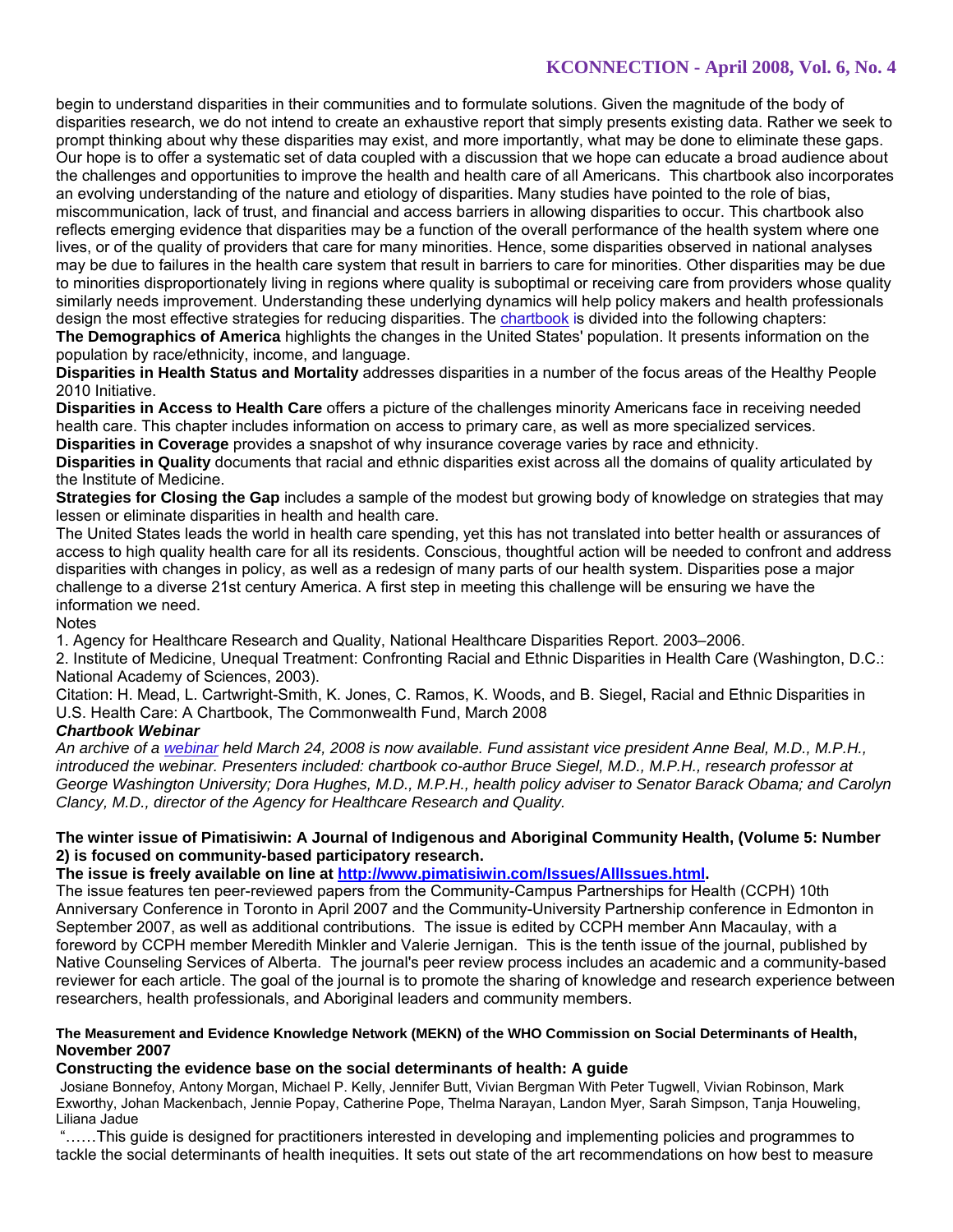the social determinants of health and the most effective ways of constructing an evidence base which provides the basis for translating evidence into political action…

The guide is divided into two parts:

I Issues and principles

II Tools and techniques..."

#### **Table of contents** Introduction

#### **PART I - ISSUES AND PRINCIPLES**

**1 The challenge of measurement and evidence about the social determinants of health** 

*1.1 Conceptual and theoretical issues*

*1.2 Eight principles for developing the evidence base* 

*1.3 Conclusion*

#### **2 Taking an evidence based approach**

*2.1 Lessons from evidence based medicine* 

*2.2 Applying the evidence based approach to the social determinants of health* 

*2.3 Building an integrated evidence base for the social determinants of health* 

*2.4 'Equity proofing'* 

#### *2.5 Illustrative case studies*

- **3 Gaps and gradients**
- *3.1 The pioneering work of Antonovsky and Victora*
- *3.2 Health gaps*

*3.3 Health gradients* 

*3.4 Shape of health gradients* 

*3.5 Illustrative case study* 

*3.6 Remainder of this guide*

#### **PART II - TOOLS AND TECHNIQUES**

#### **4 Framework for policy development, implementation, monitoring and evaluation**

**5 Getting social determinants on the policy agenda – understanding the policymaking process** 

- *5.1 Introduction*
- *5.2 Understanding policy-making*
- *5.3 SDH and the policy-making process*
- *5.4 Policy-making in context*
- *5.5 Models to inform policy-making*
- *5.6 Conclusions*

#### *5.7 Illustrative case studies*

#### CONSTRUCTING THE EVIDENCE BASE ON THE SOCIAL DETERMINANTS OF HEALTH: A GUIDE

#### **6 Getting social determinants on the policy agenda – making the case for change**

#### **7 Getting social determinants on the policy agenda – equity proofing**

- *7.1 Equity filter/ lens*
- *7.2 Equity audits/ health equity audits*
- *7.3 Equity-effectiveness loop*
- *7.4 Equity gauge*
- *7.5 Equity-focused health impact assessment*
- *7.6 Conclusion*
- *7.7 Illustrative case studies*
- *7.8 Specific tools*

### **8 Generating evidence for policy and practice**

- *8.1 Status of the evidence base on the social determinants of health*
- *8.2 Getting the questions right*
- *8.3 Achieving methodological diversity*
- *8.4 Assessing the quality of the diverse evidence base*
- *8.5 Conclusion*
- *8.6 Illustrative case studies*
- *8.7 Related reading*
- *8.8 Specific tools*

# **9 Evidence synthesis and action**

- *9.1 Synthesizing complex and diverse data*
- *9.2 Producing guidance for action*
- *9.3 Illustrative case studies*
- *9.4 Related reading*
- *9.5 Specific tools*

# **10 Effective implementation and evaluation**

- *10.1 Health equity auditing, needs assessment and impact assessment*
- *10.2 Organizational development and change management*
- *10.3 Readiness for intersectoral action*
- *10.4 Effective ways of involving local communities*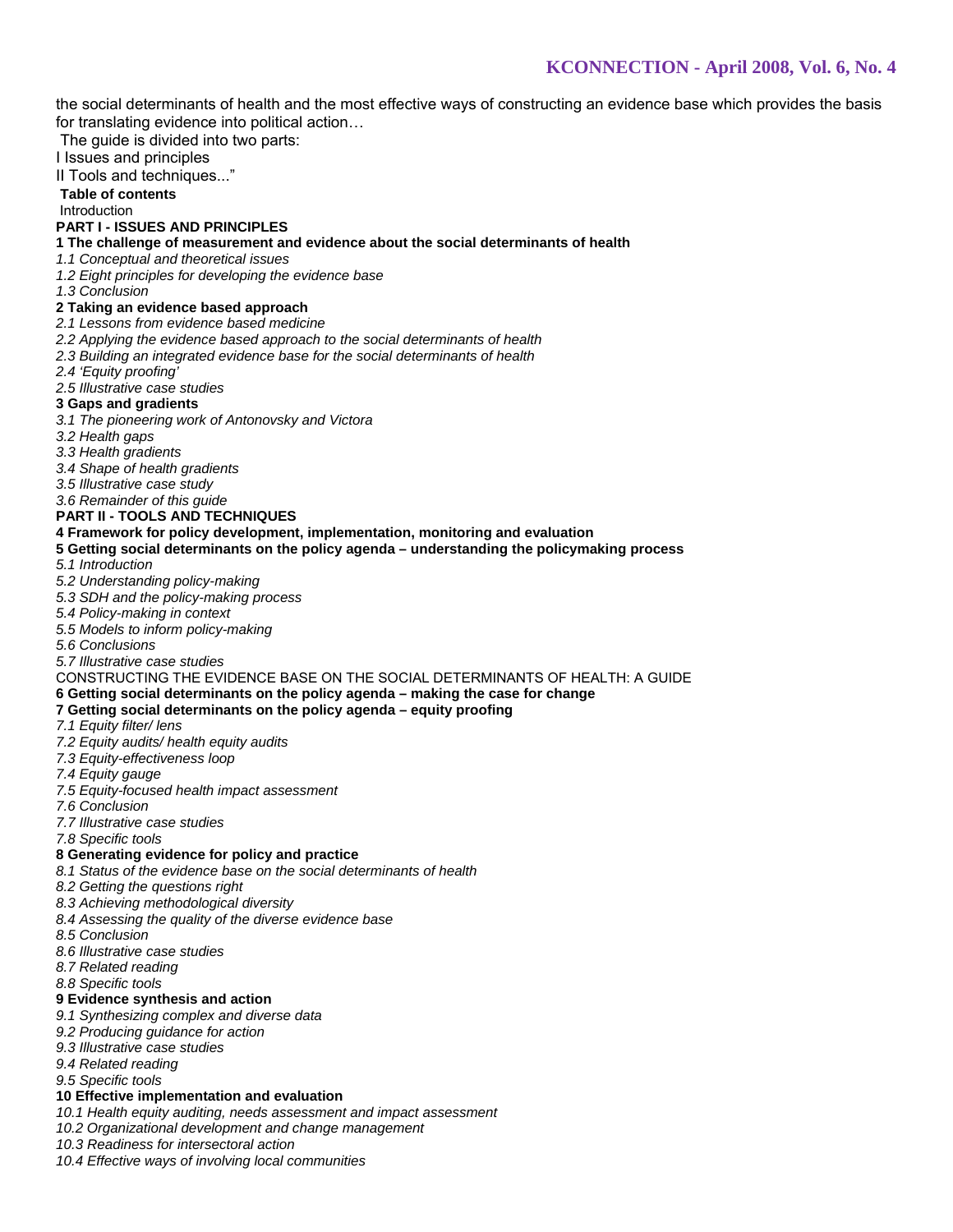### *10.5 Evaluation*

*10.6 Illustrative case studies* 

### *10.7 Related reading*

*10.8 Specific tools*

### CONSTRUCTING THE EVIDENCE BASE ON THE SOCIAL DETERMINANTS OF HEALTH: A GUIDE

#### **11 Learning from practice**

**12 Monitoring**

*12.1 Introduction*

*12.2 Use of data to monitor health inequities*

*12.3 Sources of health data* 

*12.4 Issues in interpreting key equity stratifiers*

*12.5 Special issues in low and middle income countries*

*12.6 Special issues in high income countries* 

*12.7 Improvements in monitoring systems* 

*12.8 Illustrative case studies* 

*12.9 Related reading* 

#### **13 Further issues for consideration**

*13.1 Attribution of effects and outcomes* 

*13.2 The challenge of policy*

*13.3 Hierarchies of evidence*

*13.4 Equity: relative or absolute?* 

*13.5 Where further research and development is required* 

### **14 Conclusion**

*14.1 Social structure and the operation of the determinants of health inequities* 

*14.2 Towards a causal hypothesis*

*14.3 A plea for action*

**15 References**

#### **Appendix I – Illustrative case studies**

*Case study 1: United Kingdom – Using evidence to inform health policy: the Acheson Inquiry* 

*Case study 2: Brazil, Peru and United Republic of Tanzania – Failure to equity proof interventions for children in low and middle income countries* 

*Case study 3: Bolivia – Evaluating Bolivia's Social Investment Fund*

*Case study 4: Brazil – Use of survey data to determine and refine state-wide policies and programmes; persistent inequities between rich and poor* 

*Case study 5: Canada – A decade of children's policies based on evidence (1990-2001)*

*Case study 6: Mexico – Use of evidence to reform national health system* 

*Case study 7: Thailand – Introduction of universal health coverage* 

*Case study 8: Various countries – Linking research and evidence to policy-making*

*Case study 9: Thailand – Use of locally-defined health determinants to push for change, Mun River dam* 

*Case study 10: Brazil and Chile – Use of national conferences to bring together policy and evidence* 

*Case study 11: Uganda – Community-based monitoring and evaluation of Poverty Action Fund* 

*Case study 12: Various countries – Synthesis of qualitative studies of effectiveness of tuberculosis treatment*

*Case study 13: Various countries – Synthesis of different types of evidence to assess the impact of school feeding* 

*Case study 14: United Kingdom – Development of evidence based guidance*

*Case study 15: Slovenia – Health impact assessment of agriculture, food and nutrition policies.*

*Case study 16: United Kingdom – Health impact assessment of a housing estate regeneration project*

*Case study 17: Mexico – Use of monitoring and evaluation to continuously improve the Oportunidades programme*

*Case study 18: Sweden – Use of evidence to develop the intersectoral National Public Health Strategy and the challenges of monitoring its implementation*

*Case study 19: Bangladesh – Evaluating the Food for Education programme using existing data sources* 

*Case study 20: Kenya – Impact of grassroots involvement in gathering data on successful introduction of change*

*Case study 21: The Netherlands – Introduction of a multi-level surveillance system for monitoring health inequalities*

*Appendix II – Low and middle income countries by income group, equity and health indicators, and data sources*

*Appendix III – Content of standard surveys* 

*Appendix IV – Recommendations from MEKN final report*

*Appendix V – List of abbreviations.*

# **The National Health Policy Forum**

**Completing the Recipe for Children's Health: New Variations on Key Ingredients: A Report from the Workshop on June 28, 2007**.

 This paper offers a broad overview of the issues surrounding the social and environmental determinants of children's health. These issues were explored during a discussion convened by the National Health Policy Forum on June 28, 2007, among a group of individuals concerned about the influences beyond medical care on the health of children. The paper considers the policy and financing tensions that exist across programs and populations that make addressing the full range of influences challenging. It also highlights some of the community-based initiatives that have been successful in providing services to children and families, as described during the workshop. Finally, this meeting report outlines several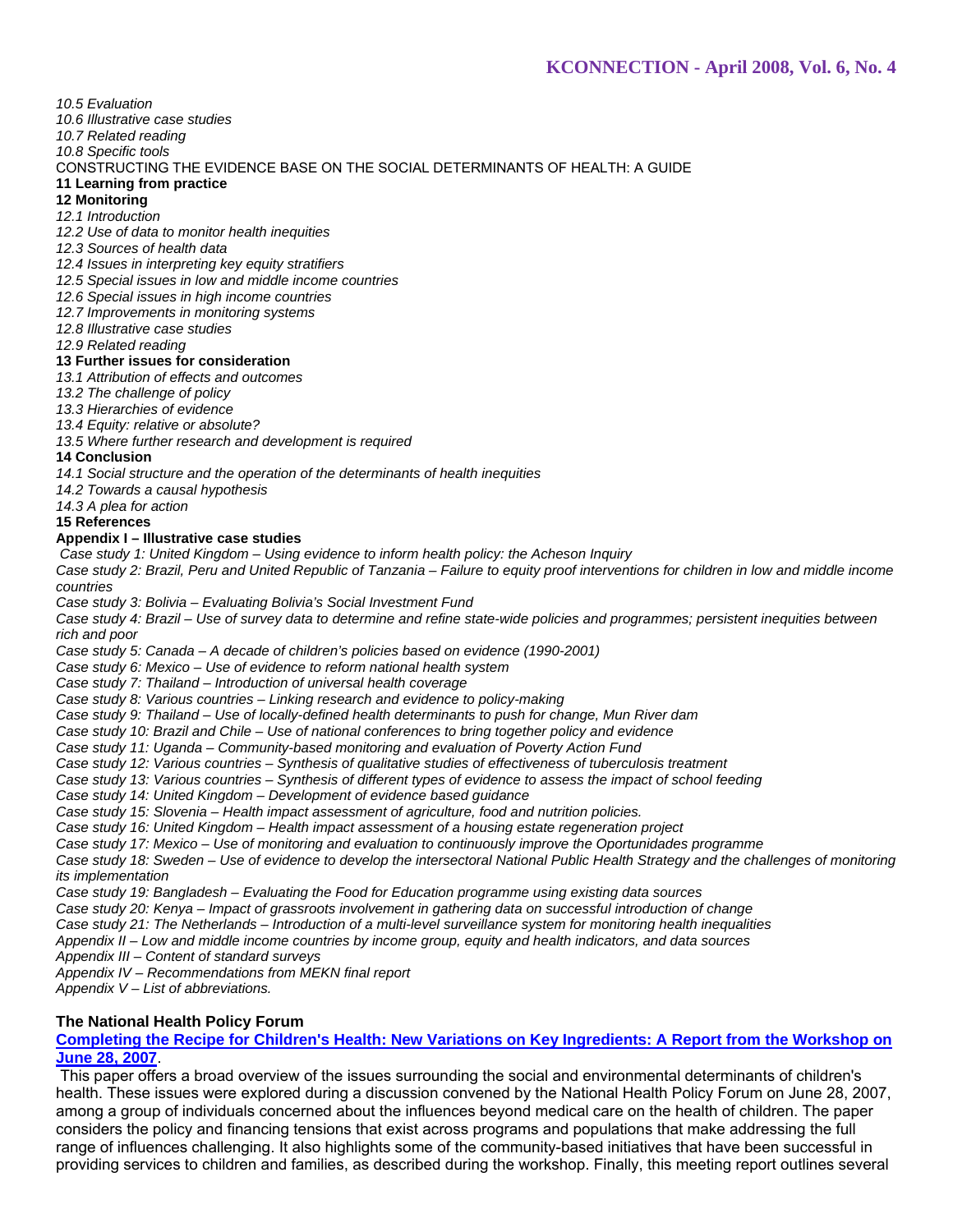potential strategies that emerged from the discussion, which could be pursued in order to better coordinate health and social services for children.

# **The Robert Wood Johnson Foundation, Commission to Build a Healthier America**

# **Overcoming Obstacles to Health**

# **http://www.rwjf.org/files/research/obstaclestohealth.pdf**

As part of its Commission to Build a Healthier America, the **Robert Wood Johnson Foundation** released a new report, Overcoming Obstacles to Health, describing how Americans' health status may be linked to income, education, race, and ethnicity. The study offers a significant amount of evidence linking socioeconomic status and health quality. For instance, the report identified that, on average, poor, less educated minorities die six years earlier than their wealthier, more highly educated counterparts.

# **The Urban Indian Health Institute**

#### **Reported Health and Health-influencing Behaviors Among Urban American Indians and Alaska Natives**

On March 5th, 2008, the Urban Indian Health Institute releases their ground breaking report titled: *Reported Health and Health-Influencing Behaviors Among Urban American Indians and Alaska Natives.* The report was released at a Native Symposium titled, *Through Native Eyes: Identity, Perception and Recognition*. The report finds additional evidence that American Indians and Alaska Natives living in urban areas face major hurdles in reaching health status similar to their fellow Americans. Findings from the Behavioral Risk Factor Surveillance System, a national telephone survey conducted yearly and coordinated by the Center for Disease Control and Prevention (CDC), show America Indians and Alaska Natives living in selected urban areas were more likely to report difficulty accessing health care, had higher rates of risk behavior, and experienced worse health outcomes than the general population. Income differences were shown to play a role in explaining some of the health disparities, but differences in some reported health indicators were not income dependent. To down load a copy of the report, please visit: Reported Health and Health-Influencing Behaviors Among Urban American Indians and Alaska Natives. For more information on the report findings, please contact: Maile Taualii MaileT@uihi.org, (206)812-3030.

#### **Research to action to address inequities: the experience of the Cape Town Equity Gauge Vera Scott\*, Ruth Stern\*, David Sanders, Gavin Reagon, Verona Mathews - School of Public Health, University of Western Cape, South Africa**

**International Journal for Equity in Health – February 2008, 7:6 doi:10.1186/1475-9276-7-6** 

**Available online PDF file [41p.] at: http://www.equityhealthj.com/content/pdf/1475-9276-7-6.pdf** 

"…..While the importance of promoting equity to achieve health is now recognised, the health gap continues to increase globally between and within countries. The description that follows looks at how the Cape Town Equity Gauge initiative, part of the Global Equity Gauge Alliance (GEGA) is endeavouring to tackle this problem. We give an overview of the first phase of our research in which we did an initial assessment of health status and the socio-economic determinants of health across the subdistrict health structures of Cape Town. We then describe two projects from the second phase of our research in which we move from research to action. *The first project, the Equity Tools for Managers Project*, engages with health managers to develop two tools to address inequity: an Equity Measurement Tool which quantifies inequity in health service provision in financial terms, and a Equity Resource Allocation Tool which advocates for and guides action to rectify inequity in health service provision. *The second project, the Water and Sanitation Project*, engages with community structures and other sectors to address the problem of diarrhoea in one of the poorest areas in Cape Town through the establishment of a community forum and a pilot study into the acceptability of dry sanitation toilets. **Methods:**  A participatory approach was adopted. Both quantitative and qualitative methods were used. The first phase, the collection of measurements across the health subdistricts of Cape Town, used quantitative secondary data to demonstrate the inequities. In the Equity Tools for Managers Project further quantitative work was done, supplemented by qualitative policy analysis to study the constraints to implementing equity. The Water and Sanitation Project was primarily qualitative, using in-depth interviews and focus group discussions. These were used to gain an understanding of the impact of the inequities, in this instance, inadequate sanitation provision. **Results:** The studies both demonstrate the value of adopting the GEGA approach of research to action, adopting three pillars of assessment and monitoring; advocacy; and community empowerment. In the Equity Tools for Managers Project study, the participation of managers meant that their support for implementation was increased, although the failure to include nurses and communities in the study was noted as a limitation. The development of a community Water and Sanitation Forum to support the Project had some notable successes, but also experienced some difficulties due to lack of capacity in both the community and the municipality. **Conclusion:** The two very different, but connected projects, demonstrate the value of adopting the GEGA approach, and the importance of involvement of all stakeholders at all stages. The studies also illustrate the potential of a research institution as informed 'outsiders', in influencing policy and practice…."

### **Website**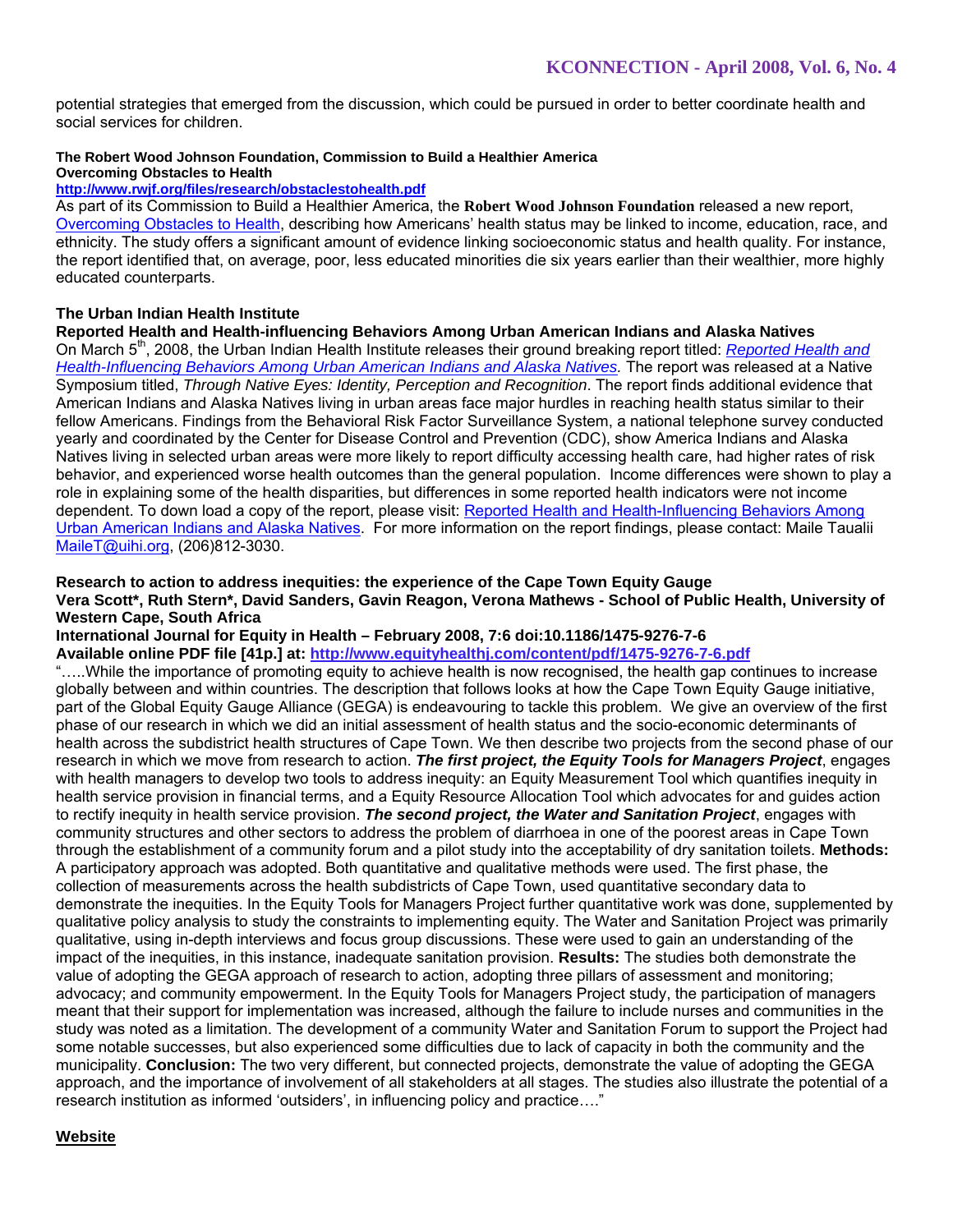#### **NLM and ORWH Announce New NIH Web Site Source for Women's Health Research Information Women's Health Resources from the NLM Web site can be found at: http://sis.nlm.nih.gov/outreach/womenshealthoverview.html.**

Women's Health Resources from the ORWH Web site can be found at: http://orwh.od.nih.gov/nat\_lib\_med.html. A new Web resource providing consumers with the latest information on significant topics in women's health research from scientific journals and other peer-reviewed sources is now available through the National Library of Medicine (NLM). The NLM, of the National Institutes of Health (NIH), through its Division of Specialized Information Services, Office of Outreach and Special Populations has partnered with the NIH Office of Research on Women's Health (ORWH) to create this one-stop resource. The 2008 "National Institutes of Health (NIH) Research Priorities for Women's Health" were used to identify overarching themes, specific health topics, and research initiatives in women's health. Within each section of the Web site are topics with links to relevant and authoritative resources and research initiatives for women's health. NLM has created specific user friendly strategies for these topics to ease searching ClinicalTrials.gov and PubMed. Other Web resources used include AIDSinfo, American Indian Health, Arctic Health, Household Products Database, MedlinePlus and NIHSeniorHealth. Search strategies for major studies related to women's health research have also been created and will be linked between the new Web site and the Office of Research on Women's Health Web site. As with the topical search strategies, ClinicalTrials.gov and PubMed searches for each major report are also included. Dr. Vivian W. Pinn, M.D., Director of the Office of Research on Women's Health noted "There has long been a need for a reliable and user-friendly source of current scientific information about women's health, sex/gender issues, and clinical research on women's health topics. We are delighted that the NLM has developed just such a resource that will be of great value to researchers, clinicians and anyone with an interest in the many aspects of women's health and diseases." The NLM and ORWH hope that by creating such a one-stop on-line resource for women's health research at the NLM, consumers, health care providers, and researchers will be able to more quickly access the latest information available on scientific developments for important issues related to women. Located in Bethesda, Maryland, the National Library of Medicine is the world's largest library of the health sciences. For more information, visit the Web site at <http://www.nlm.nih.gov/>. The Office of the Director, the central office at NIH, is responsible for setting policy for NIH, which includes 27 Institutes and Centers. This involves planning, managing, and coordinating the programs and activities of all NIH components. The Office of the Director also includes program offices which are responsible for stimulating specific areas of research throughout NIH. Additional information is available at <http://www.nih.gov/icd/od/index.htm>. The Office of Research on Women's Health (ORWH), Office of the Director, National Institutes of Health (NIH) serves as a focal point for women's health research at the NIH. For more information about NIH's Office of Research on Women's Health, visit <http://orwh.od.nih.gov/>. The National Institutes of Health (NIH) -- The Nation's Medical Research Agency -- is comprised of 27 Institutes and Centers and is a component of the U. S. Department of Health and Human Services. It is the primary Federal agency for conducting and supporting basic, clinical, and translational medical research, and investigates the causes, treatments, and cures for both common and rare diseases. For more information about NIH and its programs, visit <www.nih.gov>.

# **Other**

#### **NIH Community-Based Participatory Research Technical Assistance Workshop: Leap into the Community**

The Agenda, Minutes and Presentation Materials from last week's NIH Technical Assistance Workshop on CBPR are listed below and posted at http://grants.nih.gov/grants/training/esaig/cbpr\_workshop\_20080229.htm. Access the video, pod and webcasts at http://videocast.nih.gov/Summary.asp?File=14325. Session One - Look Before You Leap Bill Elwood presentation - (pdf), Jeffrey Evans & Paul Cotton presentation - (pdf). Session Two - CBPR FOAs Lessons Learned David Stoff presentation - (pdf) Jared Jobe presentation - (pdf). Session Three - PA-08-074 Interventions, Robert Freeman presentation - (pdf), Sabra Woolley presentation - (pdf). Session Four - PAR-08-075/076 Medically Underserved Andy Jordan presentation - (pdf). Session Five - Established Partners Kiki Nocella & Kim Horowitz presentation - (pdf) Loretta Jones & Keith Norris presentation - (pdf).

# **Out in the Rural: A Health Center in Mississippi**

# **Produced and Directed by Judy Schader Rogers. Community Health Action.**

### **http://www.motionbox.com/video/player/4a9cdabf101dc4?**

Out in the Rural: A Health Center in Mississippi," the 22-minute documentary made around 1969-70, has been available on the internet for some time, posted there by someone interested in its focus on social determinants. (The health program primarily acted on food, housing, water and sanitation, employment, transportation and education, in addition to medical care).

# **PolicyLink Center for Infrastructure Equity**

PolicyLink is pleased to announce the creation of the "PolicyLink Center for Infrastructure Equity" to advocate for fair and inclusive public policies and provide community and grassroots leaders, advocates, and public officials with the tools,